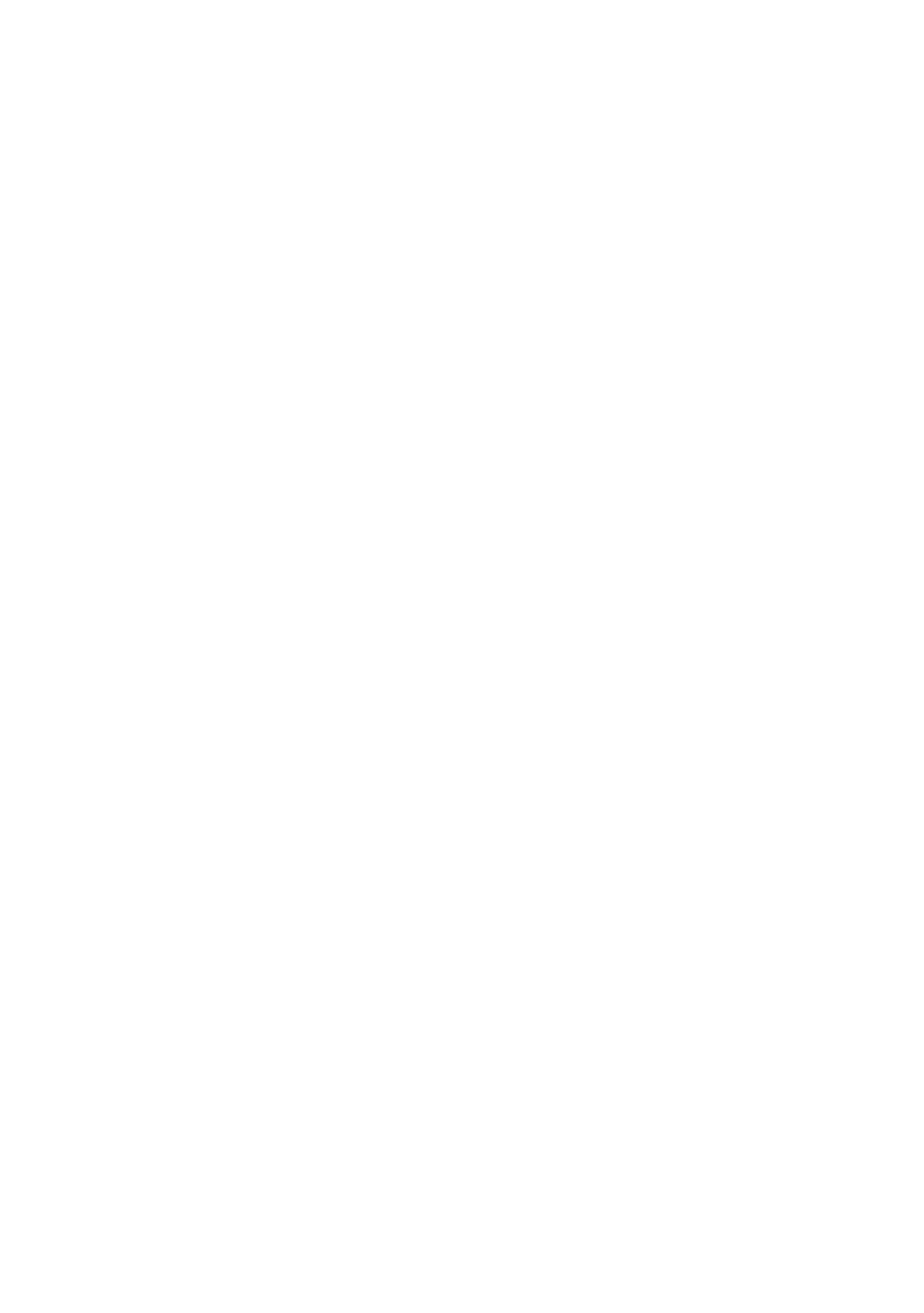# **WORLD WATER RESOURCES AND PROBLEMS1**

*Esko Kuusisto*<sup>2</sup>

## **Terrestrial Renewable Supply**

Fresh water constitutes 2.5 percent of the total water volume on Earth, and two thirds of fresh water is locked into remote ice caps and glaciers. Just 0.77 percent of all fresh water is accessible to man: in groundwater, soil pores, lakes, swamps, rivers, the atmosphere and living things, including men themselves. Part of the volume of even these sources is salty water, the use of which for many human purposes is limited.

Only fresh water flowing through the solar-powered hydrological cycle is renewable. This annual flux is about 500 000  $km^3$ ; the accuracy of this figure is probably not better than ±5 percent, which is also roughly its annual variability. The methods to estimate this crucial flux are still so poor that any attempts to determine its possible trends due to the enhanced greenhouse effect are more or less insignificant. The estimates of the annual river flow in the world vary between 35 000  $\text{km}^3$  and 45 000  $\text{km}^3$ . An often cited figure is  $40\,700\ \rm{km^3}$ , based on an extensive inventory by UNESCO in the 1960s and 1970s.

A maximum sustainable - although highly theoretical - limit for the use of natural fresh water is the total precipitation on all land areas. This is called the terrestrial renewable freshwater supply (TRFS), and its value has been estimated at  $110,300 \text{ km}^3$ . For comparison, this is four times the water volume of the Baltic Sea. As a long-term average, the global TRFS is the sum of river flow and evapotranspiration, but in shortterm calculations the changes in terrestrial water storages induce small fluctuations into this balance. If the UNESCO estimate is used for global runoff, the estimate for land area evapotranspiration is  $69600 \text{ km}^3$ . Thus river flow amounts to  $37$  percent and evapotranspiration to 63 percent of TRFS.

<sup>&</sup>lt;sup>1</sup> This paper is based on a lecture given by the author on 26 August 2004.

<sup>2</sup> Hydrologist, Finnish Environment Institute (SYKE).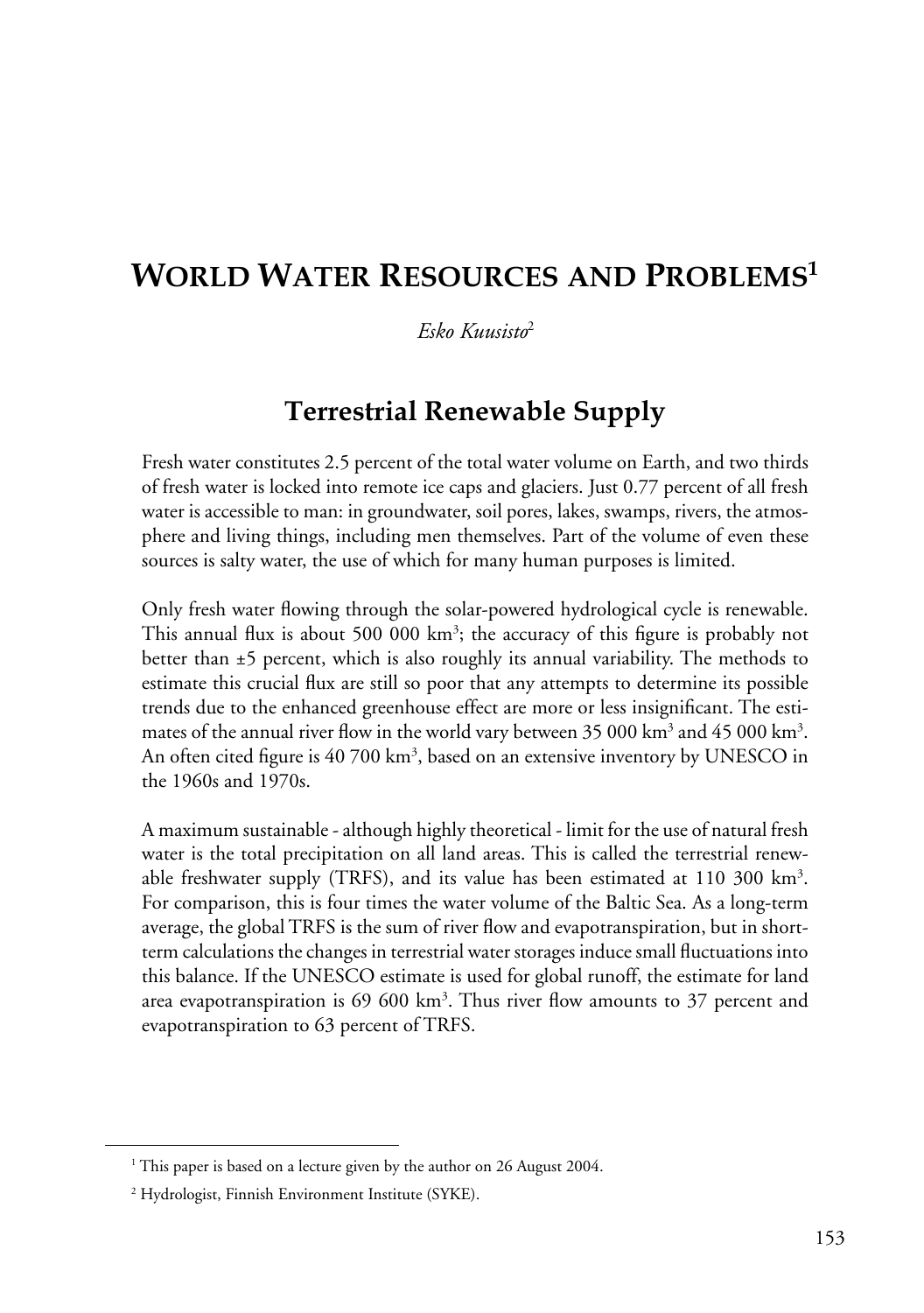The Amazon River accounts for 14 percent of global runoff. As the population of the Amazon Basin is only 0.5 percent of world population, man's possibilities to utilize this huge freshwater source in this basin are very limited. The same is true for several other large rivers: the Zaire, Mackenzie, Ob, Jenisei, and Lena rivers and a number of rivers in tropical and subtropical Asia. For example, on the islands of Kalimantan and New Guinea there are six rivers bigger than the Nile (which has a mean flow of 2600  $\text{m}^3\,\text{s}^{-1}$ ), but very few people have ever heard even the names of these giants (Kapuas, 5600 m $^3$  s $^{\text{-}1}$ ; Sepik, 4800 m<sup>3</sup> s<sup>-1</sup>; Mahakam, 4560 m<sup>3</sup> s<sup>-1</sup>; Mamberamo, 4110 m<sup>3</sup> s<sup>-1</sup>; Fly, 3870 m<sup>3</sup> s<sup>-1</sup>; Rajang, 3120 m<sup>3</sup> s<sup>-1</sup>).

Together, the inaccessible remote river flow is globally estimated to be about 9 000 km<sup>3</sup>, i.e. about one fifth of all river water. This leaves 31 700 km<sup>3</sup> that is geographically accessible. Unfortunately, this amount is very unevenly distributed in time; flood flows constitute the bulk of it. Quantitatively, "the bulk" can only be estimated based on different assumptions and definitions; there is no rigorous scientific way to perform this task. Generally, different estimates usually fall in the vicinity of 20 000 km<sup>3</sup>. Thus, from the human point of view, about half of all river flow is lost; at the same time this "water loss" often induces material losses together with human suffering and victims. The most efficient way to reduce the amount of water lost during floods is the construction of reservoirs. The present storage capacity of man-made reservoirs is around 5500  $\text{km}^3$ , of which some  $3500 \text{ km}^3$  is actively used to regulate runoff.

Approximately  $11000 \mathrm{km^3}$  of the global river runoff can be considered as stable surface or groundwater flow. Adding to this the component controlled by dams gives an estimate of the total stable flow. As some reservoirs have a large year-round storage capacity, about half of the actively regulated flow can be considered a part of annual flow. Thus, the total stable flow amounts to about  $12700 \text{ km}^3$ .

The portion of total stable flow used by humans will also be estimated. A logical distinction is made between two categories of water use: withdrawals or abstraction, and human instream flow needs. Withdrawals or abstractions i.e. water removed from rivers, lakes or aquifers, is also referred to as the water demand. Part of this water is returned to the river it was taken from and can be used again (although water quality is often deteriorated); part of it will never be available to other users. The latter use is referred to as water consumption. In the case of human instream flow needs, water stays in the river, but is used for waste water dilution, navigation, hydropower production etc. This type of water utilization may also affect water quality and, consequently, although it can be used again, other users as well.

Agriculture is by far the largest water use sector in the world. Agricultural water withdrawals are estimated to be around 2900 km<sup>3</sup> per year. The proportion of consumption to withdrawals varies with climatic factors; it typically ranges between 50 percent and 80 percent. With an average estimate of 65 percent, global agricultural water consumption amounts to 1880 km<sup>3</sup>. Industrial water use is levelling off or even declining in many developed countries, but continues to grow in the developing world. Including the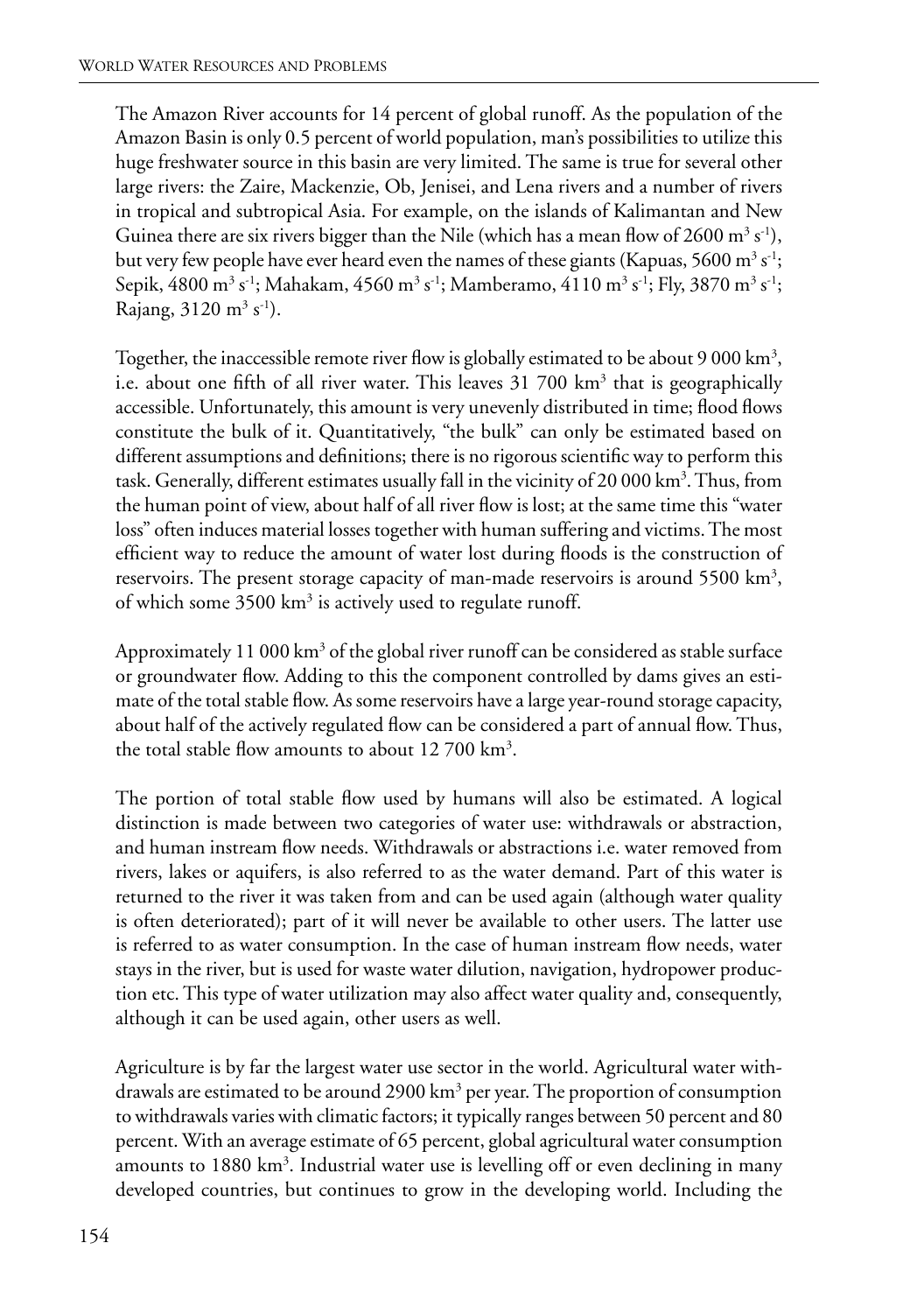thermoelectric power industry, industrial use is around 1020 km<sup>3</sup> annually. Most of this is discharged back into rivers; only about  $100 \text{ km}^3$  is consumed. Municipal water use per capita varies greatly between countries. A rather rough global estimate is  $300 \text{ km}^3$ per year, of which some 50 km<sup>3</sup> is consumed.

When considering overall water consumption by humankind, at least one additional component should be included. Evaporation losses from reservoirs are significant particularly in arid climates. Total consumption due to this phenomenon is usually estimated to be 5 percent of the reservoir volume annually, i.e. 270 km<sup>3</sup>. Thus, overall human water consumption can be estimated to be some 2300 km<sup>3</sup> per year, while total withdrawals amount to  $4500 \text{ km}^3$ . Even the latter figure is only some 12 percent of total river runoff. On the basis of this percentage, there should be no major water problems in the world.

The instream water use requirement should also be estimated, but this cannot be made with reasonable accuracy. In calculation attempts, this requirement is usually assumed to be mainly created by the need to dilute pollution. An often used dilution factor for assessing waste absorption capacity is 28 litres per second per 1000 people. Applying this rate to the present world population yields a requirement of 5100  $\text{km}^3$ .

In actual fact, the waste waters of roughly one third of global population go through at least secondary treatment before being discharged back into the watercourse, while in developed countries floods may cause major waste flushing events. Thus, it is not wise to give anything but a scale estimate of a few thousand cubic kilometres for the instream dilution use of water. The flow requirement of navigational uses might be of the same order of magnitude. Mankind also utilizes considerable amounts of rainwater directly in agricultural and other biomass production. This "green water use" has been estimated at 18 200 km<sup>3</sup> per year, i.e. much more than the amount of "blue water use".

## **The Water Resources of Different Regions**

At a high level of authority, water resources have been defined by the World Meteorological Organisation (WMO) as the total amount of water available, or capable of being made available, for use in sufficient quantity and quality at a location and over a period of time appropriate for an identifiable demand. At the continental level, blue water resources range between 4000 m $^3$  a $^{\text{-1}}$  cap $^{\text{-1}}$  (Europe, Asia) and 50 000 m $^3$  a $^{\text{-1}}$  cap $^{\text{-1}}$ (Australia and Oceania). However, owing to the huge water resources of New Guinea, the figure for Australia itself is considerably smaller, only half of the blue water resources of the "genuinely wettest" continent, South America.

When the water resources of a country are presented, they may refer to the total amount of water flowing in the rivers of that country. This is a reasonably good definition in the case of island states, but unfortunately national borders do not coincide with river basin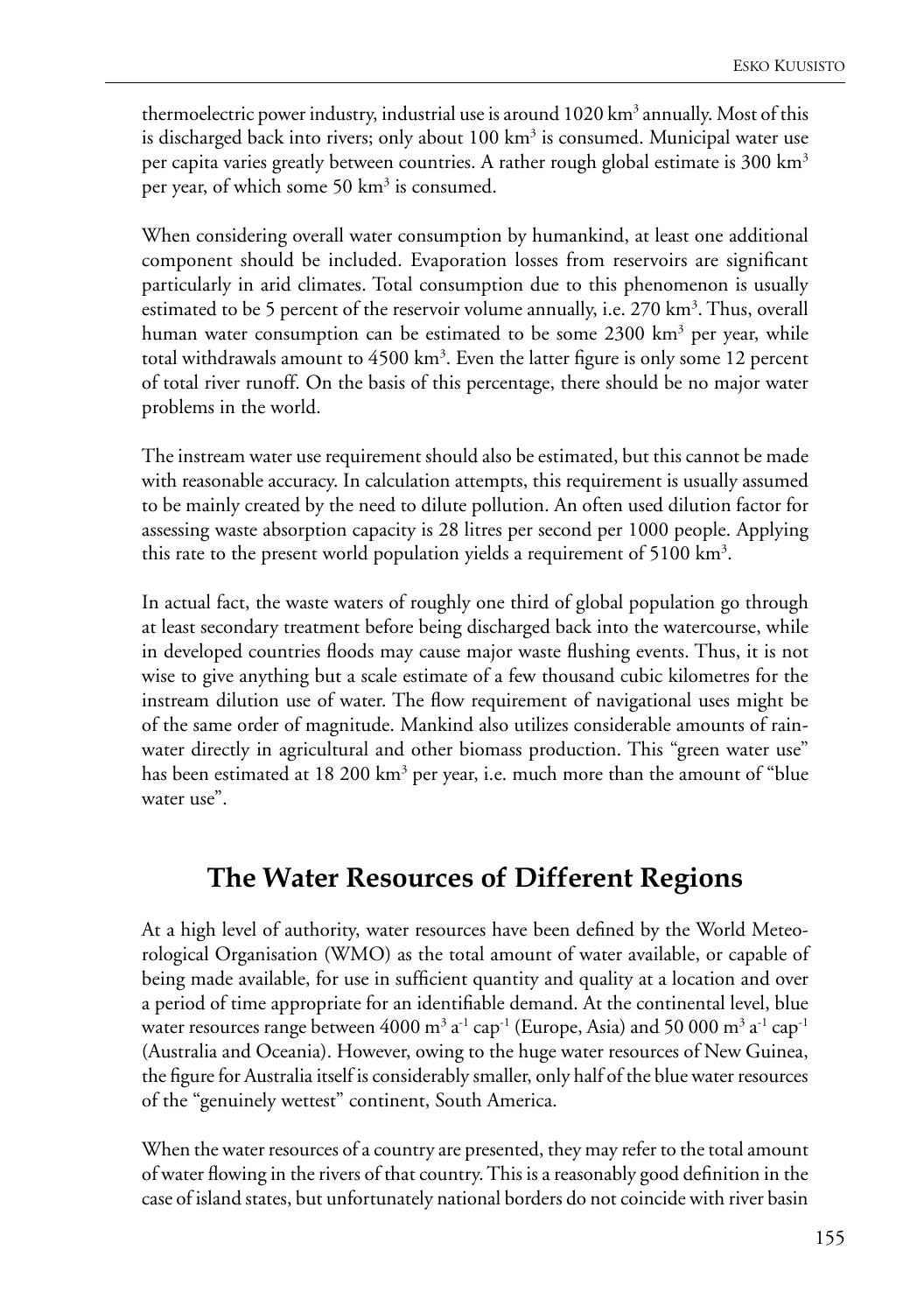divides. This implies that many countries have foreign water flowing in their rivers. Therefore, a better way is to give the water resources of a country without the inflows from upstream countries. The range between different countries is very large:

|     | Country              | $m^3/a$ per capita |
|-----|----------------------|--------------------|
| 1   | Iceland              | 606 000            |
| 2   | Surinam              | 452 000            |
| 3   | Guyana               | 282 000            |
| 4   | Papua New Guinea     | 174 000            |
| 5   | Gabon                | 140 000            |
|     |                      |                    |
| 34  | Finland              | 21 300             |
|     |                      |                    |
| 149 | Saudi Arabia         | 119                |
| 150 | Jordan               | 114                |
| 151 | United Arab Emirates | 64                 |
| 152 | Egypt                | 43                 |
| 153 | Kuwait               | 11                 |

# **Water Quality Issues**

From a human health point of view, the key issues driving water quality degradation today include waterborne pathogens and noxious and toxic pollutants. According to the World Health Organisation (WHO), waterborne infectious diseases caused three million deaths in 1995, 80 percent of these were children under five.

Water pollution problems owing to human activities exist and affect all living things at different levels, both in developed and developing countries. Industrial, mining and waste disposal sites are the most frequent point pollution sources of aquatic ecosystems. The cumulative impact of multi-point pollution is common in many urbanized river basins. Diffuse pollution by nitrates, phosphates and pesticides together with eutrophication occurs as a result of poor agricultural water management. When this pollution affects groundwater, problems become more complicated than in the case of surface waters.

Salt water intrusions caused by aquifer overexploitation in coastal areas and by irrigation of agricultural lands also affect large areas. The acidification of soil and fresh water by atmospheric emissions of sulphur and nitrogen dioxide are problems with continental dimensions.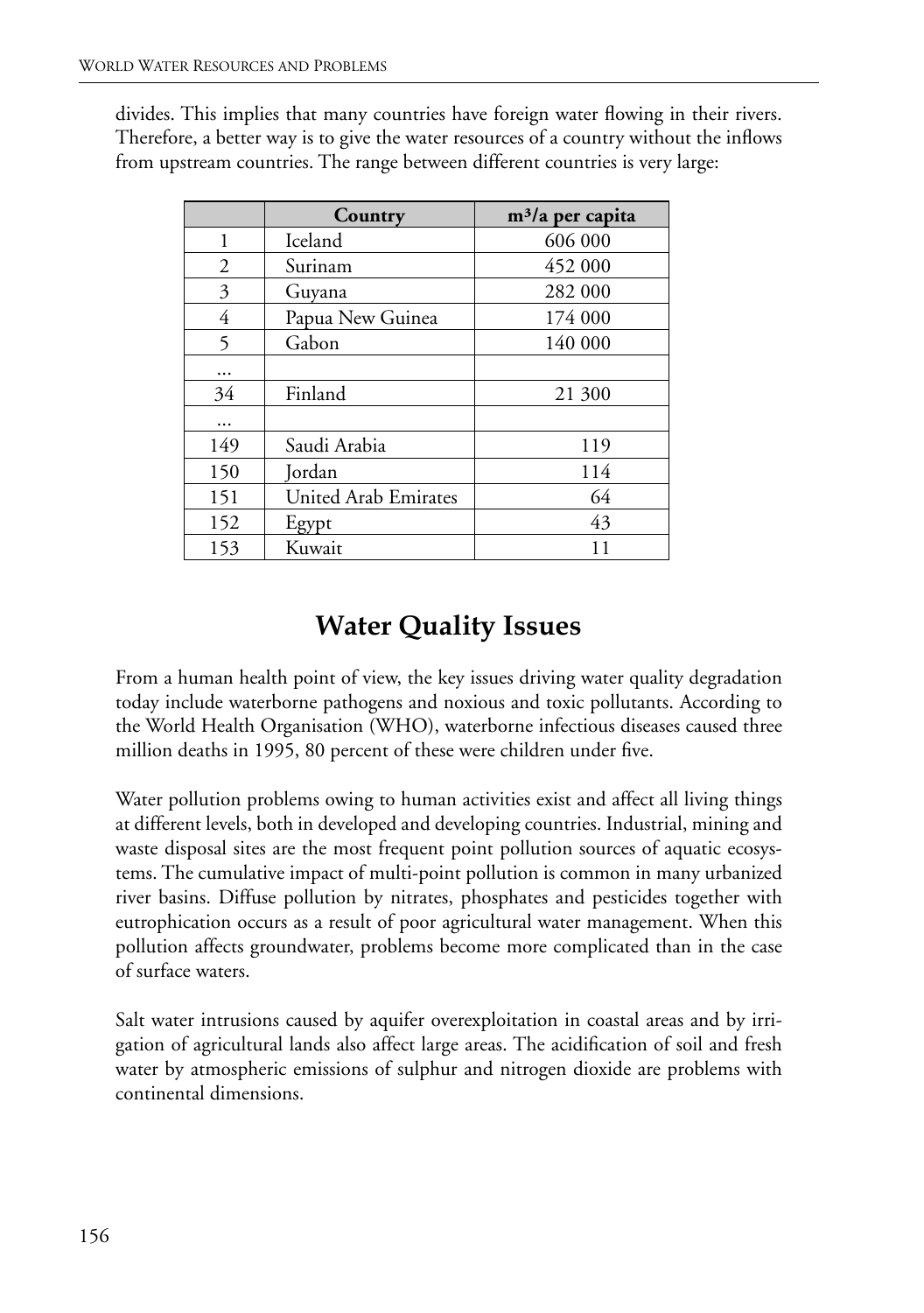## **Land Degradation**

An extensive survey by the United Nations Environment Programme (UNEP) has estimated that almost 20 million square kilometres of land in the world are degraded. This is 17 percent of all vegetated land in the world. The largest areas of degraded land occur in Asia and Africa but the loss of drylands is, surprisingly, highest in Europe. This can perhaps be related to the intensity and length of land use in the Mediterranean region. Lightly degraded land has lost below 10 percent of its productivity. For moderately degraded land the loss is 10-25 percent, for strongly degraded land 25-50 percent and for extremely degraded land over 50 percent. Of the total of 20 million square kilometres, the percentages for these four categories have been estimated at 38, 46, 15 and 0.5 percent, respectively. Water is most responsible for land degradation, causing 56 percent of it. This is twice as much as that caused by wind. Chemical degradation is responsible for 12 percent and physical processes for 4 percent.

In its survey, UNEP placed special focus on Africa. Water erosion is a particularly severe problem in South Africa and Namibia; in the Sahel it hits worst the Ethiopian Highlands, which can lose up to one billion tonnes of top soil per annum. However, even though it can be completed with good accuracy on an experimental plot, the estimation of erosion rates over a large area is very difficult. A high fraction of erosion may take place during intense storm events, which are localized and might not hit scientists' experimental plots. In addition, much of the sediment load in rivers may come from bank erosion rather than from agricultural lands affected by the catchment.

Salinization contributes to the land degradation of less than 4 percent of the total degraded area. However, it should be taken into account that the loss is very different if one hectare of fertile, irrigated land is degraded instead of one hectare of low-quality land. Salinization is, in fact, a particular nuisance in irrigated areas.

## **Water Scarcity**

There are many ways to classify regions or countries according to water scarcity. In a widely used classification, four categories of water stress, based on the availability of fresh water, are distinguished: low water stress, moderate water stress, medium-high water stress, and high water stress. Low water stress occurs in countries that use less than 10 percent of their available fresh water. These countries generally do not experience major stresses on the available resources. Moderate water stress occurs when the use of available water in the range of 10-20 percent. This generally indicates that availability is becoming a limited factor, and significant effort and investment are needed to increase supply and reduce demand. Medium-high water stress occurs when water withdrawals are in the range of 20-40 percent. The management of both supply and demand will be required to ensure that the use remains sustainable. There will be a need to resolve competing human uses, and aquatic ecosystems will require special attention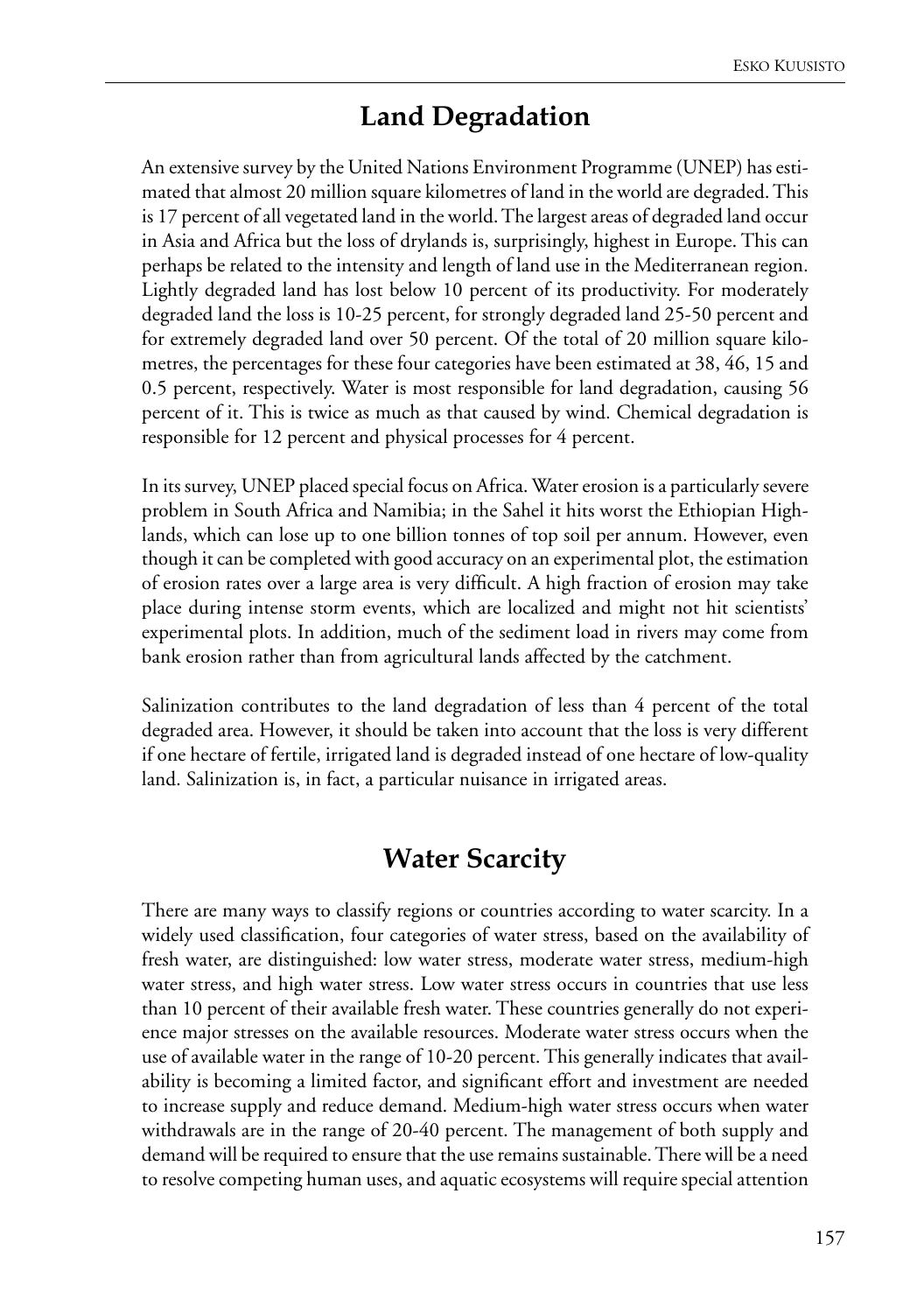to ensure they have adequate water flows. Developing countries, in particular, will need major investments to improve the efficiency of water use. High water stress means use of more than 40 percent of available water. This indicates serious scarcity, and usually an increasing dependence on desalination, fossil groundwater etc. There is an urgent need for intensive management of the supply and demand of water.

In addition to these water stress categories, the UN has divided people into four income classes: low, lower-middle, upper-middle and high. Well over half of the world's 6.2 billion people fall into the low income category, and more than one third of these people are in countries that already face medium-high to high water stress. The main water use in these countries is for irrigation, to a large extent with the same methods that have been in use for thousands of years. These countries also suffer from a lack of water pollution control. As to what the future holds, they have neither the water nor the money to shift development away from inefficient irrigation. Elsewhere, climate change is not expected to coddle these countries.

## **International River Basins**

A divide between two river basins would often be a suitable line along which to draw a border between neighbouring countries. In fact, there are many such borders in the world, most of them very peaceful. However, the cases in which national borders follow a river or are crossed by them are even more frequent. Along these borders, conflicts over water use have been numerous. Altogether, there are almost 250 international river basins, covering more than half of the Earth's land area and affecting a population of 2.8 billion people. Most international river basins are shared by two countries; 30 are shared by three, eight by four and 14 by five or more.

There are 60 countries in the world in which the proportion of foreign water exceeds 20 percent:

Africa: Egypt (96), Mauritania (96), Niger (89), Namibia (86), Botswana (80), Sudan (77), the Congo (Congo-Brazzaville) (73), Eritrea (68), Chad (65), the Gambia (62),Ghana (62), Benin (60), Mali (60), Somalia (56), Mozambique (53), Swaziland (42), Guinea-Bissau (41), Kenya (33), Senegal (33), Zambia (31), Zimbabwe (30), Nigeria (21).

Asia: Turkmenistan (96), Cambodia (82), Uzbekistan (76), Azerbaijan (61), Iraq (60), Vietnam (60), Syria (52), Tajikistan (47), Bangladesh (42), Thailand (38), Pakistan (36), Kazakhstan (33), Jordan (24), Israel (21).

Europe: Hungary (95), Bulgaria (91), the Netherlands (89), Moldova (83), Romania (82), Luxembourg (80), Slovakia (80), Yugoslavia (65), Albania (53), Latvia (49), Portugal (45), Germany (44), Lithuania (43), Croatia (42), Austria (38), Belgium (33), Slovenia (32), Belarus (29), Estonia (27), Greece (23).

South America: Paraguay (70), Uruguay (52), Venezuela (35), Argentina (30), Brazil (25).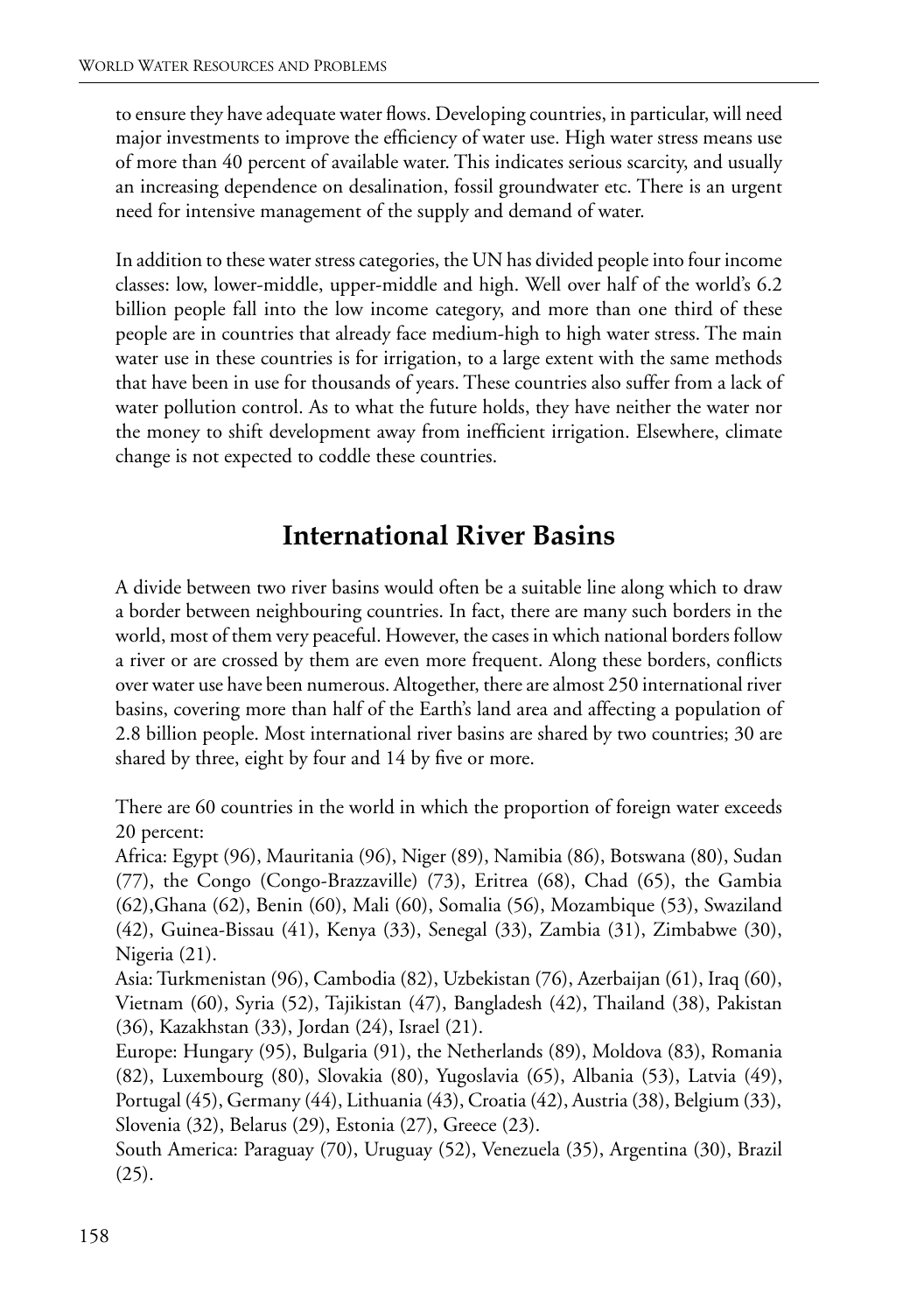In addition to the percentage of foreign water used, other important factors are the overall amount of foreign water and the location of foreign water sources in the country. If a large international river flows far from the population centres or main agricultural areas of a country, this additional water source might not be of great value.

International waters can also be located under ground. If a groundwater aquifer is shared by two or more countries, questions about water ownership become even more difficult than with surface waters. In the case of renewable groundwater, hydrologically there is no difference with surface water; the rights to use water should be divided proportionally to the aquifer recharge. In case of fossil water, however, this logic does not work.

How, then, should international rivers be managed? Six research perspectives needed for the "perfect" management of international rivers have been presented: natural sciences, engineering, social optimization, law, decision-making, and ethics. From the natural sciences perspective, essential information on physical, chemical and biological processes in the river basin is needed. The engineering perspective has led to questions concerning how different structural measures affect water resources. These measures have been the core of 20<sup>th</sup> century river basin management. With social optimization, a balance between benefits and costs is sought; optimal versus feasible solutions are to be presented. The law perspective should give comparisons between the rules and practices of river basin management, as well as address the relationship between management rules and justice. Within decision-making, the actual behaviour of all actors – water users, economic sectors, authorities, etc. – and their motives should be studied. Last, but not easiest lies the question: "What is ethical?" The answer may be completely different in neighbouring countries. Fertile ground for successful river basin management has been created if research from all these perspectives is carried out. In practice, this has happened very seldom, if ever. Even if it would happen one day, all perspectives are at their best semi-objective.

## **Measures to Reduce Water Scarcity**

Many opportunities exist to increase water resources. Some of these can be introduced with relatively low costs, some require expensive technology. However, there are also methods which can be characterized as high-tech but low-cost. Often, the effective use of water resources is more important than trying to increase them. If waste water is abundant in the world, wasted water might be even more abundant. Water use efficiencies below 50 percent are common in agriculture, industry and municipal water use. The following section will not give water-saving tips; instead some methods to increase water resources are discussed. Their order is not based on their potential importance, but mainly on their position in the hydrological cycle.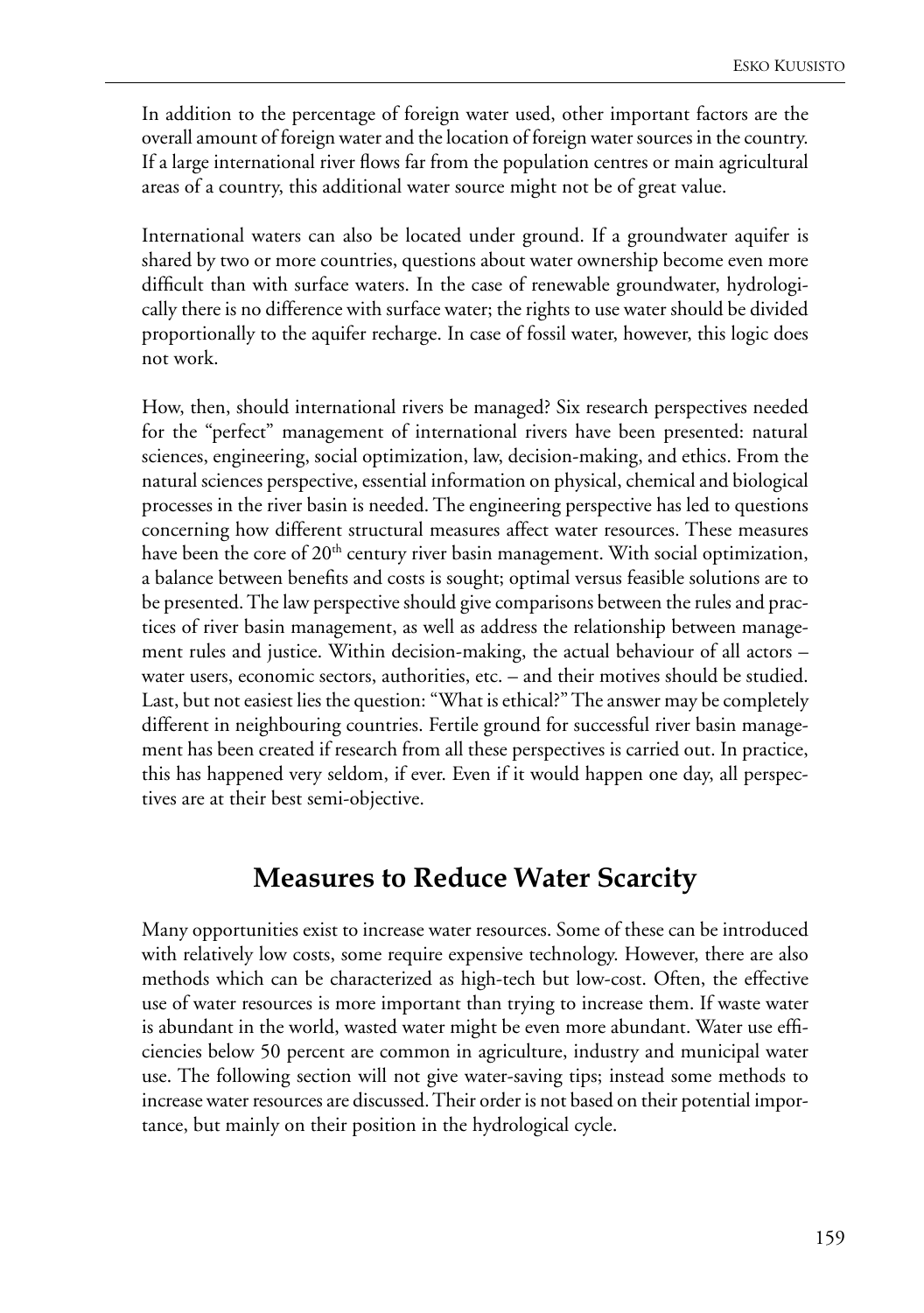#### **Rainfall augmentation**

Throughout history, man has tried to modify the weather. Rainmaking has been a favourite topic. The modern technology of weather modification is based on the discovery in the late 1940s that supercooled cloud droplets could be converted into ice crystals with the help of an artificial nucleus such as silver iodide. Today, the knowledge on cloud microphysics offers relatively good possibilities to estimate when a cloud seeding can be successful. The atmosphere needs to be in such a condition that a relatively small human-induced disturbance can trigger the formation of rain. The best targets are often clouds hanging over a mountain slope, where seeding can reach a long cloud band in one flight. The successful seeding of cumulus clouds, however, is rather difficult.

Altogether some sixty countries have performed trials in scientific rainmaking. The most extensive experiments have been carried out in the USA, Israel, Australia, Italy and the former Soviet Union. The results have not always been convincing. Among the most successful are the seedings in northern Israel in 1961-75; they increased winter precipitation by 15-20 percent. A similar increase was obtained in Jordan in 1995, over an area of 8000 km<sup>2</sup> in the northern part of the country. In Colorado, a 10 percent enhancement has been reached. Increases in excess of 50 percent have been reported in some experiments, but it is possible that they are exaggerated.

Cloud seeding may also cause problems of a legal nature. A neighbouring country might interpret this manipulation to have adverse effects within its territory with thinking along the lines of: "If they hadn't made rain there, it would have rained in our country." Consequently, the international community is developing guidelines for resolving conflicts arising from weather modification activities.

#### **Rainwater harvesting**

Rainwater harvesting refers to the collection and concentration of rainfall and its use for different purposes, mainly in agriculture and by households. In the past, water harvesting played an important role world-wide in agricultural societies in arid and semiarid areas. After a decline during the  $20<sup>th</sup>$  century, it has regained importance in recent decades.

Each rainwater harvesting system requires a catchment area with a sufficiently high runoff coefficient. According to the size of this catchment, three major types of rainwater harvesting can be distinguished: microcatchment harvesting, macrocatchment harvesting, and large catchment harvesting. A microcatchment can be a roof or an inclined collection basin with low infiltration capacity. A single tree or bush can be planted directly into this basin. Macrocatchment harvesting is also called water harvesting from long slopes or harvesting from external catchment systems. In this case, the catchment is located outside the cropping area, to where water is then transferred.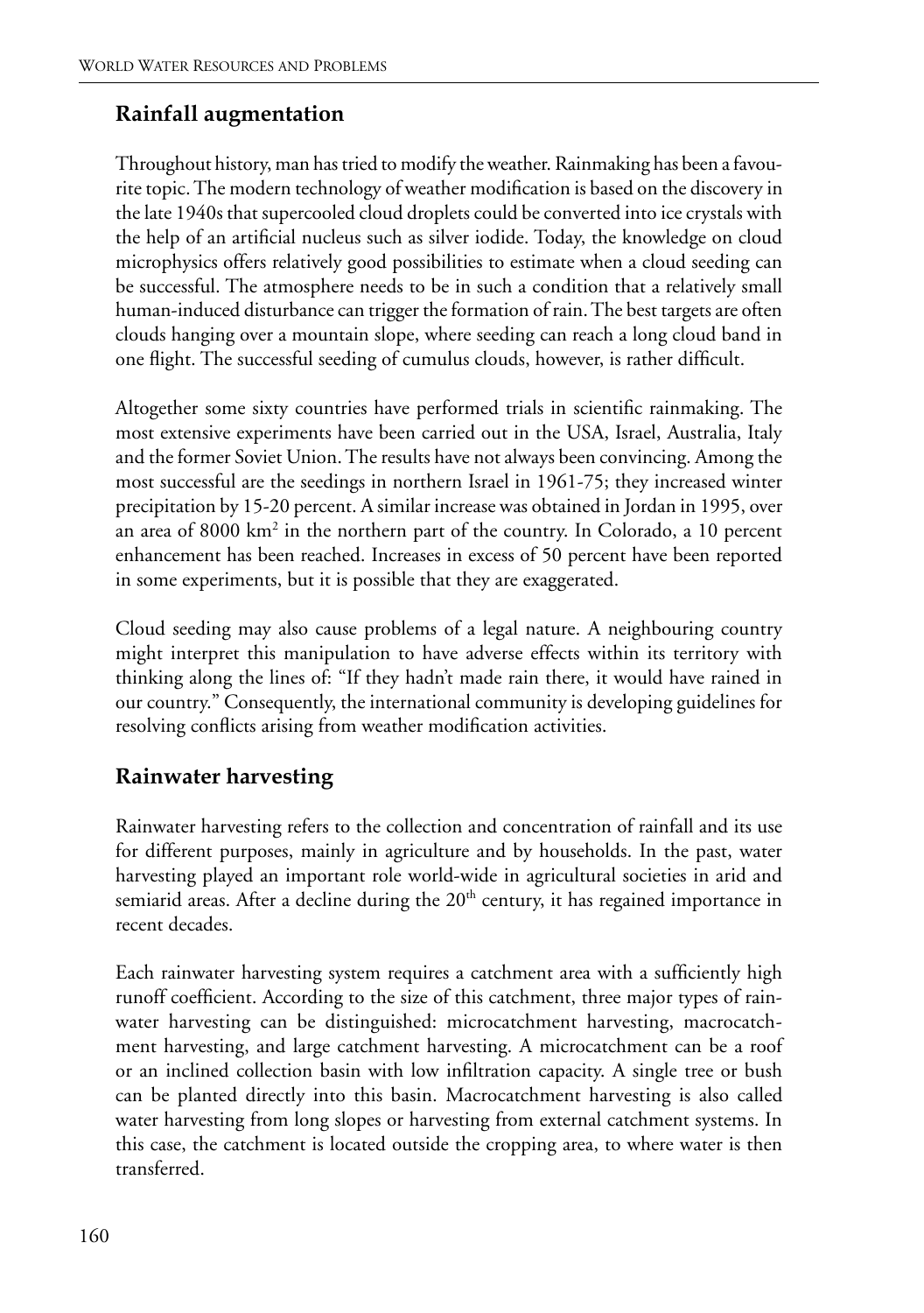Large catchment harvesting systems can be many square kilometres in size and give rise to runoff water flowing through wadis or other channels. This method is also called floodwater harvesting and is comprised of two forms. In the case of "floodwater harvesting within the river bed" the water is dammed and, as a result, it partly or completely inundates the valley bottom or flood plain. The water is then absorbed into the earth leaving the area available for use as pastures or even cropland. In the case of "floodwater diversion" water is forced to leave its natural course and is conveyed to nearby cropping areas. Large catchment harvesting requires more complex structures of dams and distribution networks and higher technical knowledge than the other two harvesting methods.

Internationally, the best known rainwater harvesting systems are those found in the Negev Desert. They date back as far as the 10th century B.C. and reached their peak some two millenia later. Cisterns carved into the hillsides to ensure drinking water throughout the year for people, sheep and goats were an essential part of the system. In northern Yemen, a system also dating back to at least 1000 B.C. diverted enough water to irrigate up to 20 000 hectares, producing food for as many as 300 000 people. Since at least the Roman times, water harvesting techniques were applied intensively in northern Africa. Archaeological research has revealed that the wealth of the "granary of the Roman Empire" was largely based on runoff irrigation. In Egypt, the northwest coast and northern Sinai have a long tradition of water harvesting. Wadi terracing structures have been used there for several millenia.

Successful water harvesting projects are often based on field experience and trial and error rather than on scientifically well established techniques. Thus, they cannot be reproduced easily. Agricultural extension services often have limited experience with these methods. In very dry years, rainwater harvesting cannot necessarily compensate for water shortages. Another disadvantage is the possible conflict between upstream and downstream users, and possible harm to fauna and flora adapted to running waters and wetlands. Rainwater harvesting can also be a rather labour-intensive method.

#### **Collection of fog and dew**

The collection of fog droplets in coastal and high mountain areas as well as the harvesting of dew in desert areas was practised already in ancient times. This form of water collection took place in Mexico, Chile, Colombia, Sudan, Yemen, Oman and Namibia, for example. Moisture collection can be improved by using artificial surfaces such as nets or polyethylene sheets. Today, in the village of Chungungo in northern Chile, 75 synthetic nets with a total area of  $3500 \text{ m}^2$  are used to collect moisture from fog. In average weather conditions, about three litres of water per square metre can be collected per day. Prior to the introduction of this system, water was delivered to the 350 villagers by tankers from a distance of 70 km.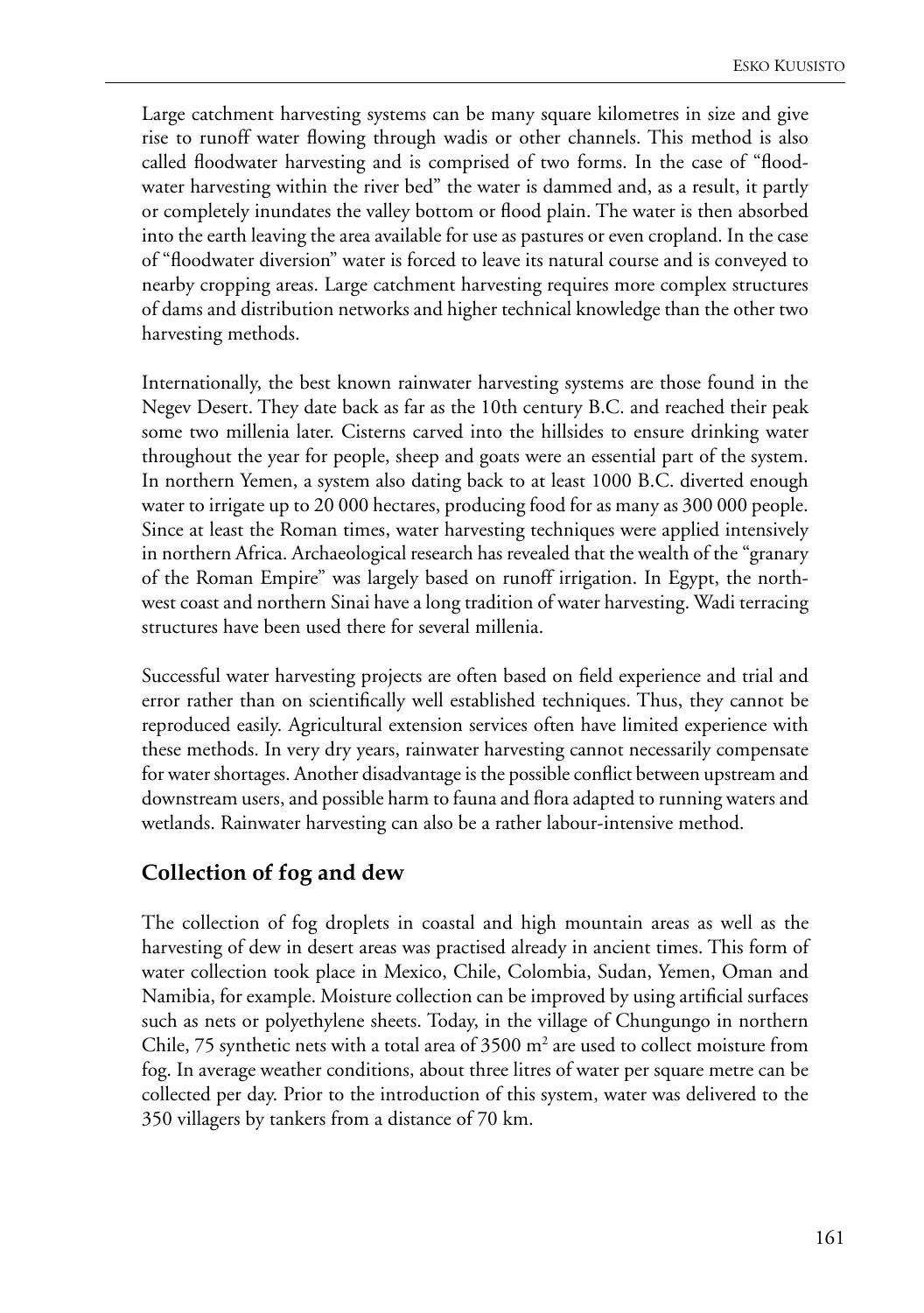#### **Old and new groundwater innovations**

A quanat is a horizontal tunnel that taps underground water in an alluvial fan without pumps or other equipment, and brings water to the surface. A quanat system is composed of three parts: one or more vertical head well, dug into the water-bearing layers of an alluvial fan, to collect water; a gently downward-sloping tunnel leading the water from the head wells to a lower point at the surface; and a series of vertical shafts between the ground surface and the tunnel, for ventilation and removal of excavated debris.

The longest quanat in Iran is 40 km long and has a mouth diameter of almost two metres. Altogether, there are an estimated 40 000 quanats in Iran with a total length of 270 000 km. Until the 1950s, the quanat system provided for over half of Iran's water needs and many towns still utilize them. The digging of quanats obviously required much labour and a special class of slaves existed in Ancient Persia to maintain the system. Areas that can be supplied with water from quanats lie near low-elevation alluvial fans and often provide less fertile soil conditions than those which are higher up. Sometimes quanats dry up during prolonged droughts and collapsed tunnels occur.

An example of unconventional technology being used to collect groundwater can be found with the construction of underground dams. Compared to an open-water reservoir, groundwater is well protected against evaporation losses, which can be as high as four metres per year in a hot, arid climate. It is not uncommon that geological conditions allow the damming of a permeable layer, which is confined by an impermeable stratum. Nature itself uses this system extensively in coarse river sediments.

#### **Desalination**

Several techniques are available to convert saline or brackish water into fresh water. Examples are distillation processes which can include multistage flash (MSF), multipleeffect distillation (MED) and vapour compression; electrodialysis processes such as electrodialysis and electrodialysis reversal; reverse osmosis (RO) processes; and freezing.

Over 12 000 desalination plants with a combined total capacity of 25 million  $m^3$  per day had been installed world-wide by the end of 1997 (excluding shipboard units). Some of the plants are located in slightly astonishing places with, for example, the northernmost one in the world serving oil production in the Alaskan North Slope. A large plant is lowering the salt content of the Colorado River at the Mexican border.

With 26 percent of global desalination capacity, Saudi Arabia leads the world in this area. Almost two thirds of global capacity is in the Middle East, 10 percent is in North America and 8 percent is in Europe. Distillation - both MSF and MED - account for 65 percent of capacity, RO for about 30 percent and electrodialysis for some 5 percent. About half of all desalination plants have RO systems, but the use of distillation in large units answers for its high share of the capacity. In recent years, the global desalination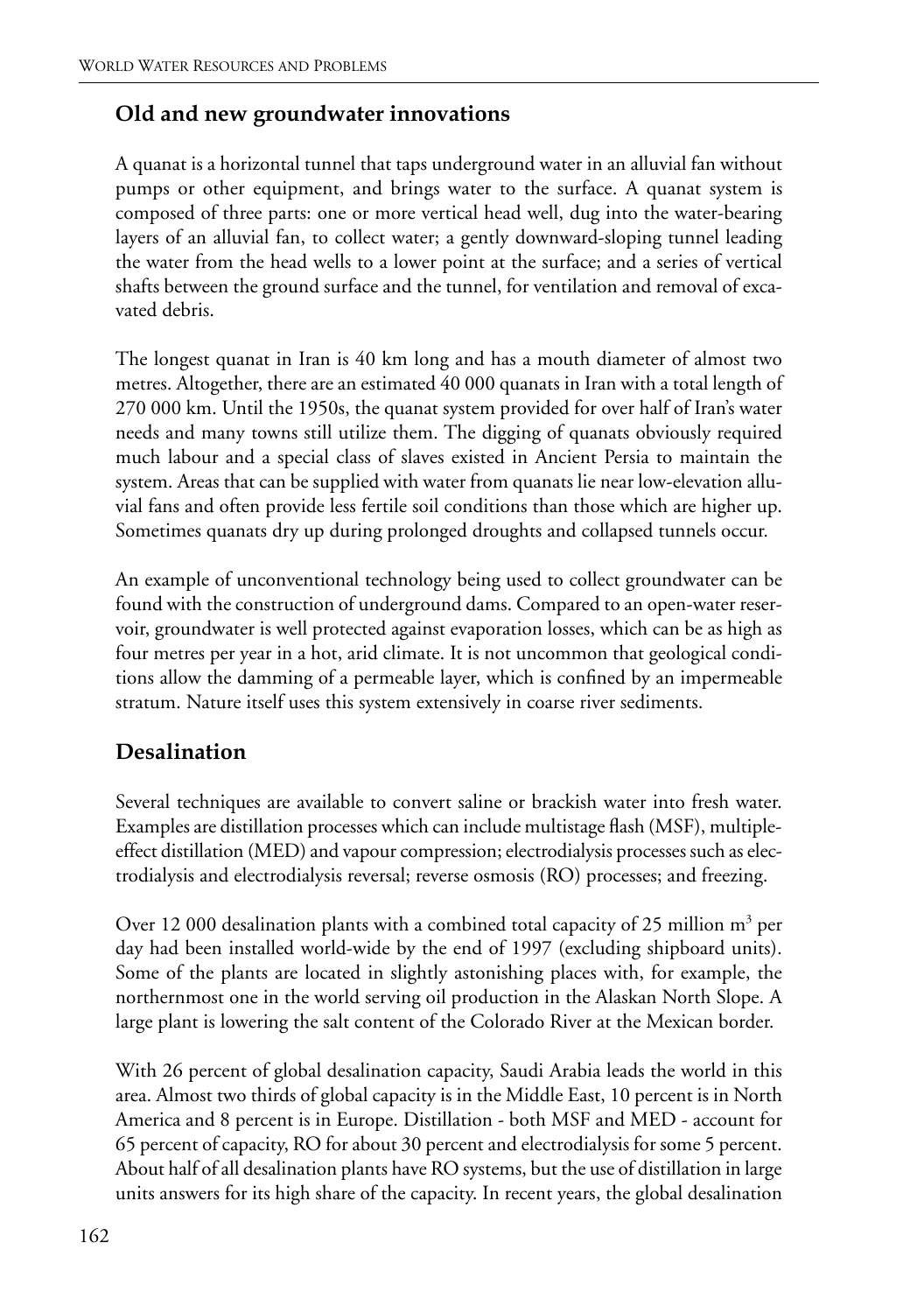market has been driven by industrial development, tourism and population increase, especially in the Middle East, North Africa and Southern Europe. In 1996 the value of the market was US\$ 1.6 billion and was expected to exceed US\$ 2 billion by 2001. Prices, however, are falling as competition increases in the equipment market, particularly in membrane technology.

Desalination using renewable energy has been intensively studied in recent years. The idea is not new; a plant based on solar desalination was built in Las Salinas, Chile, in 1872. It was in use for 40 years and produced about 20  $m<sup>3</sup>$  of fresh water per day. The world's largest desalination plant is now in Libya (2000  $m^3$  per day); it is partly powered by wind turbines. The European Union also has an interest in solar desalination. A small EU-funded pilot joint solar/wind plant is in operation on Tenerife and two more have been planned, one in Greece and one in Jordan. These plants collect the sun's rays to heat water, but also use windmills to reduce the atmospheric pressure and thus decrease the boiling point of the seawater taken into the system. The cost of desalinated water in the Tenerife plant has been estimated at US\$  $1.9/m<sup>3</sup>$ .

The cost of desalinated water varies significantly depending on plant type and size, the quality and source of water, the location of the plant in relation to the coast, the price of energy, chemicals and labour, and the cost of waste disposal. In general, the costs are still so high that the use of desalinated water for irrigation purposes is too expensive. A study performed in 1994 compared the costs of water transfer and desalination in order to increase the water resources of the Gaza Strip. The conveyance of water from the Nile to Gaza was estimated at US\$ 0.20-0.82 per  $m^3$ , from the Euphrates to Gaza at US\$ 0.36-0.82 per m<sup>3</sup> and desalination at US\$ 0.61-0.87 per m<sup>3</sup>. The reduction of desalination costs is possible in the future. The best current technologies use about 30 times the theoretical minimum energy requirement. New innovations might reduce energy requirements to ten times the minimum. However, for the foreseeable future, desalination is likely to continue to be used primarily to meet household water needs in water-scarce, energy-rich countries.

#### **Water transfer**

A number of large water transfer projects have been carried out on all continents, excluding Antarctica, particularly in the latter half of the  $20<sup>th</sup>$  century. Most of them have been intra-country projects in, for example, Southwestern United States, Australia, Libya and Saudi Arabia. The largest water transfer project in the world, the Kara-Kum Canal, also used to involve only one country, the Soviet Union, but today is shared by four partners: Tajikistan, Kyrgystan, Uzbekistan and Turkmenistan. Most of the runoff is generated in the first two countries, while the use of water is concentrated in the latter pair. This cannot be without causing tension in the region.

In southern Africa, there are several water transfer projects either in the construction or the planning stages. South Africa already receives water from Lesotho and the scheme is being extended. As for Botswana, the country only has two perennial river systems,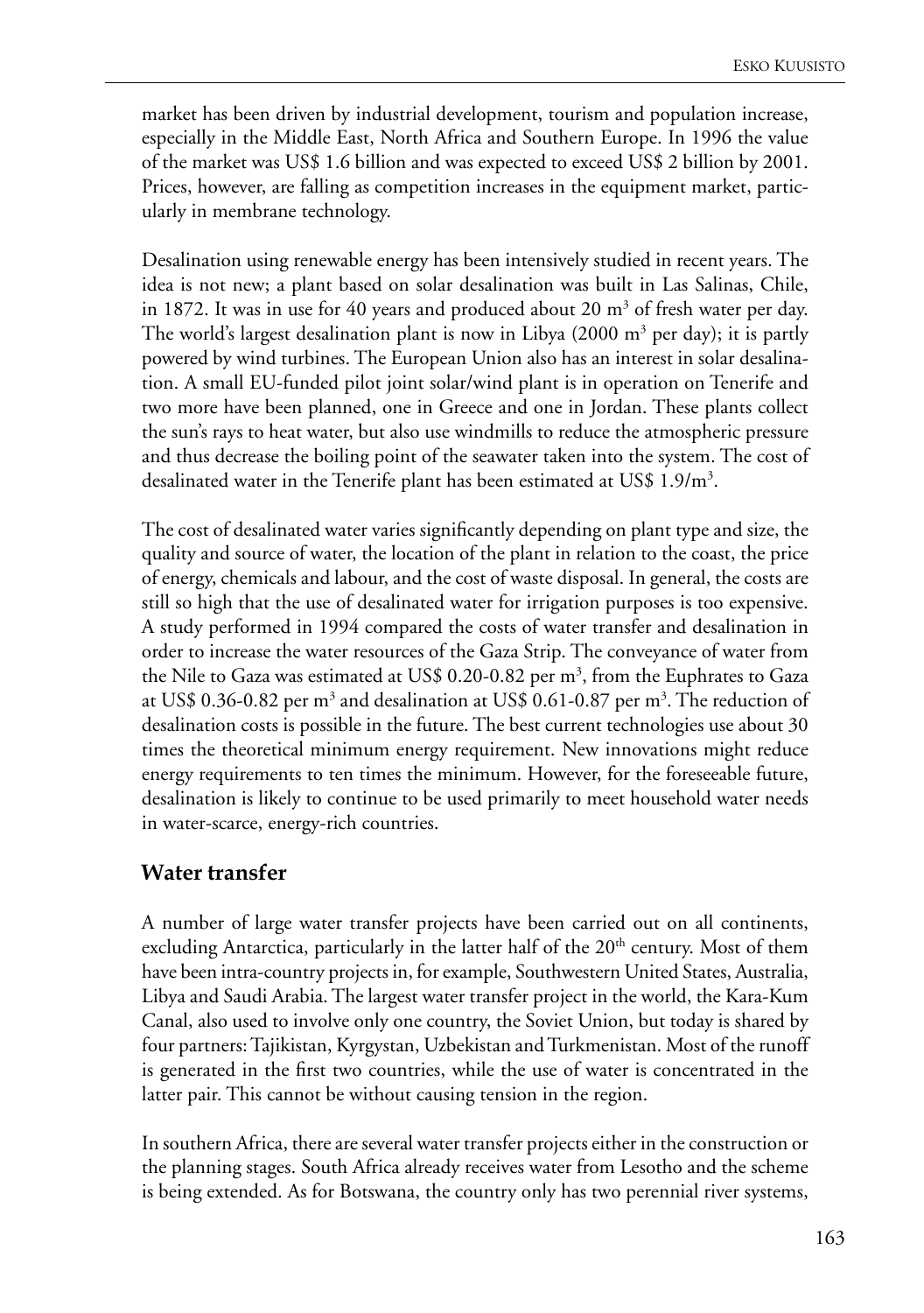the Chobe and the Okavango in the north. These constitute around 95 percent of the country's total surface water. In addition, they flow through sparsely populated areas at the same time feeding biologically important and sensitive areas, most notably the Okavango Delta. A recent plan by the Botswana Government was to take water from the Okavango and pump it to the South by pipeline. This plan was stopped by environmentalists and high-level pressure from the international community. Considering these pressures, the Botswana Government launched the National Water Master Plan for the period 2000-2020. Central to it is the huge US\$ 400 million North-South Carrier Project. This scheme consists of a 360 km long, 1.4 m diameter pipeline, which will take water to the capital Gaborone from the Letsibogo Dam, to be built at the confluence of four rivers in the northern part of the country.

One of several water transfer utopias is located in the southern half of Africa. The waterstressed states in the south could in theory set their sights on the huge River Zaire, as the "ultimate solution" to their need for new water resources. The scarcity of water is a dominant feature in almost all southern Africa countries. For a Finn, a symbol for this situation could take the name of the currency in Botswana, the "pula", which means rain in the Setswana language.<sup>3</sup>

Apart from water, power can also be transferred. The African Development Bank agreed in 1993 to pay for a feasibility study for erecting a 4000 km power line from Zaire<sup>4</sup> to Egypt. The idea was to turn the Zaire River into a major hydropower source. This river could produce up to 20 000 MW of electricity from one site, the Inga Falls. The world's largest existing hydropower plant, the Itaipu in the Parana River, produces some 12 000 MW.

#### **Iceberg utilization**

The Antarctic releases 1000 km<sup>3</sup> of fresh water each year in the form of tabular icebergs. This is one quarter of human water withdrawals. The idea of transferring this resource to lower latitudes is not new. Small icebergs were towed from southern Chile to Valparaiso and Laguna San Rafael already in the 1880s. A suitable iceberg for today's towing efforts would be two kilometres long, half a kilometre wide and some 200 metres thick. Satellite images could be used to locate the candidates. Insulation against melting could be provided, whereby losses during a half a year's trip from the Antarctic waters to the Arabian coast would only be 20-30 percent. Vessels big enough for towing already exist.

<sup>&</sup>lt;sup>3</sup> Pula in Finnish means "shortage".

<sup>&</sup>lt;sup>4</sup> Now the Democratic Republic of the Congo (Congo-Kinshasa).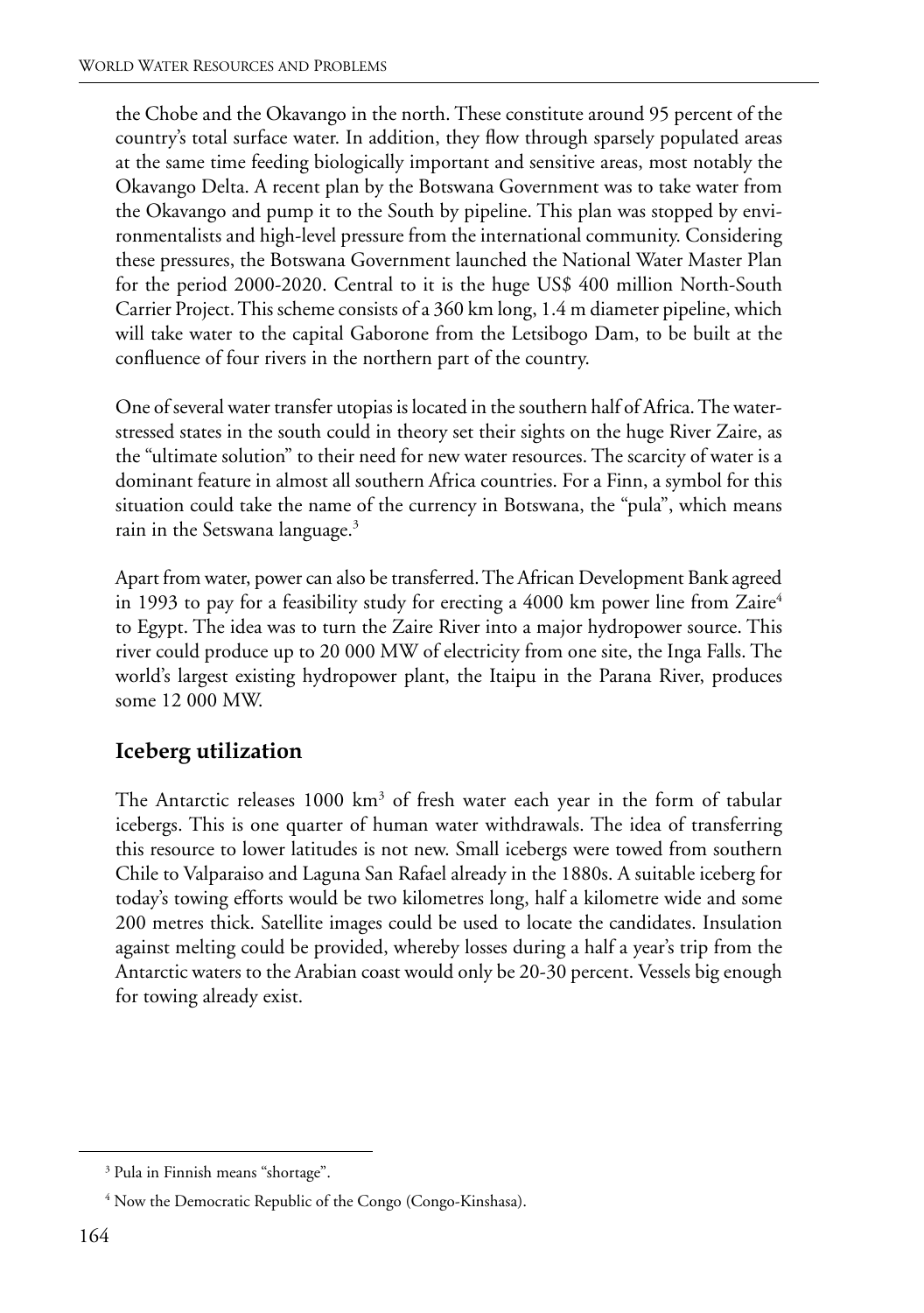What does one do when an iceberg arrives? This is a good and rather difficult question. First of all, conventional ports are far too shallow for a load which extends to the depth of at least one hundred metres. Perhaps a floating port with ice-grinding facilities and a pipeline to transfer the "ice flour" to the shore could be a suitable alternative. The cold content of an iceberg can be as valuable in energy production as its water content is in its use. This double-benefit greatly improves the economy of the undertaking. However, although Saudi Arabia for example has performed a feasibility study on iceberg utilization, no country has started a modern ice business.

## **Selected Bibliography**

- M. Falkenmark, 'Society's interaction with the water cycle: a conceptual framework for a more holistic approach', 42(4) *Hydrological Sciences Journal* (1997) 451-466.
- M. Falkenmark and J. Lundqvist, *World Freshwater Problems Call for a new realism* (Stockholm Environment Institute, 1995).
- International Institute for Applied Systems Analysis, *World water resources and regional vulnerability: impact of future changes*, Report RR-93-10 (1993).
- Intergovernmental Panel on Climate Change, *Climate Change 1995: Impacts, Adaptations and Mitigation of Climate Change: Scientific-Technical Analyses* (Cambridge University Press, 1996).
- S. Kulshreshtha, *World water resources and regional vulnerability: impact of future changes*, IIASA Report RR-93-10 (1993).
- S. McCaffrey, 'Water scarcity: institutional and legal responses', in E.H. Brans (ed.), *Scarcity of Water - Emerging Legal and Policy Responses* (Kluwer Law International: London, 1997).
- N. Peters et al., *Water quality degradation and freshwater availability need for a global initiative*, IHP-V Technical Documents in Hydrology 18 (UNESCO: Paris, 1998) 195-201.
- D. Pimental et al., 'Water Resources: Agriculture, the Environment and Society', 47(2) *BioScience* (1996) 97-105.
- S. Postel, G. Daily, and P. Ehrlich, 'Human appropriation of renewable freshwater' 271 *Science* (1996) 785-788.
- M.Shahin, *Hydrology and Scarcity of Water Resources in the Arab Region*, (Balkema: Rotterdam 1996).
- D. Thomas and N. Middleton, *Desertification: Exploring the Myth*, (John Wiley & Sons: New York, 1994).
- I. Shiklomanov, *World water resources: A new appraisal and assessment for the 21st century* (UNESCO: Paris, 1998).
- United Nations Commission on Sustainable Development, *Comprehensive assessment of the freshwater resources of the world*, UN Doc. E/CN.17/1997/9 (1997).
- P. Vakkilainen and O.Varis, *Water in the hungry, poor and urbanizing world a focus on uncertainty and interdisciplinarity*, IHP-V Technical Documents in Hydrology 18 (UNESCO: Paris, 1998) 323-328.
- Z. Zektser, *Groundwater resources of the world and their use*, IHP-V Technical Documents in Hydrology 18 (UNESCO: Paris, 1998) 55-65.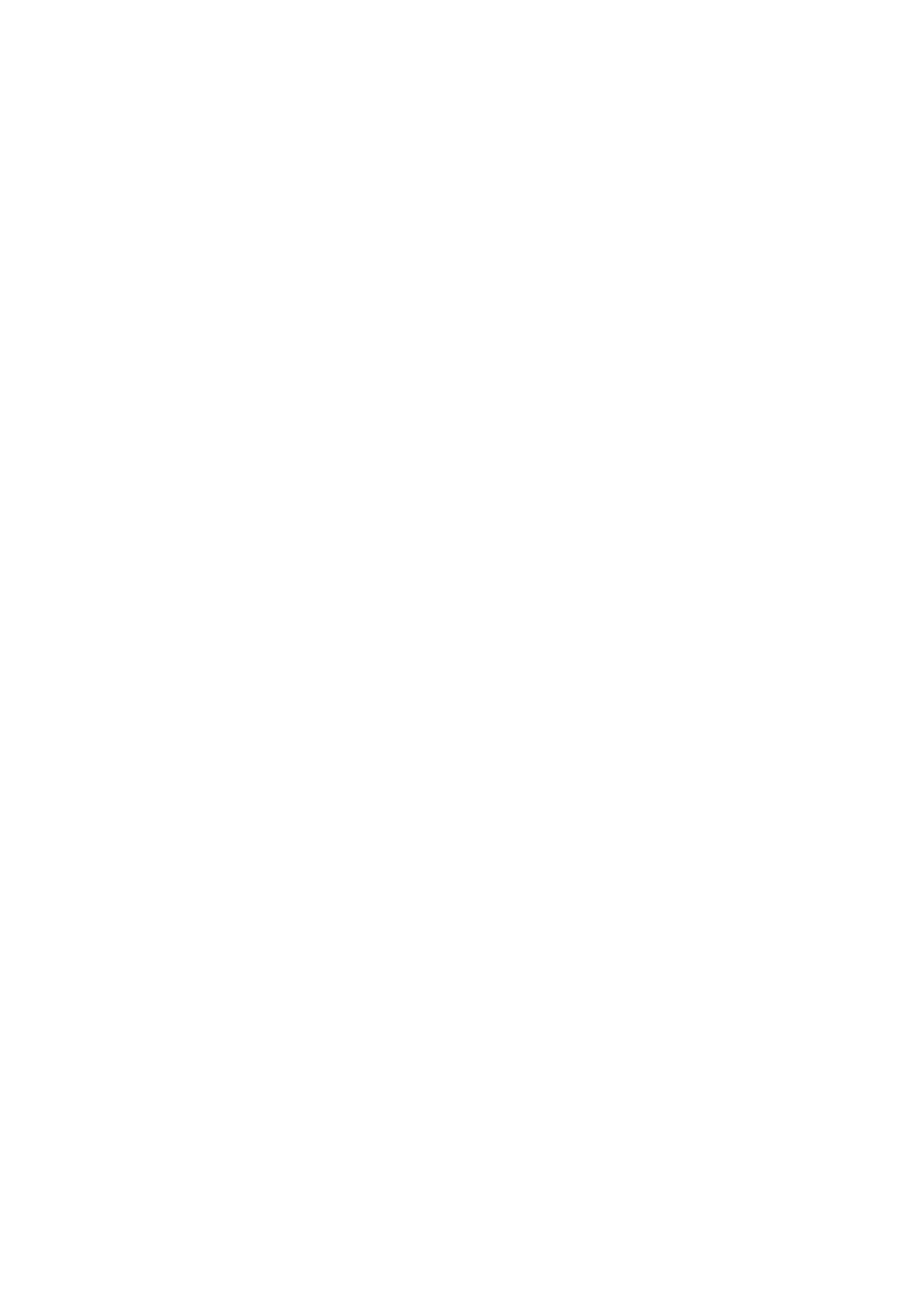# **INTERNATIONAL LAW AND WATER1**

*Tuomas Kuokkanen*<sup>2</sup>

#### **Introduction**

Many natural resources have a double function: on one hand, they serve as natural resources subject to human consumption and exploitation and, on the other hand, they have a particular ecosystem function. Water is a good example of such a natural resource. While it has several uses such as navigation and irrigation, it also has an essential ecosystem role. This dual character is reflected in international rules which regulate and manage water issues. Indeed, over the last hundred years or so, international law has strived to solve, regulate and manage various problems relating to the utilization and protection of water.

International law textbooks usually make a distinction between marine and freshwater resources. While the former refers to oceans and seas, the latter includes, in particular, rivers and lakes. Given the different nature and international character of marine and freshwater resources it is understandable that legal frameworks covering them are quite different. This work will concentrate on the protection and utilization of freshwater resources which have an international character.

Boundary waters refer to waters such as rivers, lakes, reservoirs and canals, parts of which are situated in different states. $3$  They are called boundary waters because they either form a boundary between states or they run across one. For example, in many cases state boundaries have been drawn to coincide with rivers or a watershed for easy

<sup>&</sup>lt;sup>1</sup> This paper is based on a lecture given by the author on 26 August 2004. The paper is also based on the work: Tuomas Kuokkanen, *International Law and the Environment: Variations on a Theme*, The Erik Castrén Institute of International Law and Human Rights, Volume 4 (Kluwer International: The Hague/London/ New York, 2002).

<sup>2</sup> Counsellor, Ministry of the Environment of Finland; Professor of International Environmental Law, University of Joensuu.

<sup>3</sup> See Article 2(b), Convention on the Law of the Non-navigational Uses of International Watercourse, New York, 21 May 1997, not yet in force, 36 *International Legal Materials* (1997) 700, www.un.org/law/ilc/ texts/nonnav.htm.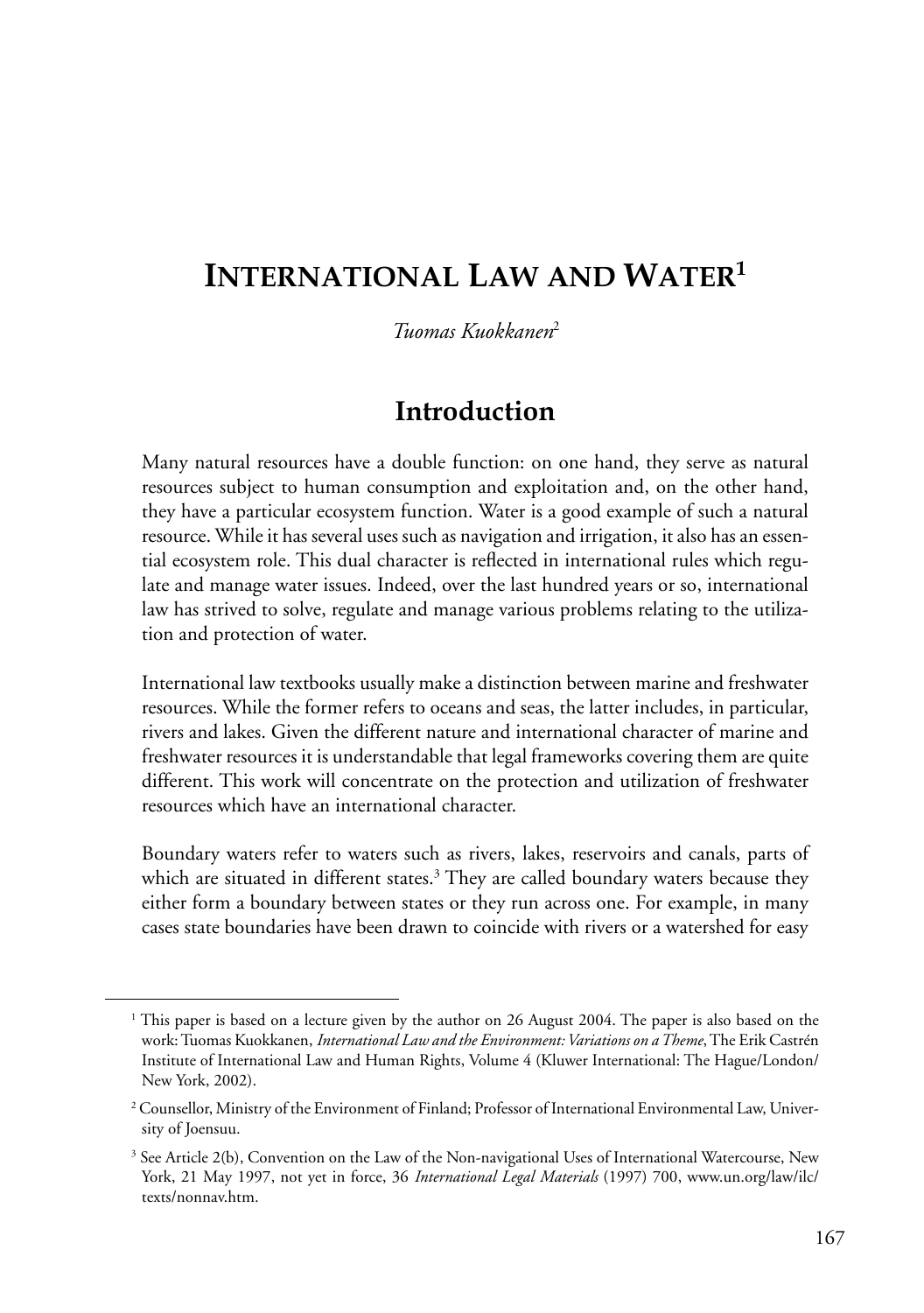recognition. With regard to contiguous rivers that cross boundaries, interest in regulating them results from the physical qualities of such rivers.<sup>4</sup> Boundary waters are also called international watercourses because they are already by definition international. For this reason, regulations on the use of these shared natural resources<sup>5</sup> have to be established bilaterally or multilaterally. Conversely, states do not have an interest in regulating the internal waters of other countries which do not affect international waters.<sup>6</sup>

In order to understand better the various legal aspects relating to water issues, rules of international law relating to water can be divided into three broad categories or approaches: general international law, the regulatory approach and the management approach. The first category refers to general functions of law, such as dispute settlement, or classical principles, such as good faith or *sic utere*. The regulatory approach seeks to solve problems in advance through international regulation. As opposed to general rules, the approach consists of specific substantive rules on the utilization and protection of waters. The management approach refers to a more technical and policy oriented approach where politics and diplomacy have more of a supervisory role. It aims, through technically oriented management, to co-ordinate, reconcile and optimize long-term water concerns and short-term utilization interests.

While the approaches are divided on substantive grounds, they also reflect historical development. The general international law approach refers in particular to the era before substantive water regulations. The regulatory approach grew in the  $20<sup>th</sup>$  century from the need to regulate utilization and protection of water issues. The management approach began to develop in the 1980s and 1990s. However, even though the management approach tends to dominate currently, the other two doctrines are nevertheless still relevant, and not retired to the history books. 7

<sup>4</sup> As Berber notes, 'water which is today in the territory of one state and therefore a part of its state territory will flow tomorrow into the territory of another state and become part of that state's territory.' See F.J. Berber, *Rivers in International Law* (1959), at 4.

<sup>&</sup>lt;sup>5</sup> In discussing early treaties on fresh water Schwebel notes that 'their assumption that boundary waters are a shared natural resource is beyond controversy.' See Stephen M. Schwebel, Special Rapporteur, 'The second report on the law of the non-navigational uses of international watercourses', *Yearbook of the International Law Commission* (1980), Vol. II Part One, at 195.

<sup>6</sup> For example, the crux of the case concerning the diversion of water from the River Meuse, which related to the use of the canal known as Zuid-Willemsvaart, was the finding that the two parties had limited their sovereignty only at the treaty area. Outside this area, the parties were free to take any action provided that it would not violate the treaty. See *Case Concerning the Diversion of Water from the River Meuse (Netherlands v. Belgium) (Judgement)*, PCIJ Series A/B, No. 70 (1937) at 26.

<sup>7</sup> For discussion, see Kuokkanen (2002), *supra* note 1, at xxi-xxxiii and 347-358.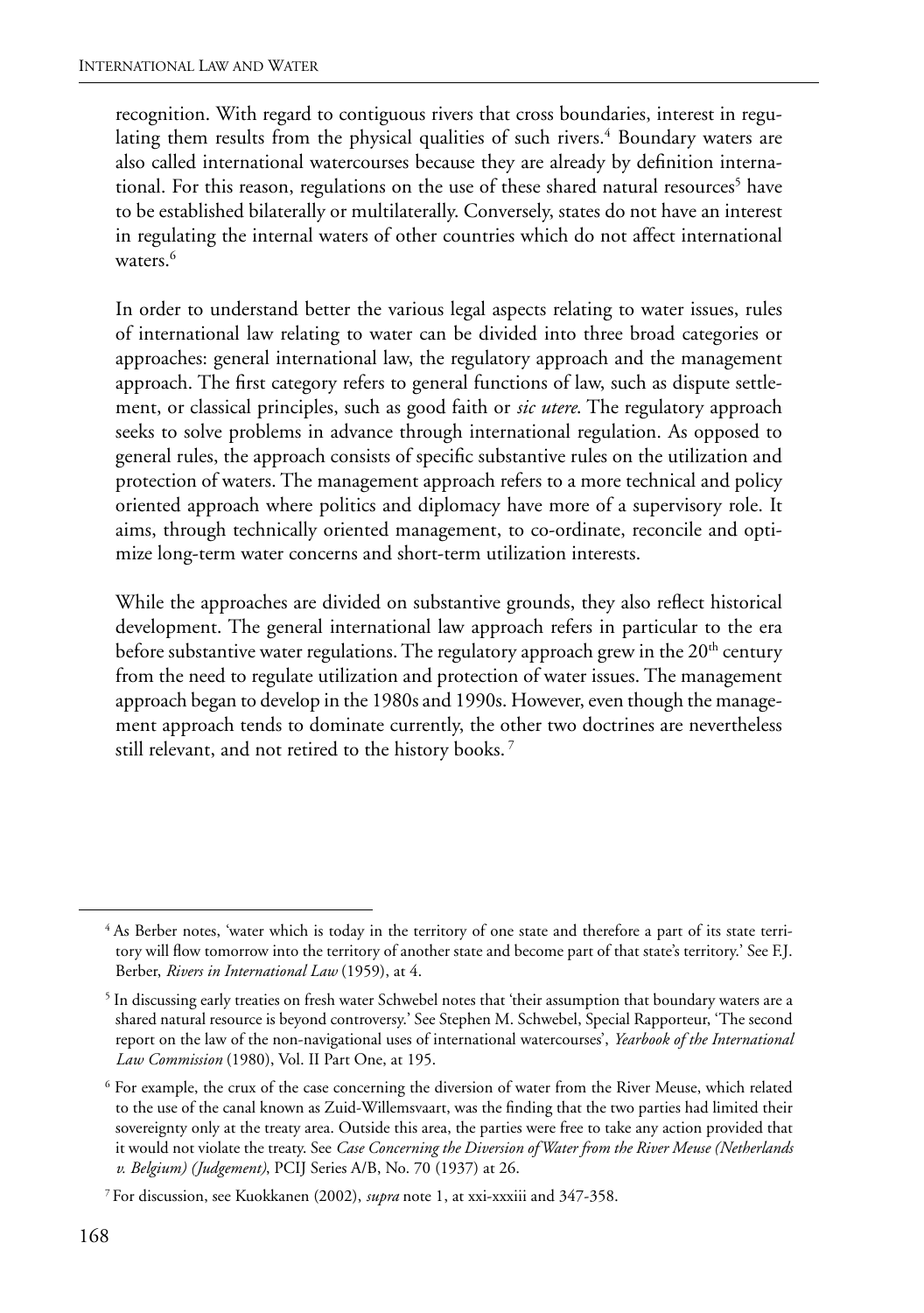## **Recourse to general international law**

Early water conflicts were relatively infrequent. Moreover, if such disputes occurred they were predominantly bilateral in nature. It was therefore sufficient to deal with them retrospectively through traditional international dispute settlement techniques by applying general international law to the facts.

Traditionally, water issues reflect the tension between an upstream and a downstream country. From a legal point of view, the starting point in considering the applicable law is the abandonment of the doctrine of absolute sovereignty which would allow an upstream country to use waters in its territory without limitations and a downstream country to prohibit the causing of any harm. As both the upstream and downstream country can rely on it in an absolute manner, the doctrine is self-contradictory. In the water context, the doctrine of absolute territorial sovereignty propounded by Judson Harmon in his legal opinion has become known as the Harmon doctrine.<sup>8</sup> The doctrine is based on a philosophical approach supported by early scholars, rather than an application of international law in an adjudicative context. In view of this lack of professional value, the Harmon doctrine revealed a need to develop more functional and analytical ways to deal with water disputes.

The *Lac Lanoux* case<sup>9</sup> is a seminal case relating to water in which the arbitral tribunal managed to settle the dispute by applying judicial techniques. The case illustrates how a resort to third-party adjudication may prevent stalemates and promote a more constructive solution.10 By distinguishing between the formal and substantive aspects of sovereignty, a method capable of resolving concrete issues, unlike the Harmon doctrine, was applied by the tribunal. To supplement this method, the tribunal used procedural techniques involving the allocation of burden of proof. From the environmental point of view, the ruling recognized that a state has a right to use its natural resources but must take into account the interests of other states.

The dispute in the *Lac Lanoux* case related to the exploitation of natural resources rather than to the protection of the environment. In effect, hydroelectric interests versus agricultural interests formed the background to the dispute. While the French government planned to divert water to generate electric power, the Spanish government was concerned about the possible adverse impact of such a diversion on Spanish

<sup>8</sup> Official Opinions of the Attorneys-General of the United States, Advising the President and Heads of Departments in Relation to Their Official Duties, Vol. XXI, Treaty of Guadalupe Hidalgo - International Law, Opinion by Judson Harmon, at 274-283.

<sup>9</sup> *Affaire du Lac Lanoux*, XII *United Nations Reports of International Arbitral Awards*, at 285-317; *Lake Lanoux Arbitration* (English translation) 24 *International Law Reports* (1957), at 105-142.

<sup>&</sup>lt;sup>10</sup> John G. Laylin and Rinaldo L. Bianchi, 'The Rôle of Adjudication in International River Disputes. The Lake Lanoux Case', 53 *American Journal of International Law* (1959) 30-49, at 37.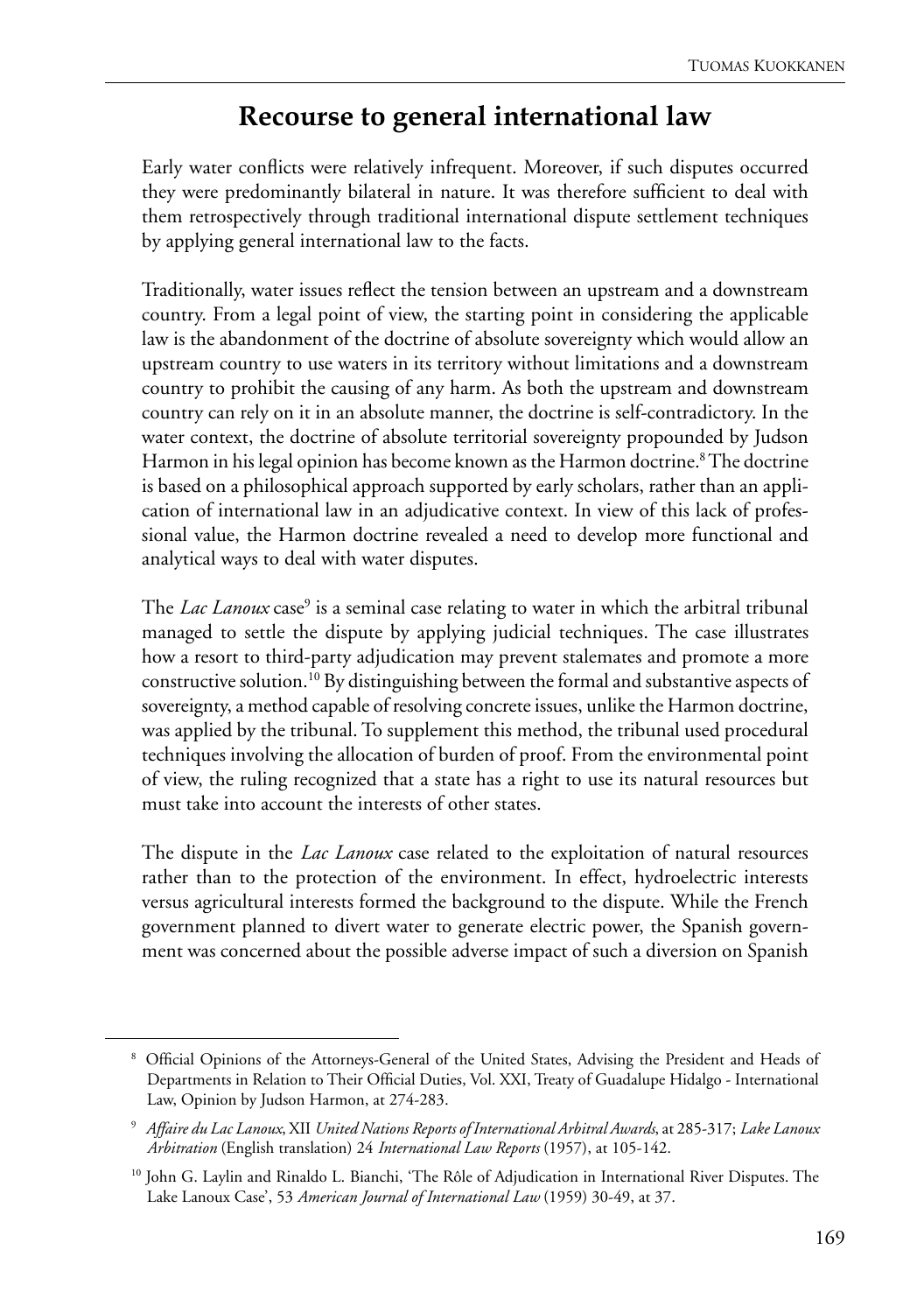agriculture. From the legal point of view, France relied on its right to use its natural resources, while Spain argued that the French project required prior agreement between the two governments.

By way of a dictum, the tribunal stated that there existed a rule prohibiting an upper riparian state from altering the waters of a river in circumstances calculated to do serious injury to the lower riparian state. As Spain was not able to submit evidence showing any injury there was no need for the tribunal to consider what would amount to so-called serious injury. Thus, that threshold was left undecided.

## **Regulating Boundary Waters**

In view of the inherent international aspect of boundary waters, it was natural that states began to regulate the use of such waters through bilateral and multilateral agreements. The general purpose of boundary water treaties was to prevent disputes by reconciling the various interests of riparian states. This objective is explicitly stated in the Preamble of the 1909 Boundary Waters Treaty between Canada and the United States, according to which the aim of the treaty is:

to prevent disputes regarding the use of boundary waters and to settle all questions which are now pending . . . and to make provision for the adjustment and settlement of all such questions as may hereafter arise.<sup>11</sup>

In the same vein, the ruling by the Permanent Court of International Justice in the *Case Concerning the Diversion of Water from the River Meuse* throws light on the distinction between dispute settlement and the regulatory approach. 12 The Court found that a treaty dating from 1863 between the Netherlands and Belgium was 'an agreement freely concluded between two States seeking to reconcile their practical interests with a view to improving an existing situation rather than to settle a legal dispute concerning mutually contested rights.'13 Thus, the essence of the 1863 treaty was to regulate practical interests in order to prevent disputes.

H.A. Smith emphasizes the need for a regulatory approach in his famous work on the economic uses of international rivers.<sup>14</sup> He points out that in many cases a river system can present complex questions because the use of its waters is demanded simultane-

<sup>13</sup> *Ibid.*, at 20.

<sup>&</sup>lt;sup>11</sup> Treaty between Great Britain and the United States Relating to Boundary Waters, and Questions Arising between the United States and Canada, Washington, D.C., 11 January 1909, reproduced in *United Nations Legislative Series*, Legislative Texts and Treaty Provisions Concerning the Utilization of International Rivers for Other Purposes than Navigation, UNLS ST/LEG/SER.B/12 (1964), at 260.

<sup>12</sup> *Supra* note 6.

<sup>&</sup>lt;sup>14</sup> Herbert Arthur Smith, *The Economic Uses of International Rivers* (1931), at 1-13.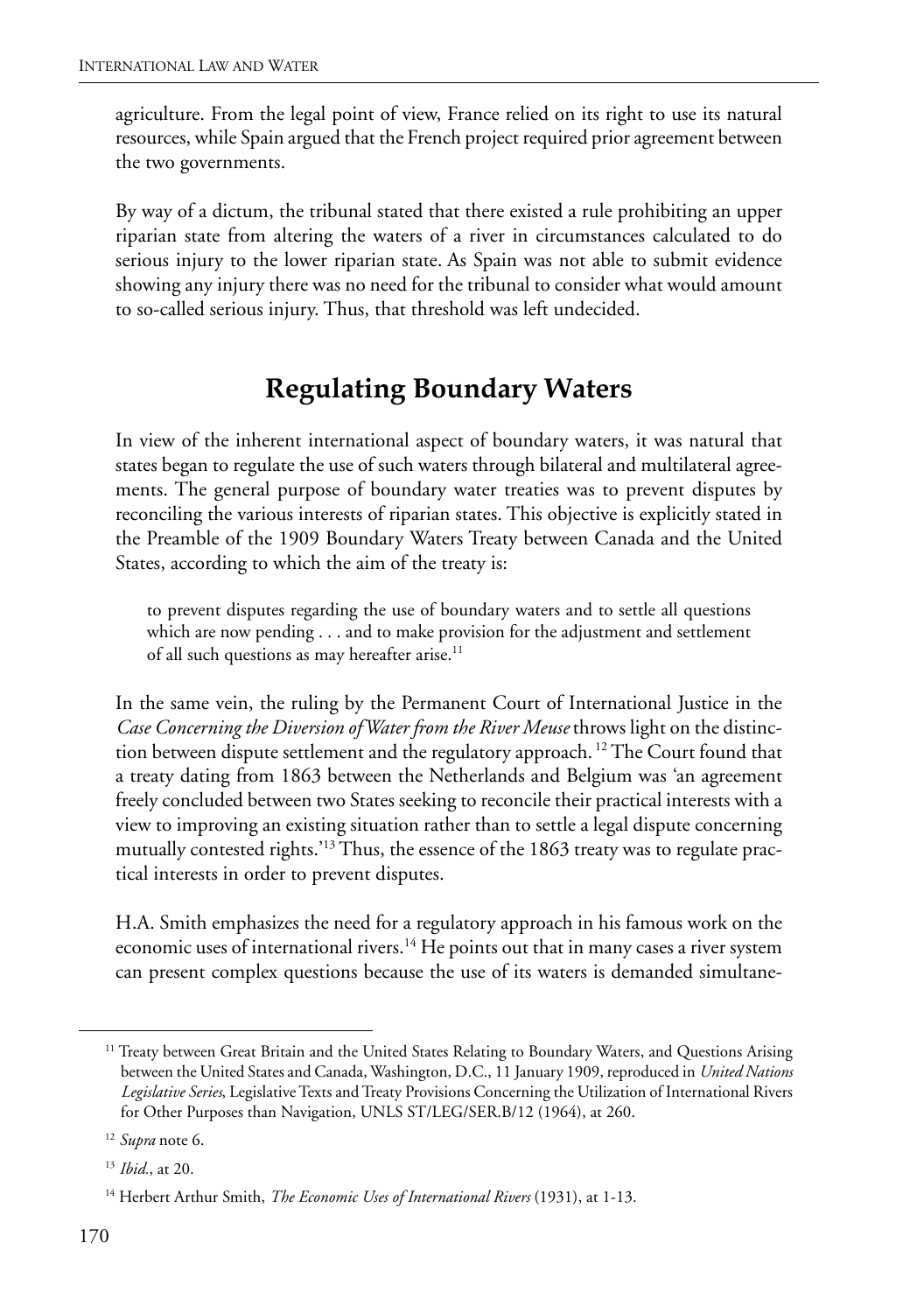ously for navigation, irrigation, electric power and the supply of large cities, and he specifies that the function of law is 'to provide rules for settling the possible conflict of interests'15 by aiming to strike an equitable balance between them. Berber too argues in favour of treaty-making which, according to him, represents the highest form of political wisdom. Noting the rudimentary, vague, and developing character of international water law, he contends that 'the conclusion of specific and specialised water treaties remains far and away the best solution.'16

In order to regulate the various interests concerned, states concluded many watercourse treaties from the beginning of the 19th century up to World War II. In exceptional cases states established joint jurisdiction or agreed on common use with regard to a particular watercourse. More often, substantial regulations concerning the navigational and non-navigational uses of boundary waters were drawn up.

States have been particularly eager to conclude agreements to safeguard the freedom of navigation. Furthermore, states have established international bodies to deal especially with navigational interests. The first international waterway administration was established in 1804 to deal with navigation on the Rhine River. A general declaration on the freedom of navigation was made by the Treaty of Paris in 1814. Subsequently, in 1821 a river commission was established to oversee navigation of the Elbe. Internationalization was pushed further by the 1856 Treaty of Paris which established the European Danube Commission consisting not only of representatives of riparian states but also of non-riparian states.<sup>17</sup> Following the model of the Danube administration, the International Commission for the Navigation of the Congo was established in 1885. After World War I, the freedom of navigation of the important European rivers was confirmed by the Treaty of Versailles. For example, Article 291 declares the Danube an international river. Finally, under the auspices of the League of Nations, the Statute on the Régime of Navigable Waterways of International Concern was adopted at Barcelona in 1921.<sup>18</sup> The Statute defines as navigable waterways of international concern all parts of a waterway which separate or traverse different states and which are naturally navigable to and from the sea.

Turning to non-navigational uses of boundary waters, already prior to the Second World War, states concluded a number of bilateral and multilateral treaties. While some of the treaties regulated utilization in general terms, others regulated such traditional uses as irrigation, fishing and the floating of timber. After the Industrial Revo-

<sup>15</sup> *Ibid.*, at 13.

<sup>16</sup> Berber, *Rivers*, *supra* note 4, at 270.

<sup>&</sup>lt;sup>17</sup> Articles XVI-XVII, General Treaty for the Re-Establishment of Peace between Austria, France, Great Britain, Prussia, Sardinia and Turkey, and Russia, Paris, 30 March 1856, 114 *Consolidated Treaty Series* 409.

<sup>&</sup>lt;sup>18</sup> Statute on the Régime of Navigable Waterways of International Concern, Barcelona, 20 April 1921, 7 *League of Nations Treaty Series* 50.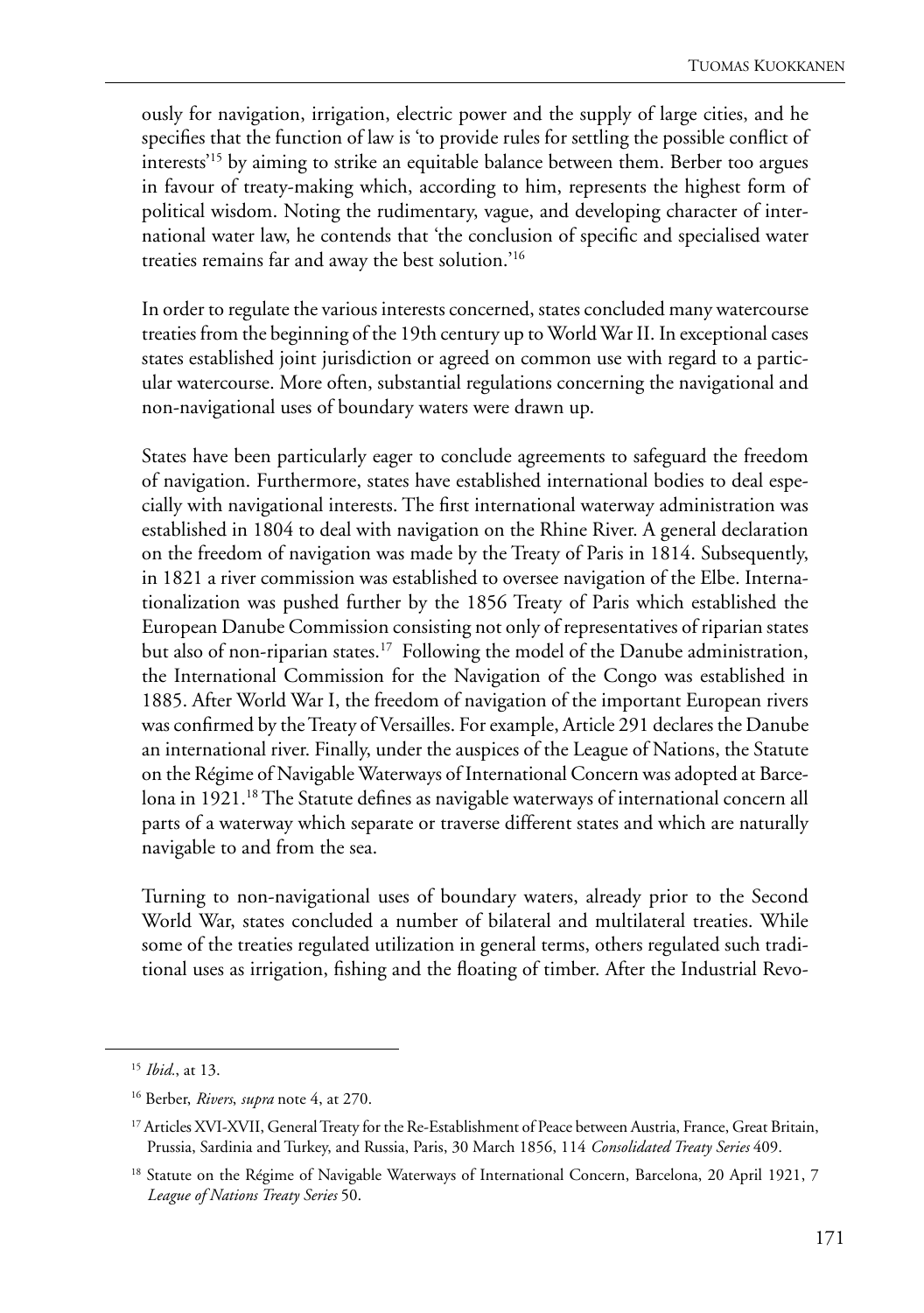lution, it was recognized that regulations should be extended to cover modern uses of boundary waters. To this end, bilateral agreements were concluded in order to impose detailed regulations on, for example, the use of hydro-electric power, the size of a dam to be constructed in a boundary water or the volume of water to be diverted for mining or industrial purposes. Moreover, in 1923, a multilateral treaty called the Convention Relating to the Development of Hydraulic Power Affecting More than One State was concluded.19

During the late 19<sup>th</sup> century and early 20<sup>th</sup> century, environmental issues and problems were not perceived to be very important and only a few boundary water treaties imposed regulations aimed at preventing pollution.<sup>20</sup> As the recognition of freshwater pollution problems increased there was a need to widen the scope of water agreements. Furthermore, it was understood that there was a need to comprehensively regulate a hydrologic unit. Thereby, the process of internationalization was broadened from only regulating boundary waters to also controlling watercourses of international concern.

In the 1960s and 1970s, several bilateral and multilateral treaties were concluded to protect regional watercourses. For example, regulations were issued to protect Lake Constance,  $21$  the Mosel,  $22$  the Rhine<sup>23</sup> and the Great Lakes.  $24$  These regulations set specific water quality objectives or emission limits or alternatively established joint bodies under which specific regulations could be determined. Thus, the emphasis was placed upon waters crossed boundaries rather than waters which formed boundaries. To emphasize this aspect, international instruments began to refer to transboundary or international waters rather than to boundary or frontier waters.

- <sup>22</sup> Protocol Concerning the Constitution of an International Commission for the Protection of the Mosel against Pollution, Paris, 20 December 1961, 940 *United Nations Treaty Series* 211.
- <sup>23</sup> Agreement Concerning the International Commission for the Protection of the Rhine against Pollution, Berne, 29 April 1963, 994 *United Nations Treaty Serries* 3; Convention for the Protection of the Rhine against Chemical Pollution, Bonn, 3 December 1976, 16 *International Legal Materials* (1977) 265.
- <sup>24</sup> Agreement between the United States of America and Canada on Great Lakes Water Quality, Ottawa, 22 November 1978, reprinted in Philippe Sands, *Principles of International Environmental Law*, Vol. IIA (Cambridge University Press, 1995), at 559.

<sup>&</sup>lt;sup>19</sup> Convention Relating to the Development of Hydraulic Power Affecting More than One State, Geneva, 9 December 1923, 36 *League of Nations Treaty Series* 76.

<sup>&</sup>lt;sup>20</sup> Only few treaties imposed limitations upon the use of waters in order to avoid pollution. See, for example, second paragraph, Article IV, 1909 Boundary Waters Treaty, *supra* note 11 : 'It is further agreed that the waters herein defined as boundary waters and waters flowing across the boundary shall not be polluted on either side to the injury of health or property on the other.'

<sup>&</sup>lt;sup>21</sup> Convention on the Protection of the Waters of Lake Constance Against Pollution, Paris, 16 November 1962, 620 *United Nations Treaty Series* 191.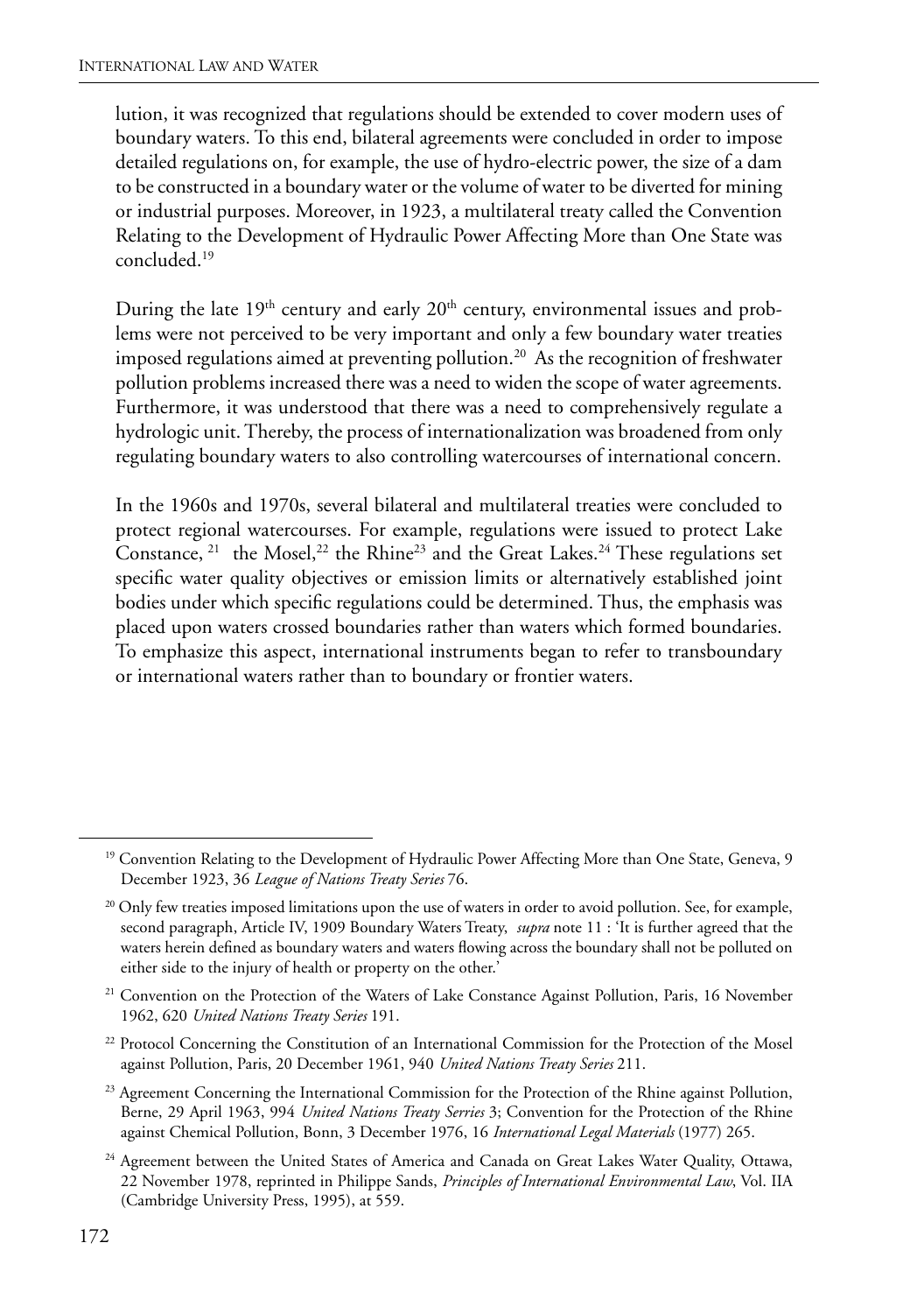## **Management of international watercourses**

While the doctrine of sustainable development gained worldwide acceptance after the Brundland Commission's 1987 Report *Our Common Future*25 and the 1992 Rio Conference, its seeds germinated and grew from early attempts to manage natural resources. In the water context, the doctrine of reasonable and equitable utilization represents such an early attempt.

The principle of reasonable and equitable utilization began to develop in the beginning of the 20th century. The indeterminacy of absolute sovereignty in the settlement of international disputes led to bilateral and multilateral agreements on the use of boundary waters based on the principle of equitable utilization.<sup>26</sup> The development of the principle highlighted a need to manage international watercourses by optimizing long-term interests and short-term needs and by taking into account all relevant factors and reaching a conclusion on the basis of the whole.<sup>27</sup>

In his work *The Economic Uses of International Rivers*, H. A. Smith notes that in view of various interests it may be complex in a concrete case to determine which of these prevail.28 He points out that conflicts of interest between states should be appraised taking into account the wider community to which states belong. In the same vein, when considering the principles governing international fluvial law, the Permanent Court of International Justice in the *River Oder* case stated as follows:

[The] community of interest in a navigable river becomes the basis of a common legal right, the essential features of which are the perfect equality of all riparian States in the use of the whole course of the river and the exclusion of any preferential privilege of any one riparian State in relation to the others.29

From the doctrinal point of view, the concept of equitable utilization did not necessarily mean equal division or 'mathematical equality',<sup>30</sup> but rather equality of rights.<sup>31</sup>

- 28 Smith, *International Rivers*, *supra* note 14.
- <sup>29</sup> *Case Relating to the Territorial Jurisdiction of the International Commission of the River Oder*, PCIJ Series A, No. 23 (1929) at 27.
- 30 Martti Koskenniemi, 'International Pollution in the System of International Law', XVII *Oikeustiede-Jurisprudentia* (1984) 91-181, at 154.

<sup>25</sup> World Commission on Environment and Development, *Our Common Future* (Oxford University Press, 1987), UN Doc. A/42/47 (1987)(Brundtland Report).

<sup>&</sup>lt;sup>26</sup> See, for example, Treaty between the United States of America and Mexico Relating to the Utilization of the Waters of the Rio Grande (Rio Bravo) from Fort Quitman, Texas, to the Gulf of Mexico, Washington, D.C., 14 November 1944, *United Nations Legislative Series* ST/LEG/SER.B/12 at 236.

<sup>27</sup> See Preamble, Article 6 and Article 24(2), Non-navigational Convention, *supra* note 3.

<sup>&</sup>lt;sup>31</sup> See Stephen M. Schwebel, Special Rapporteur, 'Third report of the law of the non-navigational uses of international watercourses', *Yearbook of the International Law Commission* 1982, Vol. II (Part One), Document A/CN.4/348, para. 47 (footnote omitted): 'In short, disputes over the right to use waters flowing across sovereign lines must be adjusted on the basis of "equality of rights". But such equality does not necessarily mean equal division.'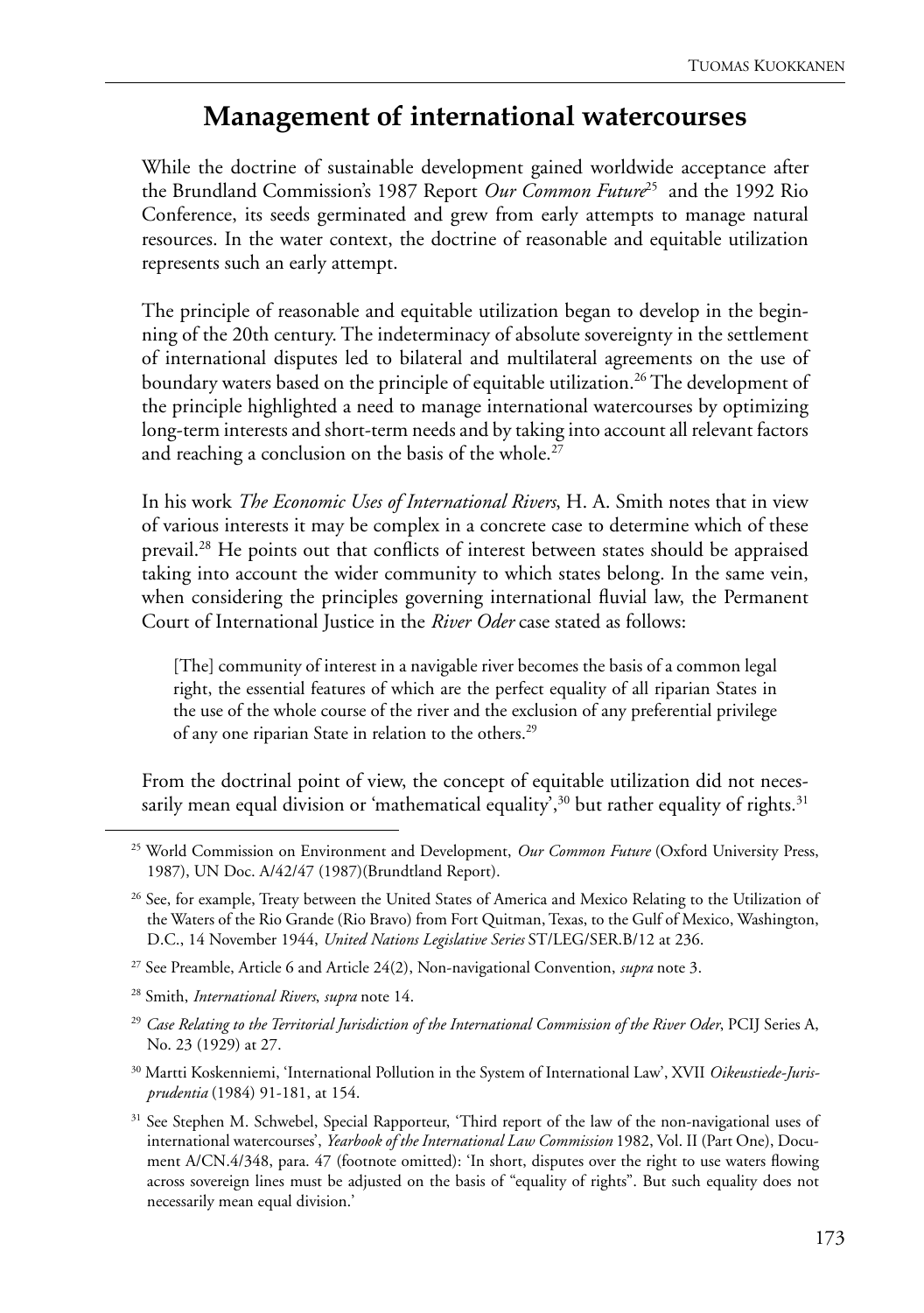According to Jerome Lipper, the principle of equitable utilization means that a riparian state cannot deprive another riparian state's right to an equitable share of the natural resources of an international watercourse.32

In 1966, the International Law Association adopted the Helsinki Rules on the Uses of the Waters of International Rivers as a statement of existing rules of international law.33 According to Article IV of the rules:

Each basin State is entitled, within its territory, to a reasonable and equitable share in the beneficial uses of the waters of an international drainage basin.<sup>34</sup>

What amounts to a reasonable and equitable share is, pursuant to the Helsinki Rules, 'to be determined in the light of all the relevant factors in each particular case.'35 The rules specify relevant factors by providing a non-exhaustive list. For instance, the economic and social needs of each basin state as well as the avoidance of unnecessary waste in the utilization of waters of the basin shall be considered.<sup>36</sup> Also, use of the waters by a basin state that causes pollution resulting in injury in a co-basin state must be considered from the overall perspective of what constitutes equitable utilization.<sup>37</sup> Thus, the idea of equitable sharing is not to provide an identical share but rather 'to provide the maximum benefit to each State from the uses of the waters with the minimum detriment to each.'38

The principle of equitable and reasonable utilization was subsequently codified in the 1997 Convention on the Law of the Non-navigational Uses of International Watercourses. According to the key provision in Article 5:

Watercourse states shall in their respective territories utilize an international watercourse in an equitable and reasonable manner. In particular, an international watercourse shall be used and developed by watercourse States with a view to attaining optimal and sustainable utilization thereof and benefits therefrom consistent with adequate protection of the watercourse.

Along with the emergence of the doctrine of sustainable development, the concept of sustainable use of international watercourses was generally accepted. Chapter 18 of Agenda 21 deals with integrated approaches for the development, management and

- 36 Article V (2), *ibid.*
- 37 Article X, *ibid.*, at 496-497.
- 38 See the commentary of Article IV, *ibid.*, at 487.

<sup>32</sup> Jerome Lipper, 'Equitable Utilization', in A.H. Garretson, R.D Hayton, C. J. Olmstead (eds), *The Law of International Drainage Basins* (Oceana Publications: New York, 1967) 15-88, at 43.

<sup>33</sup> Helsinki Rules on the Uses of International Rivers, *International Law Association Reports* (1966) 477- 532.

<sup>34</sup> *Ibid*., at 486.

<sup>35</sup> Article V(1), *ibid.*, at 488.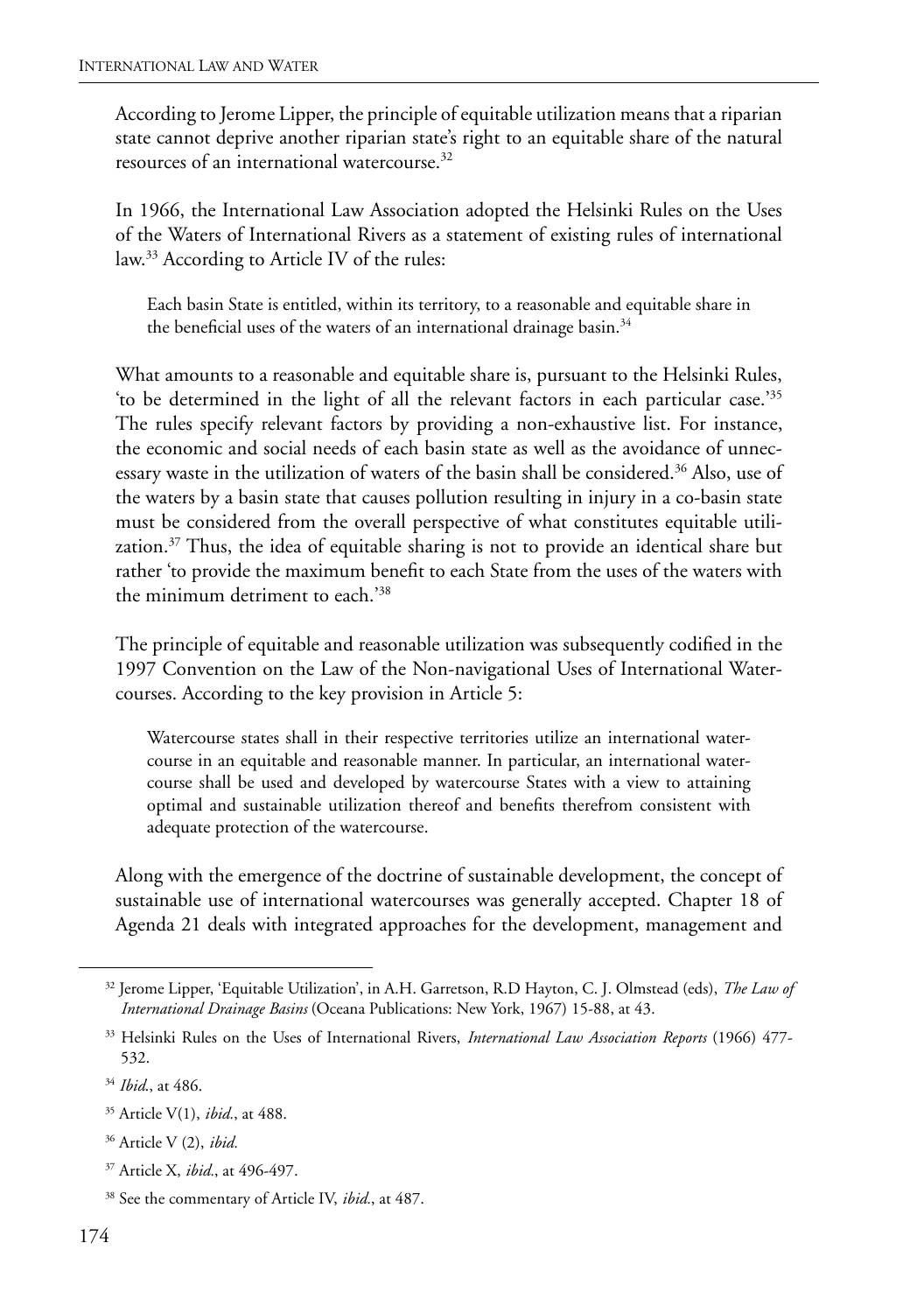use of water resources. In 2001, the United Nations Environment Programme (UNEP) Governing Council adopted the UNEP Water Policy and Strategy.<sup>39</sup> Furthermore, since the 1990s most of the new freshwater agreements recognize, as Birnie and Boyle put it, 'in some form the importance of sustainable development, sustainable use, or sustainable management as an aim or objective.<sup>'40</sup> Several regional conventions serve as examples of this.<sup>41</sup>

Another important development relates to environmental regime-building. In pursuit of long-term environmental goals, from the 1970s onwards many regimes began to design step-by-step interim objectives, usually through separate annexes or protocols. The same development occurred also in the water field. Several watercourse agreements include detailed annexes subject to constant amendments. In addition, some watercourse agreements serve as framework conventions in two different ways. First, some agreements have adopted separate protocols on particular subjects.<sup>42</sup> Second, some conventions give an incentive or even oblige riparian states to conclude bilateral or regional agreements.<sup>43</sup>

The purpose of regime-building in the water sector has been to establish dynamic processes and frameworks under which normative regulations and scientific expertise would develop in synchronism. Through the partnership between policy and science, water regimes seek to manage on a long-term basis potential adverse effects and to reconcile economic interests and environmental concerns.

<sup>&</sup>lt;sup>39</sup> See the article by Niels Ipsen and Marko Berglund in the present Review.

<sup>40</sup> Patricia Birnie and Alan Boyle, *International Law & the Environment* (2nd ed., Oxford Univesity Press, 2002), at 316-317.

<sup>&</sup>lt;sup>41</sup> See, for example, Convention on the Protection and Use of Transboundary Watercourses and International Lakes, Helsinki, 17 March 1992, in force 6 October 1996, 31 *International Legal Materials* (1992) 1312, www.unece.org/env/water/text/text.htm (UNECE Convention); Convention on Co-operation for the Protection and Sustainable Use of the Danube River, Sofia, 29 June 1994, in force 22 October 1998, *Official Journal* L342, 12 December 1997, at 18; Agreement on Co-operation for the Sustainable Development of the Mekong River Basin, Chiang Rai, 5 April 1995, 34 *International Legal Materials* (1995) 865, www.mrcmekong.org/pdf/95%20Agreement.pdf ; Protocol on Shared Watercourse Systems in the Southern African Development Community, Johannesburg, 28 August 1995, ocid.nacse.org/qml/research/ tfdd/toTFDDdocs/205ENG.htm; Convention on the Protection of the Rhine, 12 April 1999, *Official Journal* L289, 16 November 2000.

<sup>42</sup> A good example of this is the UNECE Convention, *supra* note 41. So far, Parties to the Convention have adopted the following protocols: Protocol on Water and Health to the 1992 Convention on the Protection and Use of Transboundary Watercourses and International Lakes, London, 17 June 1999, 38 *International Legal Materials* (1999) 1708, www.unece.org/env/water/text/text\_protocol.htm; Protocol on Civil Liability and Compensation for Damage Caused by the Transboundary Effects of Industrial Accidents on Transboundary Waters to the 1992 Convention on the Protection and Use of Transboundary Watercourses and International Lakes and to the 1992 Convention on the Transboundary Effects of Industrial Accidents, Kiev, 21 May 2003, www.unece.org/env/civil-liability/welcome.html.

<sup>43</sup> See Article 9, UNECE Convention, *supra* note 41; and Articles 3 and Article 4 of the Non-navigational Convention, *supra* note 3.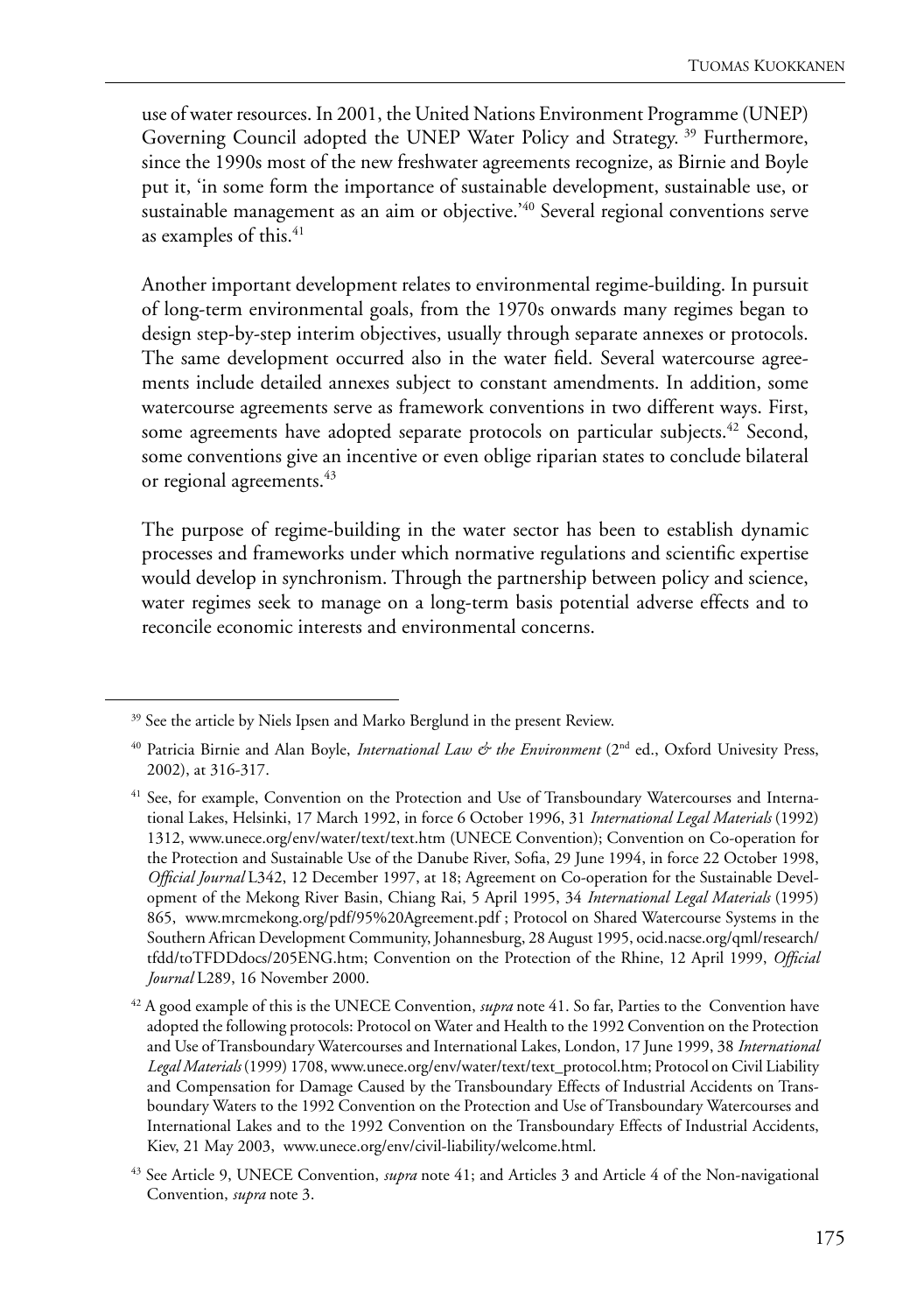With the emergence of the doctrine of sustainable development, water protection and utilization of waters are sought to be managed under the same framework. However, even though the doctrine of sustainable management is able to reconcile the protection and utilization of watercourses, the tension between them remains.

## **Conclusions**

Even though some of the above doctrines are discussed separately as an attempt to understand them more thoroughly, this does not mean that the doctrines are also functionally separate. On the contrary, doctrines and concepts discussed under the dispute settlement, regulatory and management approaches are in a number of instances interlinked. Take, for example, the recent *Case Concerning the Gabčikovo-Nagymaros Project* before the International Court of Justice.<sup>44</sup> The case reflects prima facie general international law because Hungary and Slovakia resorted to traditional dispute settlement in order to solve their bilateral dispute. Looking at the case more closely one can, however, also distinguish regulatory themes. For instance, the case concerned a 1977 boundary waters treaty between the two parties<sup>45</sup> which was concluded for the development of 'water resources, energy, transport, agriculture and other sectors of the national economy.'46 Moreover, the parties committed themselves 'to ensure that the quality of water in the Danube was not impaired as a result of the Project.<sup>247</sup> Furthermore, one can label many arguments by the parties as reflecting the management approach. For example, parties referred to ecological risks,<sup>48</sup> scientific evidence<sup>49</sup> and the precautionary principle.<sup>50</sup>

In the same vein, the judgement of the Court reflects different themes. For instance, the Court applied the doctrine of state responsibility and other classical legal methods and techniques. The judgement can also said to be based on the regulatory approach in view of the fact that the Court urged parties to negotiate to ensure the achieve-

- <sup>49</sup> *Ibid*., at para. 54.
- <sup>50</sup> *Ibid*., at para. 97.

<sup>44</sup> *Gabcˇíkovo-Nagymaros Project (Hungary/Slovakia)*, *ICJ Reports* (1997) 7, www.icj-cij.org/icjwww/idocket/ ihs/ihsjudgement/ihs\_ijudgment\_970925\_frame.htm. For discussion see, for example, Charles B. Bourne, 'The Case Concerning the Gabčíkovo-Nagymaros Project: An Important Milestone in International Water Law', 8 *Yearbook of International Environmental.Law* (1997) 6; Alan E. Boyle., 'The Gabčíkovo-Nagymaros Case: New Law in Old Bottles', 8 *Yearbook of International Environmental.Law* (1997) 13; Peter H. F. Bekker, 'Gabčíkovo-Nagymaros Project', 92 American Journal of International Law (1998) 273.

<sup>&</sup>lt;sup>45</sup> Treaty Concerning the Construction and Operation of the Gabčíkovo-Nagymaros System of Locks, 16 September 1977.

<sup>&</sup>lt;sup>46</sup> Gabčíkovo-Nagymaros Project, supra note 44, at para. 15.

<sup>47</sup> *Ibid*.

<sup>48</sup> *Ibid*., at para. 40.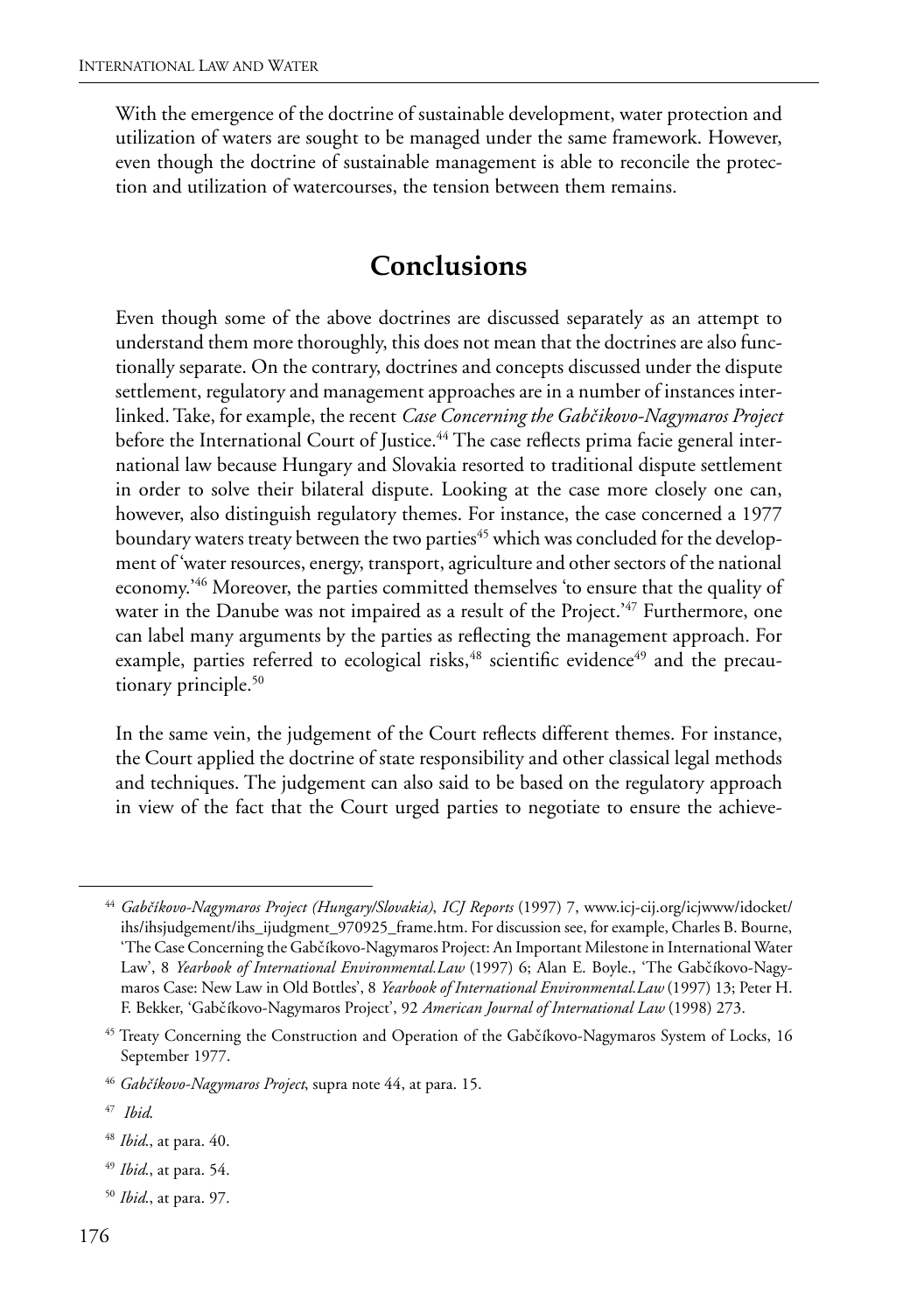ment of the objectives of the 1977 treaty, in accordance with such modalities as they may agree upon. In addition, the judgment reflects the management approach. For example, the Court noted that the need to reconcile economic development with the protection of the environment 'is aptly expressed in the concept of sustainable development.'51 Furthermore, the Court referred to the principle of equitable and reasonable utilization of international watercourses and noted that '[r]e-establishment of the joint régime will also reflect in an optimal way the concept of common utilization of shared water resources.'52

In light of the above, the categorization of the relevant water issues into three approaches – general international law, the regulatory approach and the management approach – represents three contextually different ways into which water related materials can be arranged. Even though the management approach seems to be dominating at present, general international law and the regulatory approach are equally relevant.

<sup>51</sup> *Ibid*., at para. 140.

<sup>52</sup> *Ibid*., at para 147.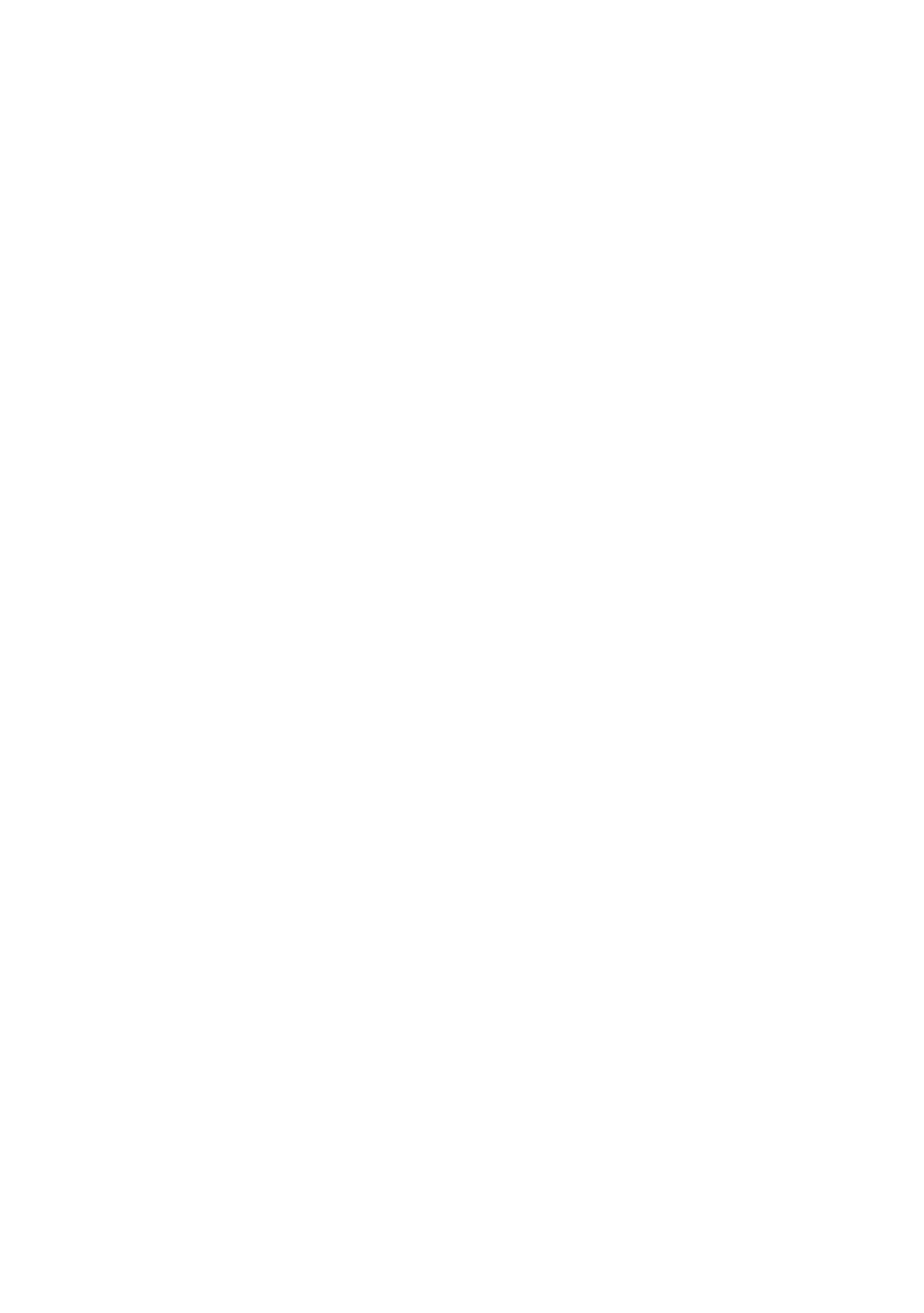# **INTEGRATED WATER RESOURCES MANAGEMENT INTERNATIONAL FRESHWATER AGREEMENTS AND NATIONAL WATER POLICY AND LAW REFORMS1**

*Niels Ipsen*<sup>2</sup>  *and Marko Berglund*<sup>3</sup>

## **Introduction**

The first part of this article addresses the rights and responsibilities of states as developed in international freshwater agreements. The recent Atlas of International Freshwater Agreements<sup>4</sup> documents the numerous agreements and conventions relating to international watercourses and provides a starting point for a comprehensive inventory of such agreements. The influence and opportunities related to agreements adopted at the regional or sub-regional level are also viewed. The second part presents how the principles of integrated water resources management can be included in modern water policies and legal frameworks at the national level. Finally, the Water Policy and Strategy of the United Nations Environment Programme (UNEP) is presented.

<sup>&</sup>lt;sup>1</sup> This paper was developed from a lecture given by Niels Ipsen on 27 August 2004.

<sup>&</sup>lt;sup>2</sup> Director, UNEP Collaborating Centre on Water and Environment, Denmark.

<sup>&</sup>lt;sup>3</sup> Researcher, University of Joensuu.

<sup>4</sup> United Nations Environment Programme, *Atlas of International Freshwater Agreements* (UNEP, 2002), www. unep.org/Documents.Multilingual/Default.asp?DocumentID=67&ArticleID=3813&l=en.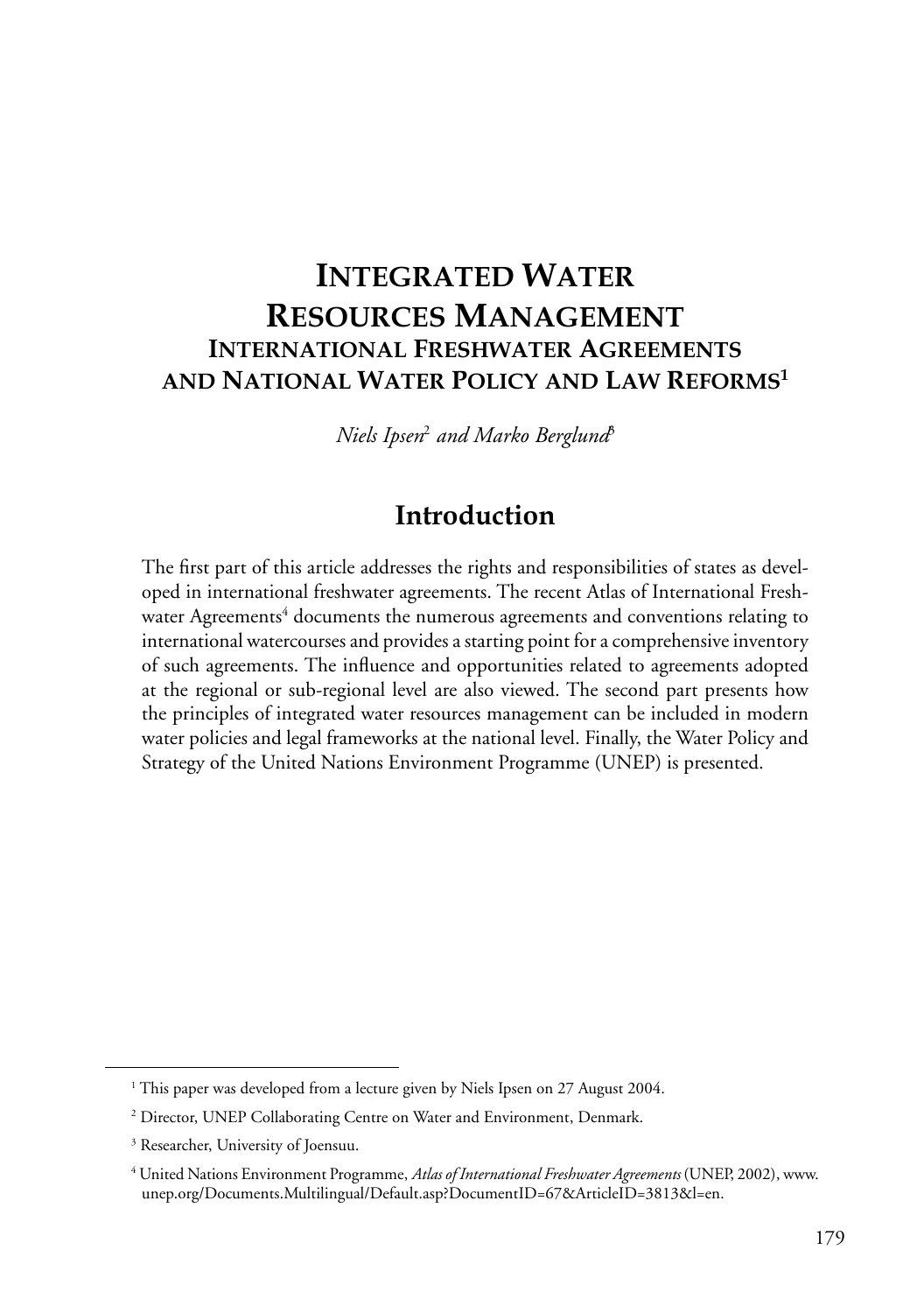# **International Freshwater Agreements**

#### **International agreements**

The importance of shared international watercourses and basins cannot be overemphasized. The 263 rivers which cross or demarcate political boundaries account for 50% of the Earth's land surface and 60% of the total freshwater flow. Forty percent of the Earth's population lives in a basin shared by two or more countries. Sharing river basins can lead to problems, including conflicts between upstream and downstream users on abstraction, pollution, environmental damage, etc. The fact that catchments do not coincide with national borders makes it necessary for countries to solve problems through international law and local agreements. This is not a new phenomenon. Thus, there is a multiplicity of legal texts covering international watercourses, with an estimated 2000 active agreements. Since 1945, around 300 treaties on water management have been established. However, most of these agreements address specific issues such as co-managing a dam for hydropower, particular basin-wide development projects etc. and only the most recent ones take into account the challenges of competing uses of scarce water resources, pollution or environmental damage.

An analysis of the existing agreements is under way with a view to creating a compendium of key provisions included in existing multilateral agreements. Compiling such a document will help guide drafters in formulating future conventions. To this end, in 2002, UNEP introduced the Atlas of International Freshwater Agreements which documented the world's international river basins and their related agreements.<sup>5</sup> The Atlas is linked to an electronic database of available texts, and begins a discussion on the complexities of transboundary water management.

At the global level, international water law has continuously been developed since the Second World War. The Helsinki Rules on the Uses of the Water of International Rivers were adopted by the International Law Association in 1966.<sup>6</sup> It put forward the principle of equitable utilization and held that upstream states should refrain from causing substantial injury to downstream states. In 1992, the United Nations Conference on Environment and Development broached the issue and highlighted the importance of water. Chapter 18 of Agenda 21 is dedicated to the use of water and advocates integrated water resources management.7 In 1997, the UN Convention on the Law of Non-navigational uses of International Watercourses was adopted.<sup>8</sup>

<sup>5</sup> *Ibid.*

<sup>6</sup> The Helsinki Rules on the Uses of the Waters of International Rivers, Helsinki 1966, (International Law Association: London, 1967), www.internationalwaterlaw.org/IntlDocs/Helsinki\_Rules.htm.

<sup>7</sup> United Nations Conference on Environment and Development (UNCED), *Agenda 21: Environment and Development Agenda*, UN Doc. A/CONF.151/26, www.un.org/esa/sustdev/documents/agenda21/index.htm

<sup>8</sup> Convention on the Law of the Non-navigational Uses of International Watercourse, New York, 21 May 1997, not yet in force, 36 *ILM* (1997) 700, www.un.org/law/ilc/texts/nonnav.htm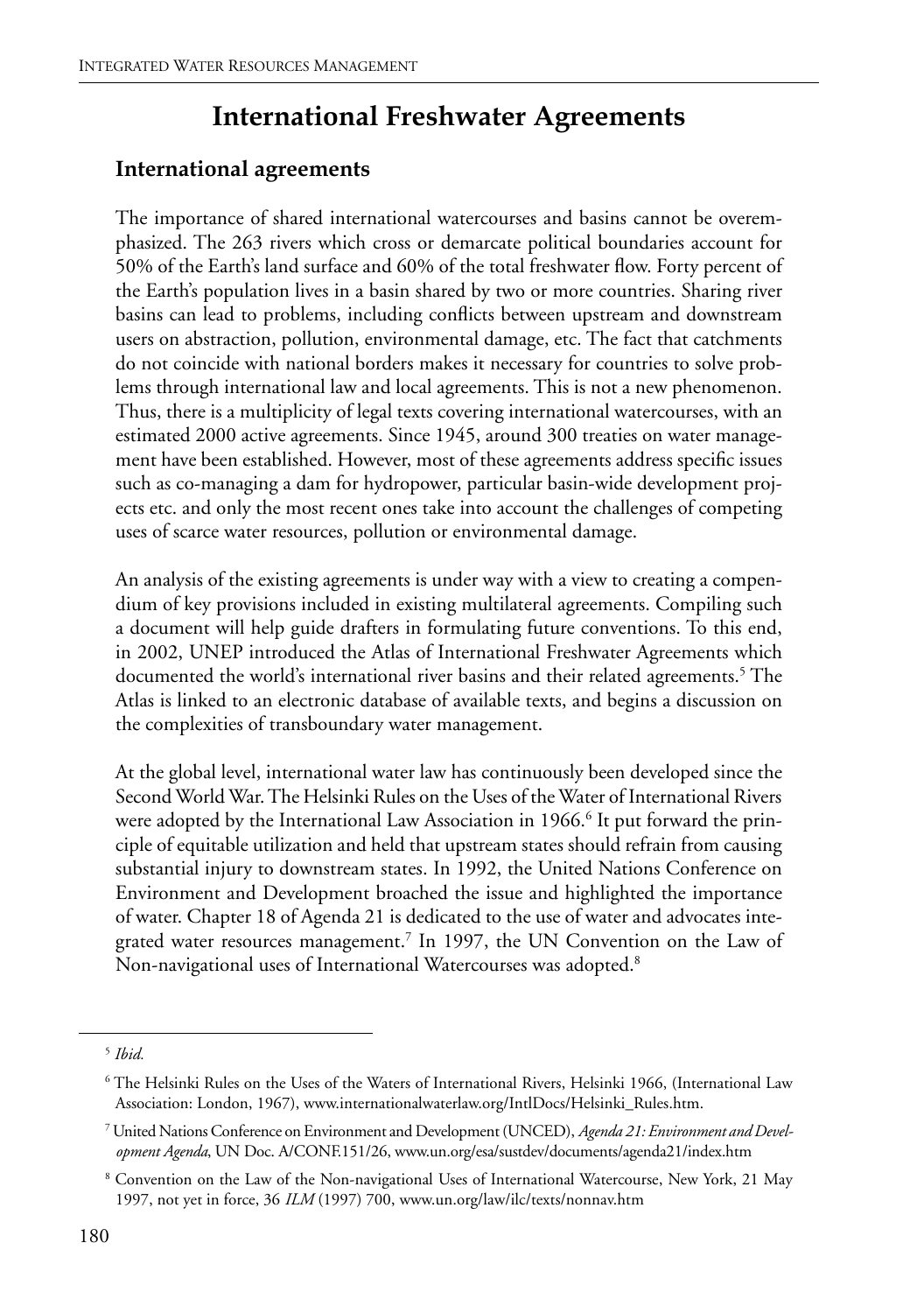When developing a new agreement relating to international watercourses, a first step would be to take under consideration the 1997 Convention as well as the three pillars of sustainable development: social development, economic development and environmental protection. The drafters of any such new agreement should look through this double filter, comparing the agreement's provisions to the UN Convention and the pillars of sustainable development, and assess what is needed. Using the UN Convention as a starting point, drafters should look at what provisions might be expected in an ideal agreement. A list of principles, linked to specific articles, that should be supported by the terms of an agreement includes:

First, basin-wide agreements should be strived at. The definition of an international water system is crucial and should be as precise as possible. It should include all surface waters, including rivers, lakes and tributaries. The question of subsurface waters and ground water needs to be resolved and the issue of surrounding ecosystems and whether they should be included needs to be addressed.

Second, provisions which allocate the costs and benefits of the utilization of international watercourses should be addressed. The need for the distribution of costs and benefits becomes apparent when addressing the use of natural resources or hydroelectric projects, for example. The user/polluter pays principles should be applied as far as possible and liability rules for environmental or other harm should be established. Adjustments for capacity should be made and the idea of differentiated responsibilities should be adhered to.

Third, the principle of equitable utilization and participation should be applied. Optimal and sustainable use should be aimed at. Participation with a right to utilize the waters of international watercourses should be guaranteed and a duty to co-operate in the protection and development of those watercourses should be established. These should be based on equality of access, the social and economic needs of the states concerned, the existing and potential uses of the resources, the availability of alternatives and the need for consultation.

Fourth, the obligation not to cause harm should be consolidated. The harm in question must be significant and deal with the transboundary effects of use in one riparian state on other riparian states. In cases of unexpected harm, methods of notification should be set up within agreements to improve the flow of information and provide for an early warning system.

Fifth, a mechanism for the fast and efficient exchange of information should be set up. There should be regular exchanges of available data and an obligation to notify of planned measures. Adequate notice should be guaranteed to give time for a response. The opportunity for consultation or negotiation should be made available. A procedure for the appeal on reasonable belief of significant adverse effects should be established.

Sixth, a transboundary political forum, a river basin commission for example, should be envisaged. To this end, a management or monitoring authority could be established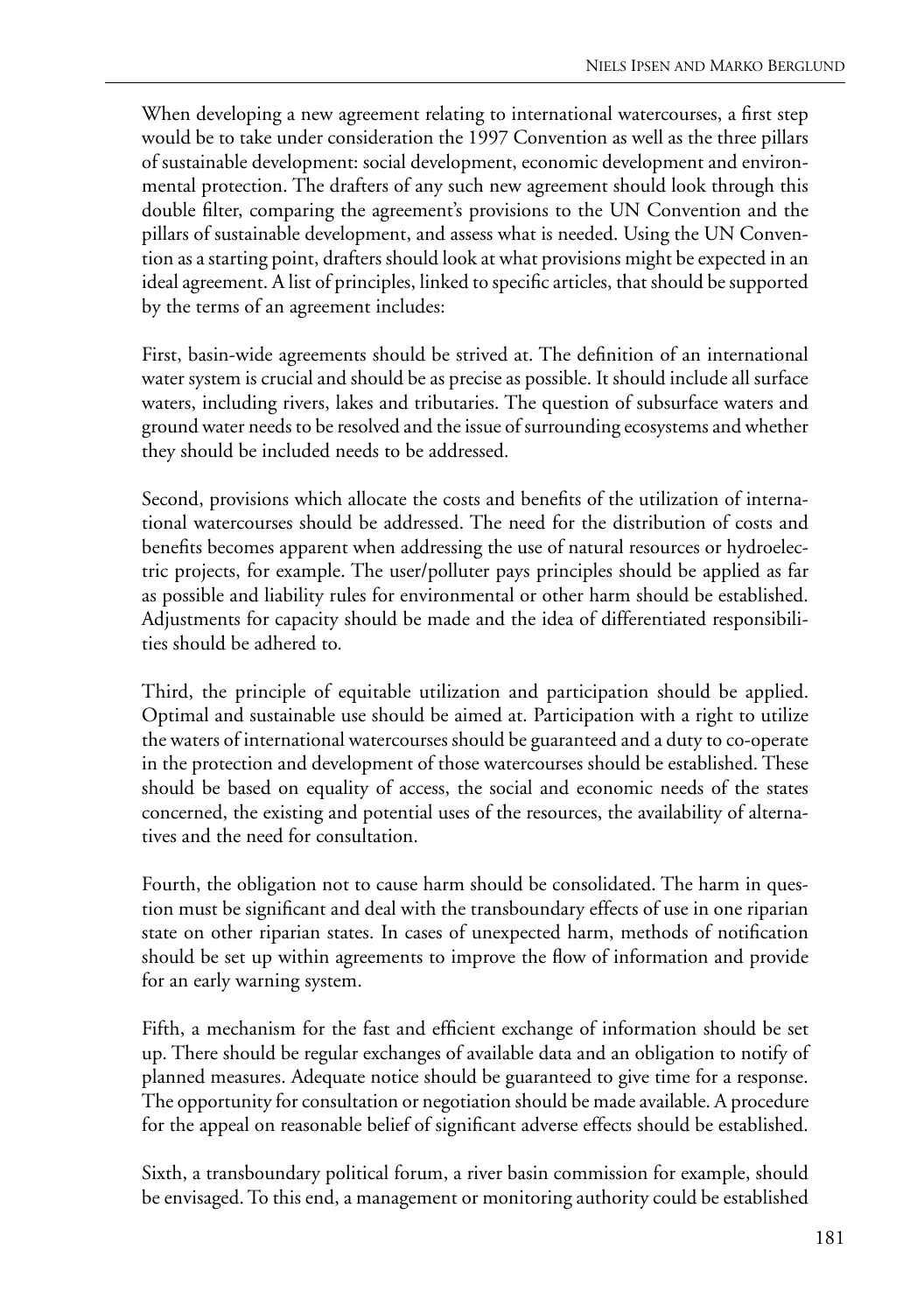if deemed required. In this case, the authority of such bodies over the parties must be decided, as must their competences. A central question here is how much of a state's sovereignty is released to the river basin authority.

Seventh, conflict resolution mechanisms need to be established. At the least, these should include the classic conflict resolution methods of consultation and negotiation. If agreed to by the parties, arbitration or the search for a legal remedy in international courts could be resorted to. The question of state responsibility for harm by private entities to other states and of responsibility for transboundary harm to private interests should be resolved. Penalties for violation may be set up and compensation decided on.

Having developed the Atlas on Freshwater Agreements,<sup>9</sup> UNEP is looking to continue its work in this area by developing generic draft framework provisions based on the principles set forth in the UN Convention and using successfully applied examples from existing agreements. Similarly, example river basin authorities and formats to follow when drafting future agreements will be provided.

#### **Agreements at the regional or the sub-regional level**

Regional or sub-regional agreements or protocols may become important drivers in implementing international water law at the basin level. The Southern African Development Community (SADC) Protocol on Shared Watercourses is an example of such a sub-regional framework agreement.10 The Protocol was signed in 1995 and ratified in September 1998. A Revised Protocol, signed in 2000, entered into force on 22 September 2003.11 The Protocol covers the 14 member countries of the SADC and sets out principles for the joint management of river basins shared by two or more countries.

The provisions of the Protocol call for the harmonized use of water resources. The parties are called on to maintain a balance between development and environment, and thereby aim towards the goal of sustainable development. The parties are called on to observe the objectives of regional integration and respect international water law. The watercourses in question should be utilized in an equitable and sustainable manner. Measures need to be planned in conformity with a set procedure. Parties should work to prevent the causes of harm and fight to mitigate its effects. Access to the legal system for individuals whose rights have been affected should be granted. Reasonable regard to

<sup>9</sup> UNEP, *International Freshwater Agreements*, *supra.* note 4

<sup>&</sup>lt;sup>10</sup> Protocol on Shared Watercourse Systems of the Southern African Development Community, Johannesburg, 28 August 1995, in force 29 September 1998, ocid.nacse.org/qml/research/tfdd/toTFDDdocs/ 205ENG.htm.

<sup>&</sup>lt;sup>11</sup> Revised Protocol on Shared Watercourses of the Southern African Development Community, Windhoek, 7 August 2000, in force 22 September 2003, 40 *International Legal Materials* (2001) 321, ocid.nacse.org/ qml/research/tfdd/toTFDDdocs/208ENG.htm.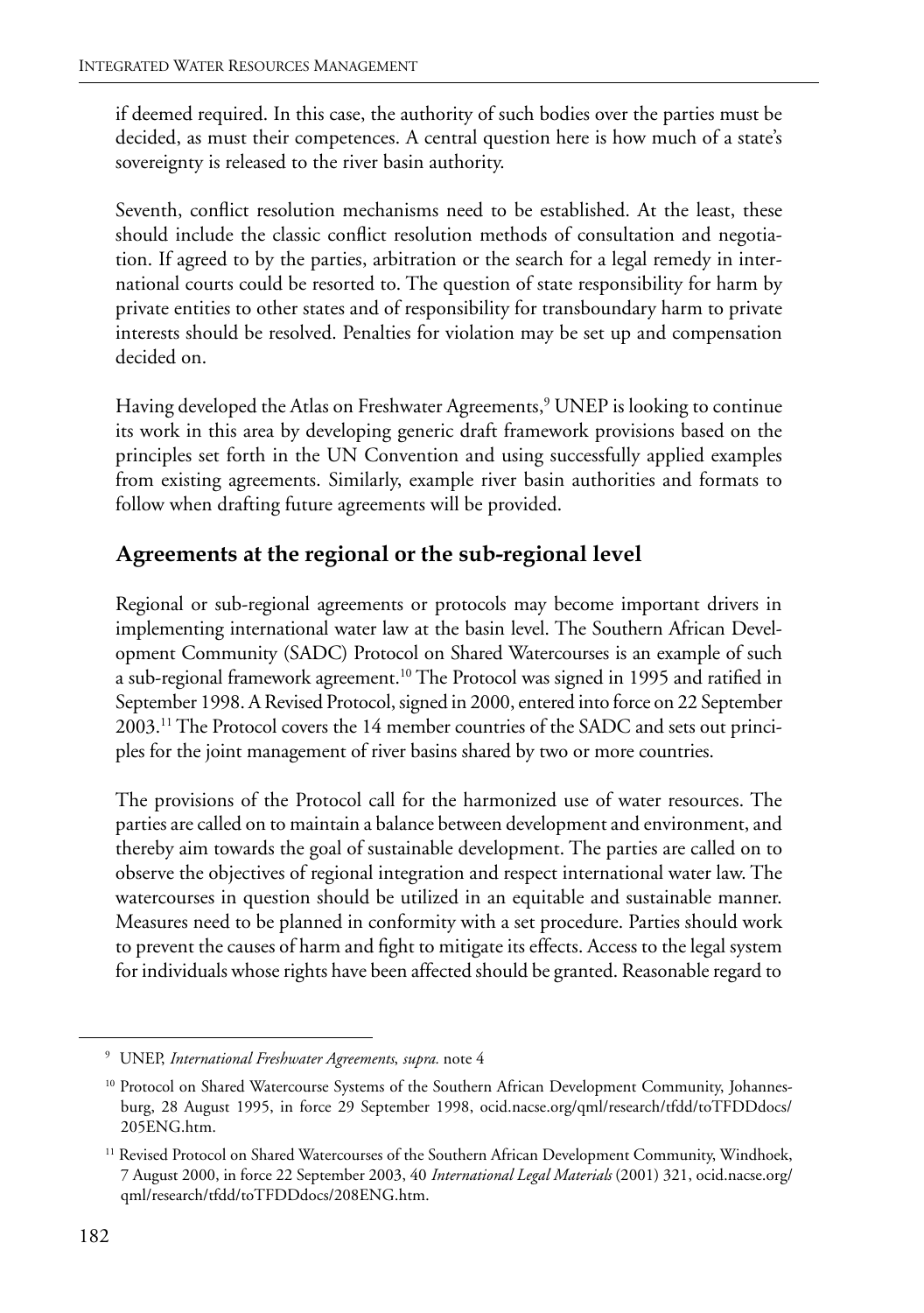the rights and legitimate expectations of other states should be given. Ecosystems and the aquatic environment should be protected and preserved. Moreover, parties should strive to resolve all disputes amicably.

The Protocol further calls for the following actions to be undertaken by the parties. They should pursue and establish co-operation on projects and exchange information and data. Parties should notify of planned measures, although urgent implementation without notice may be allowed. The Protocol calls for parties to prevent, reduce and control pollution and environmental degradation. The introduction of alien species should be prevented. Parties should respond to the needs of the parties with regards to the regulation of flows. Installations, facilities and works should be maintained and protected. A permit or authorisation system for non-domestic uses should be introduced, particularly relating to waste discharge into waters. Parties are called upon to notify of emergency situations and refer disputes that cannot be resolved amicably to the SADC Tribunal.

The Protocol empowers watercourse states to enter into basin agreements that apply the provisions of the Revised Protocol. Moreover, it prohibits watercourse states from entering into agreements about particular waters unless they have obtained consent from an affected state. Finally, the Protocol requests riparian states to establish institutions such as watercourse commissions, water authorities or other boards, as may be determined.

A review of the implementation of the SADC Protocol took place in 2003. It showed that agreements are gradually being established for the region's shared basins. Furthermore, all new agreements have been formulated in accordance with the Protocol's provisions and the revision of existing agreements has moved these in the direction of the Protocol's goals and provisions. Several countries are in the process of adapting institutional structures to cope with international issues. The SADC has played an important role in overseeing the implementation of the Protocol among the parties and has provided support and guidance to these. In some respects, the provisions of the Protocol have become the language of discussing transboundary issues.

# **Water Policy and Law Reforms**

It is widely agreed that integrated water resources management (IWRM) forms the overall framework for water management, including for agreements related to international watercourses as well as for management at the national and local levels. It is a comprehensive management concept which aims to take under consideration the numerous and diverse elements which affect sustainable water management. It covers wider policy issues, the legal and institutional framework as well as more detailed management instruments which are used to implement the scheme. Integrated water resources management is a process that begins with an analysis and reform of the enabling environment. This basically is the international, national, provincial or local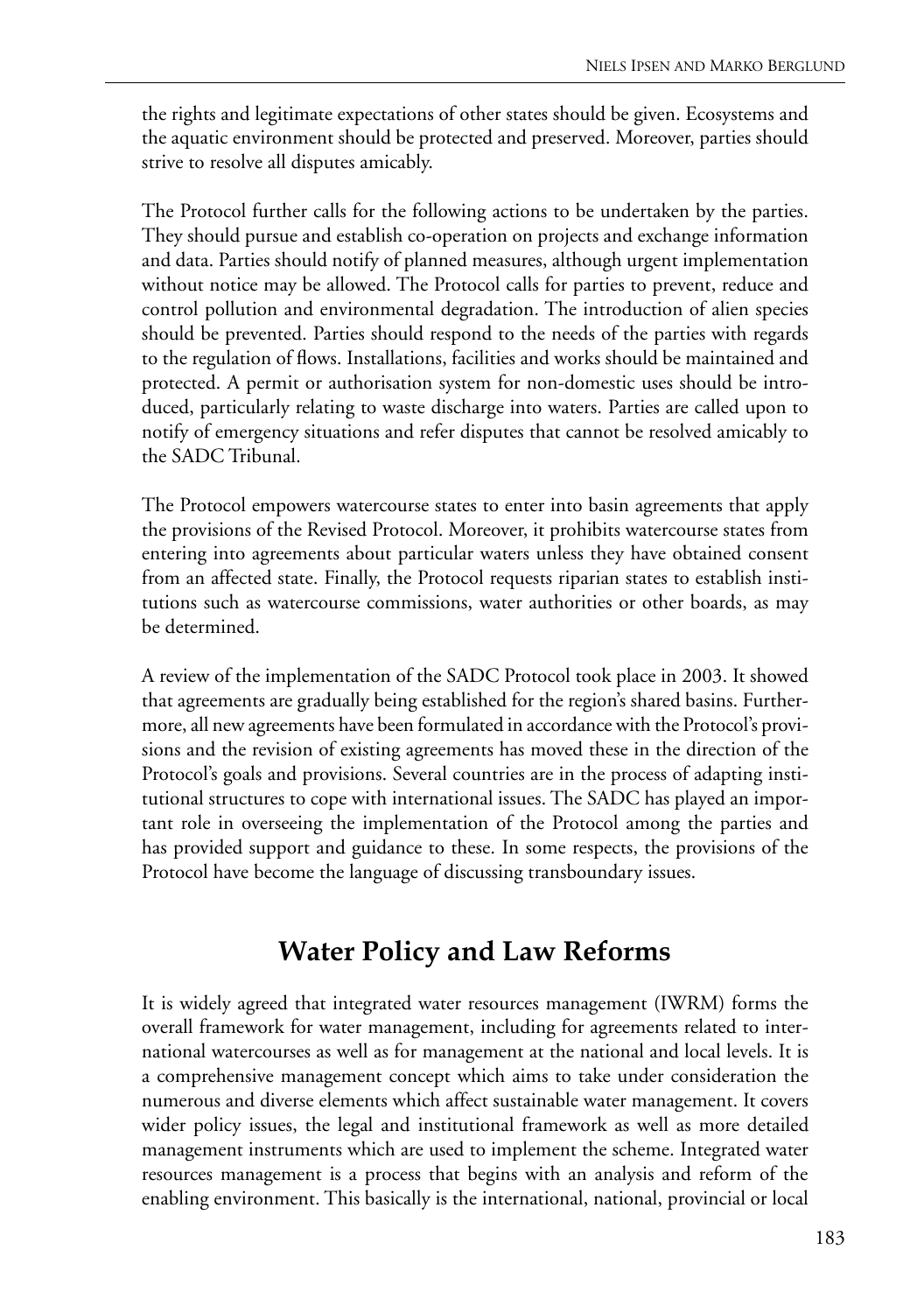policies and legislation that constitute the rules of the game and enables all the institutions and stakeholders to play their respective roles. A proper enabling environment is essential to ensure both the rights and assets of all stakeholders, from individuals and public organizations to private sector companies, as well as to protect public assets and intrinsic environmental values.

#### **Water policy**

Integrated water resources management begins with the development of a policy, which can be translated as a government's vision of where to go and how to get there. As policy concerns the day to day lives of people, its aims and goals should be shared by a country's citizens. Policies work by acting as a framework within which, in this case, water resources are managed. This strategic game plan usually covers the use, allocation and conservation of resources as well as environmental protection. Policies also set wider objectives, priorities and principles for the management of the quantity and quality of water resources, both surface and ground water, as well as coastal and fresh water.

Having decided on a policy, a government then translates this into laws and regulations putting into place the desired regime. Legislation consolidates policy and aims to avoid negative externalities and conflicts over use in different sectors and between upstream and downstream users. There is a multi-tiered hierarchy within policy-implementing legislation, ranging from the global to the local. Global agreements head the hierarchy in front of regional and sub-regional agreements. Basin agreements follow, with national water law and regulations and by-laws coming next. Local regulations come at the bottom of the hierarchy.

Although policy statements relating to water resources exist in many countries, these are often scattered in different documents. These may include acts, regulations and action/master plans. Legal provisions exist, but are often developed independently of each other, depending on their precise content. Water acts may be supplemented by coastal acts and land use acts, for example. The policies and laws of different sectors such as agriculture and health may also separately address the issue of water.

The shortcomings of this lack of an integrated approach are further compounded by the fact that if a water policy and/or law are in place, they often only concern the water supply and do not address management of the resource. Moreover, where there is a coastal zone management policy, it often only concerns the physical planning of the coastal zone and the exploitation of marine resources. The lack of coherence between interrelated issues and policies and the resulting weak enforcement is evident. What is needed, then, is a coherent set of policies and legal acts addressing issues related to water resources, both fresh and salt water, in a comprehensive manner. These policies must furthermore have the support of the populations which they affect.

New legal frameworks shall ideally constitute an overall policy framework taking into account international conventions, national constitutions, government statutes and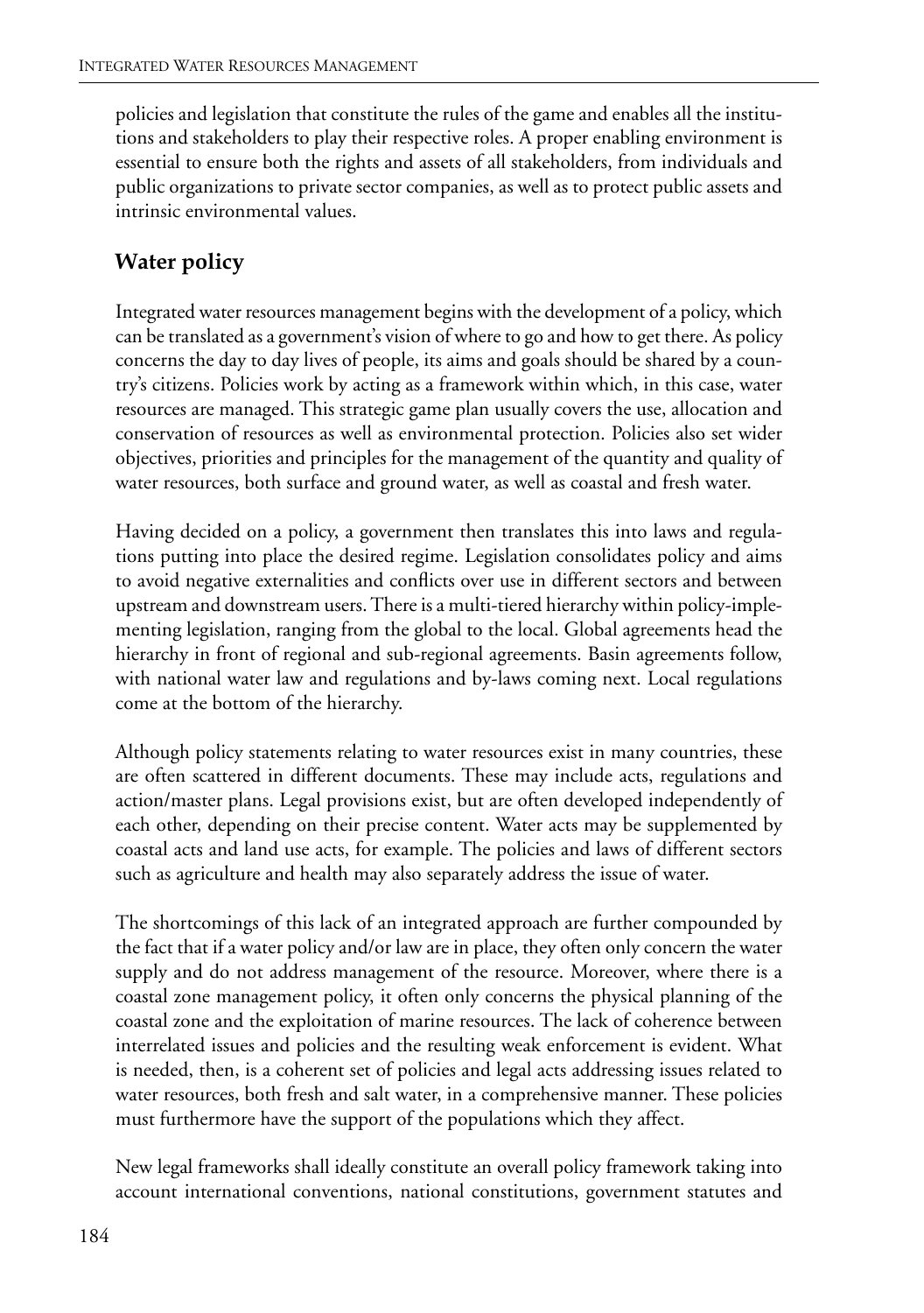sector policies. The process should incorporate consultations and seek consensus with all line ministries and organizations relevant for the management of water. Vice versa, when formulating new development policies for other sectors, water resource policy statements should be taken into account where relevant. Policy statements must be clear and realistic. Care should be given to the fact that good intentions reflected in vague statements such as 'No pollution of surface waters shall occur' will never be applicable.

The statements contained in policy documents need to have a relatively long life as they must pass a laborious political adaptation process. Detailed guidelines which may need recurrent adaptation to the country's actual development level should be avoided and placed into the more dynamic parts of the legislative system. Examples of overall policy statements include determination of who owns the water, i.e. the state or the people, or whether some water is private and some public. Other key issues to be decided include whether water is a human right or a free commodity, for example. Overall allocation priorities must be decided and should cover domestic needs, economic activities, issues related to the environment and international obligations. The question of equity must be addressed.

The guiding principles of policy documents operationalize political intentions by setting a more detailed conceptual framework supporting overall policy objectives. Some of the more conceptual statements which apply to integrated water resources management are found in the four Dublin Principles.12 According to these, fresh water should be seen as a finite and vulnerable resource, water development and management should be based on a participatory approach, women play a central part in the provision, management and safeguarding of water, and water has an economic value in all its competing uses and should be recognized as an economic good.

Some of the more detailed guiding principles behind IWRM hold that land and water should be managed together based on catchment and river basin boundaries. Moreover, land and water should be managed at the lowest appropriate level. The private sector has an important role in water resources management and its potential should be harnessed in this respect. Some of the more general environmental law principles already adopted by the international community are also present in the IWRM concept. These include the precautionary principle and the user pays and polluter pays principles. Furthermore, it is important to apply realistic standards and regulations and to balance economic and regulatory instruments. Open access to information on water should be given and international co-operation on water pollution control should be promoted.

<sup>&</sup>lt;sup>12</sup> International Conference on Water and the Environment, 26-31 January 1992, The Dublin Statement on Water and Sustainable Development, Guiding Principles, www.wmo.ch/web/homs/documents/english/ icwedece.html.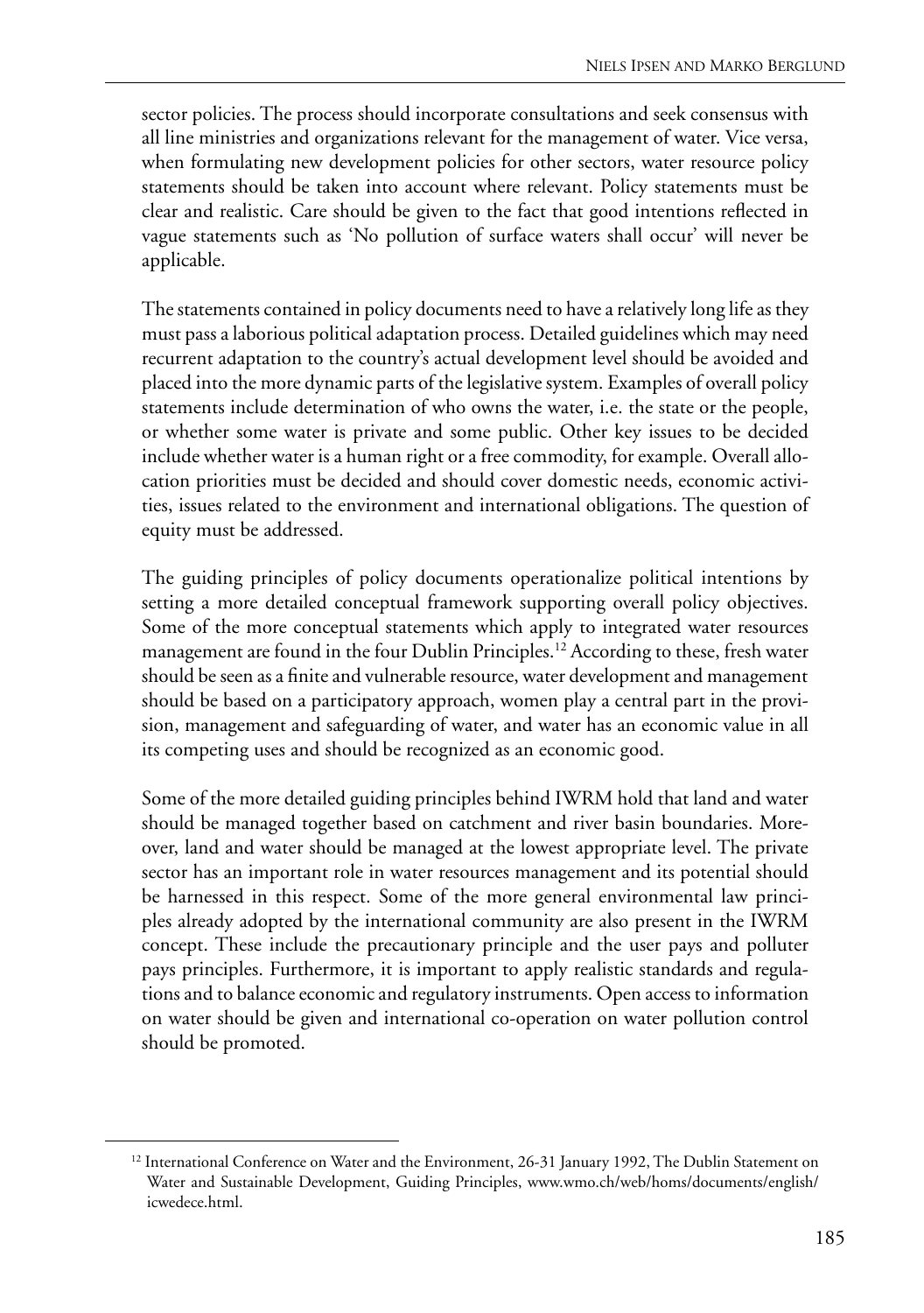One of the key elements of IWRM is the integration of the various elements and actors into a comprehensive all-encompassing system. This means the integration of freshwater and coastal zone management as well as of land and water use. Surface water and ground water should be managed in an integrated manner as should water and wastewater. The parallel issues of water quality and quantity should be integrated into management as should upstream and downstream water-related interests. National policy development requires cross-sectoral integration. Finally, all relevant stakeholders should be integrated in planning and decision-making processes.

Having established a policy framework, national legislation should be put into place to implement this strategy. National legislation clarifies the entitlements and responsibilities of the state, users and providers, as well as the role of the state vis-à-vis other stakeholders. It formalizes the process of water allocations and provides legal status for the various water user groups and ensures the sustainability of water resources. National laws usually come either in the form of framework legislation or full prescriptive legislation. As with other framework legislation, framework water legislation sets the ground rules and leaves the details to regulations which can be changed administratively. Full prescriptive legislation, on the other hand, sets detailed rules and requires parliamentary approval for changes. Although the choice depends on legal tradition, the dynamic process thinking behind IWRM is easier to provide for within a framework legislation approach.

New elements are being introduced in modern IWRM-based water law. These include the definition of priorities and overall principles for water allocation as well as for the protection of water and water-related ecosystems. Basins are being defined as the units of management. Institutional management frameworks are being defined and national water councils or basin committees are being instituted to deal with crosssectoral management. Water action plans – or IWRM plans – are being legally instituted as a mechanism for continuous adaptation of institutional and technical capacity to respond to actual requirements.

Realistic and enforceable regulations are being defined based on IWRM planning processes. The water action plan identifies and prioritizes issues for management. It analyzes different options for regulating priority issues, including non-legal instruments, and it takes into account capacity constraints in the proposed regulatory mechanisms. However, it should be noted again that the transition towards IWRM is a medium- to long-term process and that the context is very different in different countries. For example, reform processes in developed countries begin in existing complex administrative environments while many developing countries are only at an initial stage in developing their administration.

Moreover, a number of implementation difficulties arise when trying to apply the IWRM principles. These include inter alia the invocation of prior water rights, the lack of technical capacity in developing countries for creating basin and catchment agencies for example, the logistics involved in extensive stakeholder participation, and in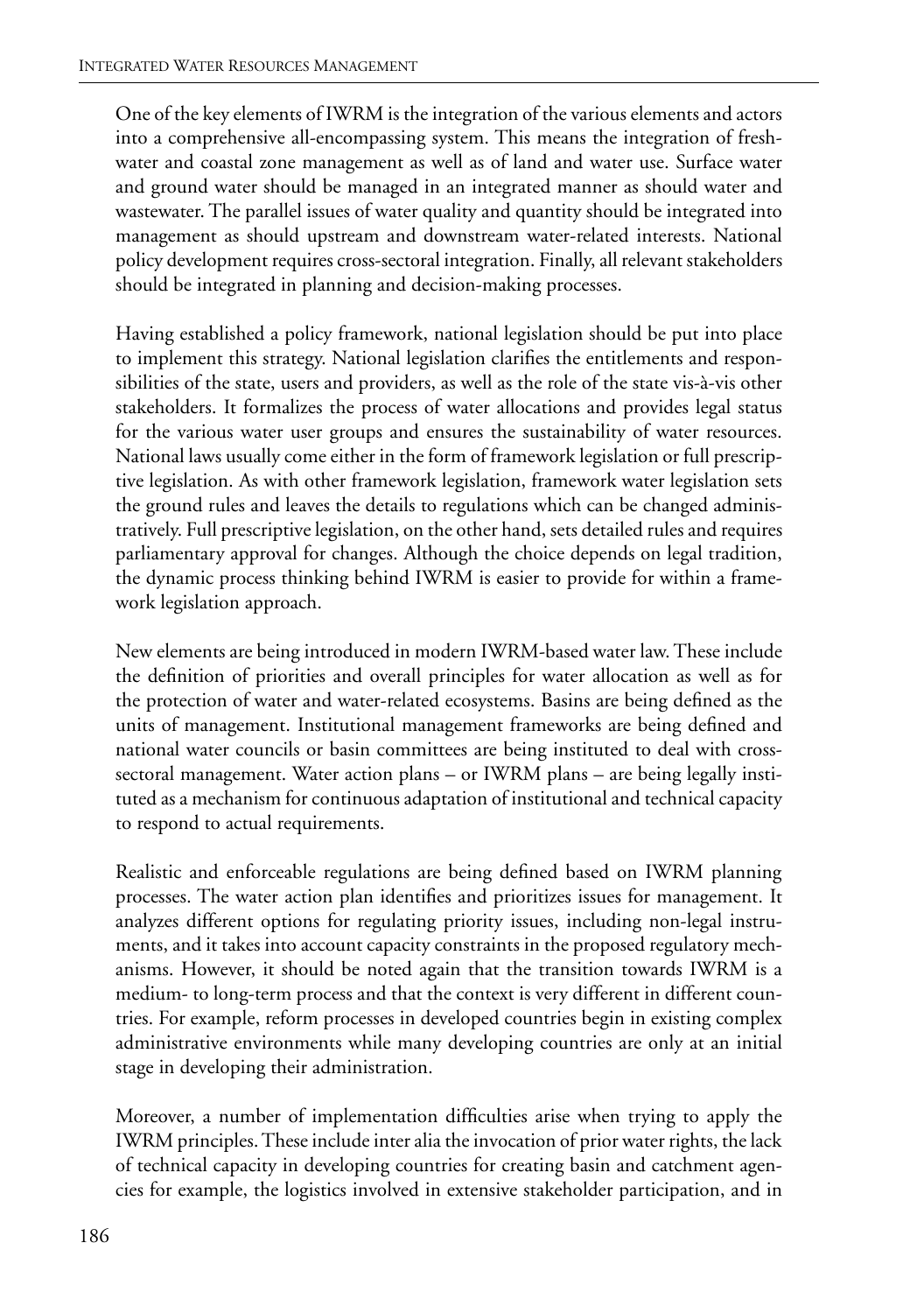particular the will for true co-ordination between the various sectors involved. Moreover, there are methodological issues related to the definition of ecosystems water needs, the economic valuing of water uses, and the administrative constraints for integrated land and water management, for example.

IWRM is a new concept and experience with its actual implementation at the national level is still limited. As is the case for international agreements, concrete experience in implementation is needed to find practical solutions on the ground. It is therefore important that such experience is effectively exchanged and disseminated through intergovernmental collaboration bodies, education systems and networks, international support organizations, etc.

## **UNEP Water Policy and Strategy**

UNEP is one of the international organizations which have put water and its management high on the agenda. As an illustration of this, in 2001 UNEP Governing Council adopted the UNEP Water Policy and Strategy (WPS).<sup>13</sup> It sets the following goals and focal areas in line with the internationally expressed needs for support within environmentally sustainable water management:

UNEP WPS Goals are: achieving greater global understanding of freshwater, coastal and marine environments by conducting environmental assessments in priority areas; raising awareness of the importance and consequences of unsustainable water use; supporting the efforts of Governments in the preparation and implementation of integrated management of freshwater systems and their related coastal and marine environments; providing support for the preparation of integrated management plans and programmes for aquatic environmental hot spots and; promoting the application by stakeholders of precautionary, preventive and anticipatory approaches.

UNEP WPS Focal Areas are: freshwater scarcity and water conflicts between human activities and aquatic ecosystems; land-based sources of pollution and alteration of habitats, and their impacts on aquatic ecosystems; aquatic biological diversity; resource use and management planning in harmony with economic and social development and; knowledge and technology transfer in integrated management.

The policy and strategy document, which also provides detailed outputs and descriptions of UNEP's water related projects and programmes, is subject to updates and revisions to take into account new conceptual and political developments, as well as the need for support in countries and regions. The next update will be adopted at UNEP Governing Council in March 2005.

<sup>&</sup>lt;sup>13</sup> See www.unep.org/dpdl/water/index.asp.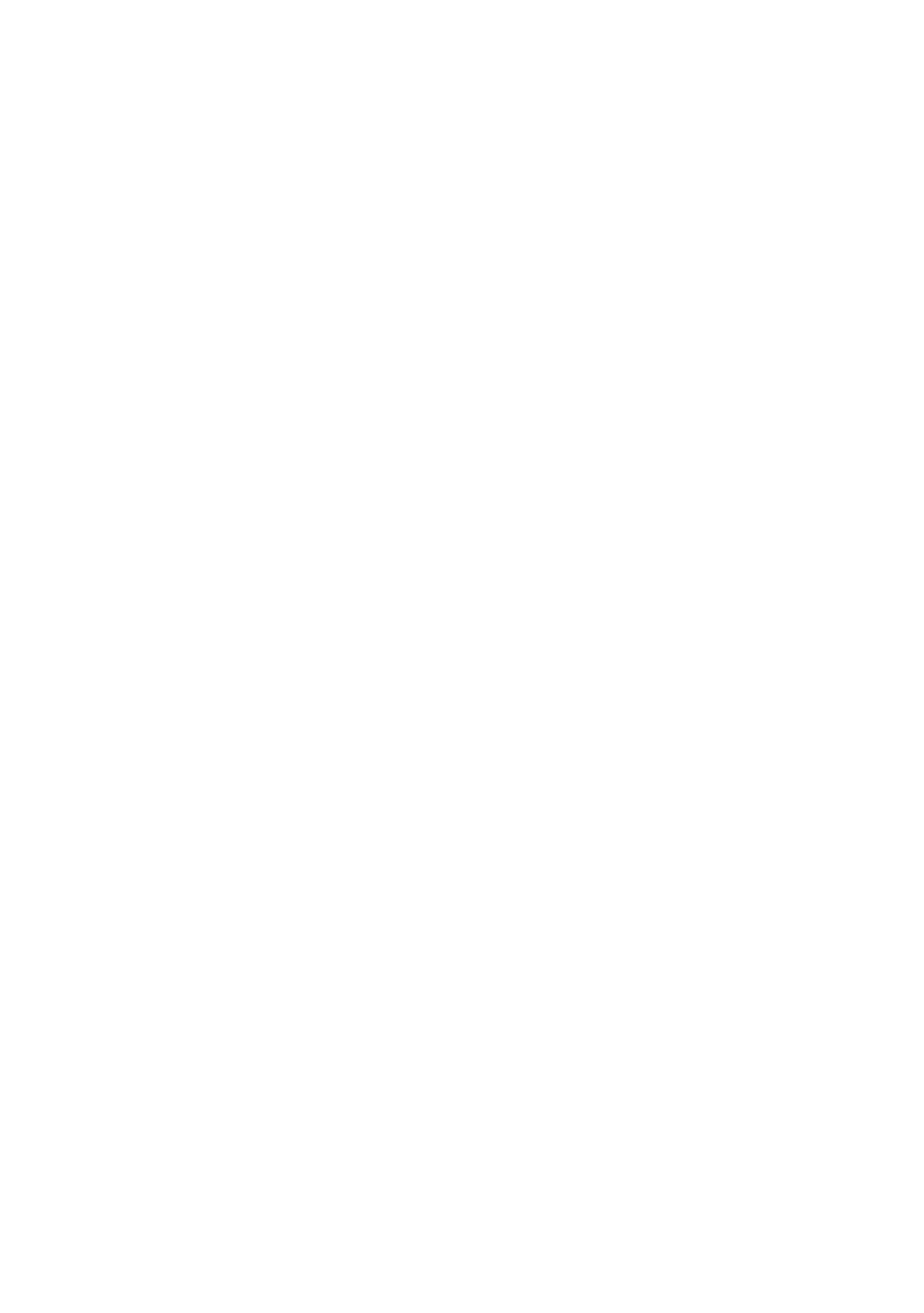# **WATER CO-OPERATION BETWEEN FINLAND AND RUSSIA ON THE LOCAL AND REGIONAL LEVEL**<sup>1</sup>

*Anna-Liisa Tanskanen*<sup>2</sup>

## **Background**

Neighbouring area co-operation has formed an integral part of Finland's foreign policy and economic co-operation since 1990. After Finland joined the European Union (EU) in 1995, cross-border co-operation increased and strengthened at the regional and local levels. One reason for this was the adoption of the subsidiarity principle in the implementation of regional development programmes which increased the power of regions. A common body dealing with issues in the Finnish-Russian border regions was established in the late 1990s. The area covered by this body includes eastern Finland and the Republic of Karelia, an autonomous republic in the Russian Federation. This area is called Euregio Karelia.<sup>3</sup> The Euregio Karelia framework comprises border region cooperation in the fields of business, the environment, tourism and culture, and promotes development of living conditions in bordering regions with a common cultural and natural heritage.

Euregio Karelia is formed of the provinces of North Karelia, Kainuu, and Northern Ostrobothnia on the Finnish side, and the Republic of Karelia on the Russian side. Euregio Karelia is currently the only Euregio which extends outside the borders of the European Union. The length of the common border between the Russian Federation and Finland is approximately 1300 kilometres; the length of this border within in Euregio Karelia is 700 kilometres. The total surface area of Euregio Karelia is about 236 700 km2 , of which the Republic of Karelia covers two-thirds. The total population of the Euregio Karelia is approximately 1 400 000, of which 770 000 live in the Republic of Karelia.

<sup>&</sup>lt;sup>1</sup> This paper is based on a lecture given by the author on 27 August 2004.

<sup>2</sup> EU Co-ordinator, North Karelia Regional Environment Centre.

<sup>&</sup>lt;sup>3</sup> The Euregio scheme was set up by the EU to increase cross-border co-operation between EU countries.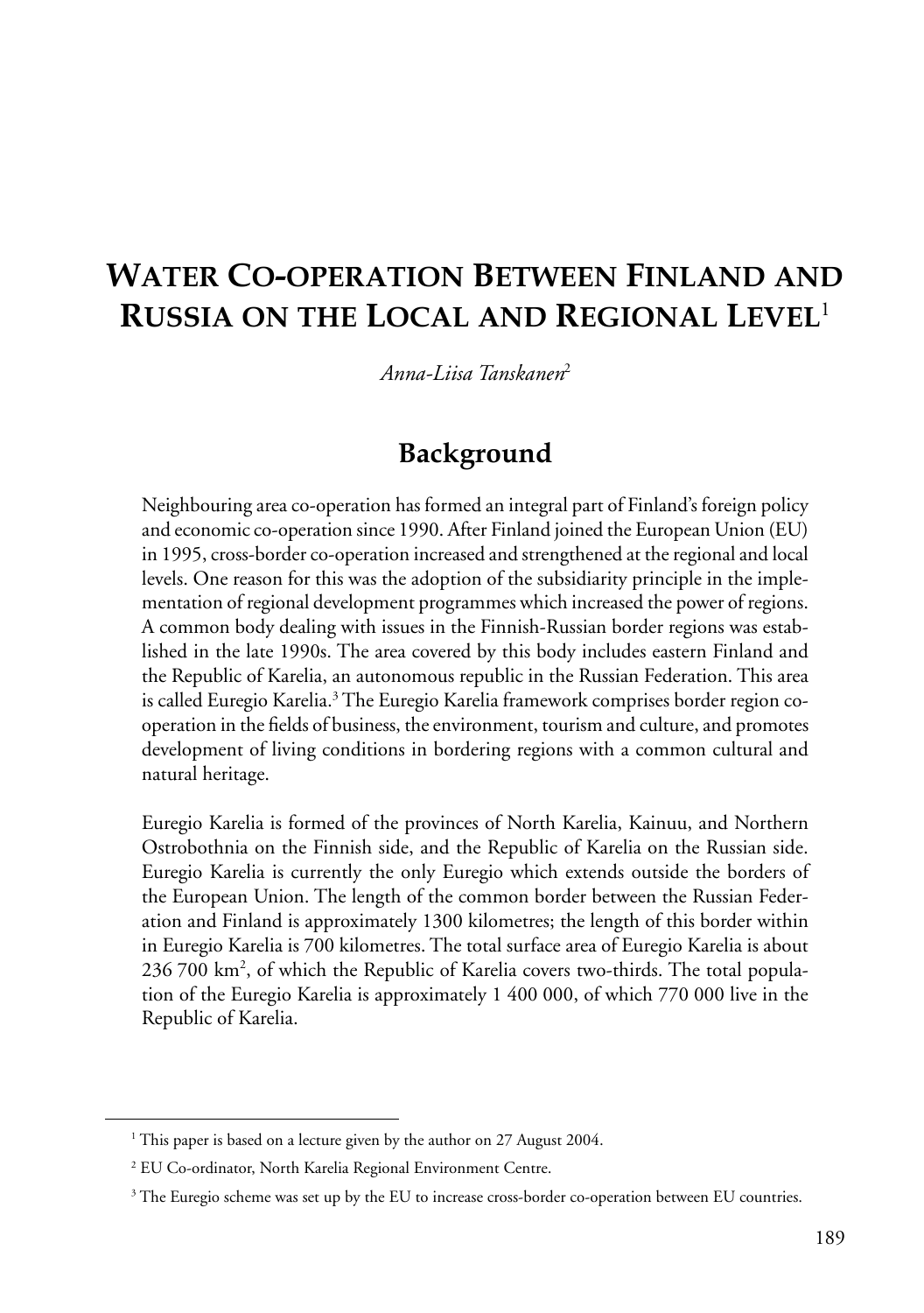In practice, the actual political power of Euregio Karelia is minimal and national legislation remains valid. Thus, governmental agreements and the strategy of the Ministry of the Environment of Finland with regard to co-operation in neighbouring areas also form the framework for regional level environmental co-operation. In 2004, the Finnish Government adopted a new strategy on co-operation with neighbouring areas. Currently Finland's priority sectors in neighbouring area co-operation with the Russian Federation include decreasing nuclear and environmental risks, stabilizing democracy and promoting a constitutional state, promoting the renewal of administration and legislation and promoting economic reform. Effective cross-border co-operation links government level co-operation and strategies to local and regional level co-operation, improving social and economic development and environmental protection in border areas.

## **Common nature, different problems**

North Karelia in eastern Finland and the Republic of Karelia are peripheral regions, where natural resources have traditionally played an important role in the regional economies. The natural environment is quite alike: the physical environment of the Republic of Karelia is in many ways similar to that of eastern Finland and Fennoscandia. Eastern Finland and the Republic of Karelia have abundant surface and ground waters. Lakes and rivers cover 23 percent of the Republic of Karelia and 18 percent of Finnish North Karelia.

The history of nature and land use is different, however, as can be seen in the environment and state of the environment. First, in North Karelia in Finland only groundwater is used for water supply purposes while in the Republic of Karelia 96 percent of drinking water is taken from surface waters. Second, the main pollution load in eastern Finland is from diffuse load while in the Republic of Karelia point sources are dominant, especially in population centres. Consequently, the environmental health situation differs and waterborne epidemics are more frequent in the Republic of Karelia than in eastern Finland. However, as pollution does not stop at the border, the environmental situation in a border area is a concern for neighbouring countries. Moreover, water basins do not recognize or follow borders. For example, 19.9 percent of the Lake Ladoga catchment area is situated in Finland.

## **Research and monitoring co-operation**

Lake research co-operation dates back to the late 1970s and early 1980s when vendace fish species were studied in Lake Pyhäjärvi, a cross-border lake between Finland and the Republic of Karelia. Co-operation continued after the collapse of the Soviet Union with research on Lake Ladoga, the biggest lake in Europe with a surface area of 17 891 km<sup>2</sup>, a volume of 837 km<sup>3</sup>, a mean depth of 47 metres and maximum depth of 230 metres.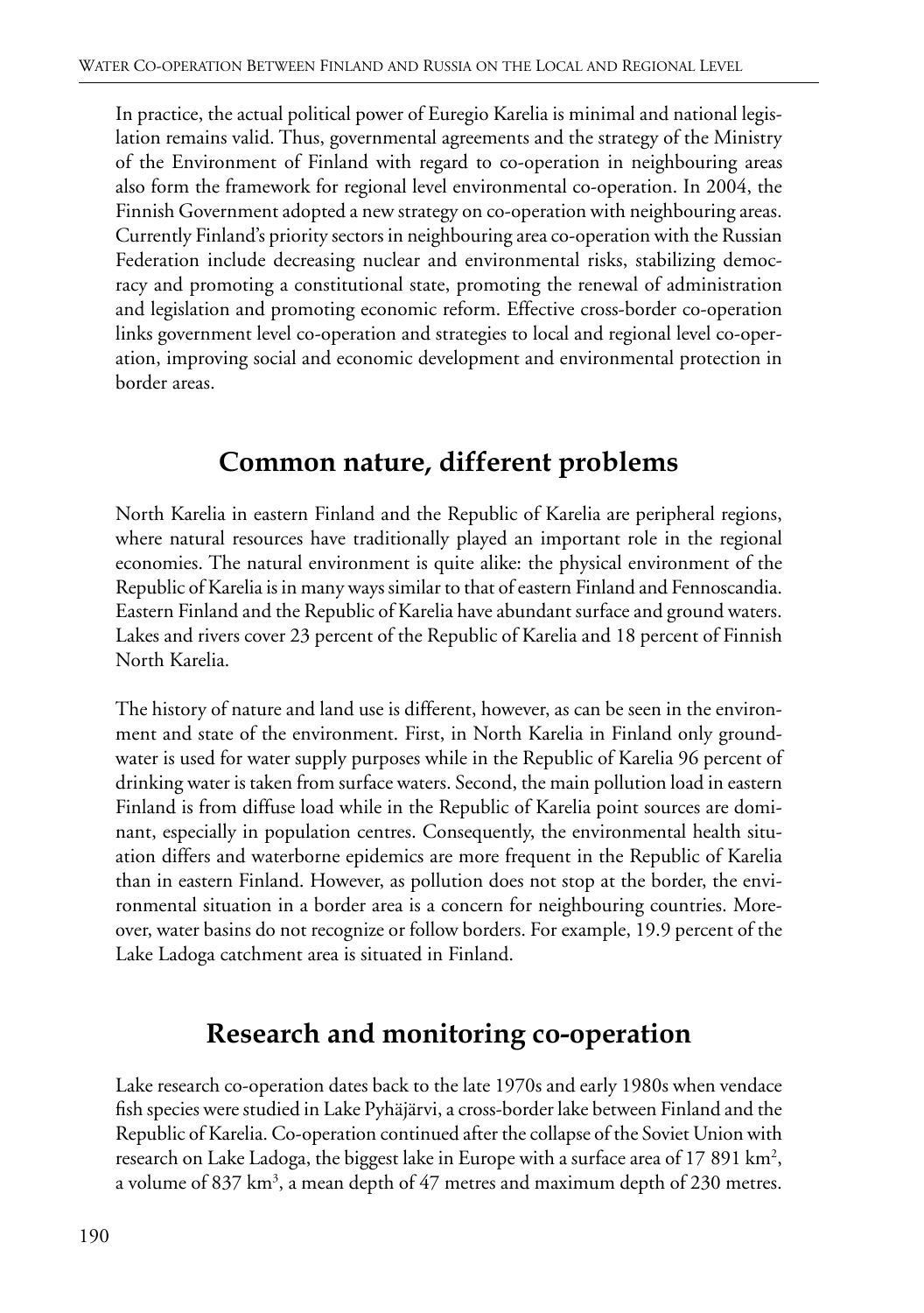The water exchange rate of Lake Ladoga is 11 years, which makes the limnic process rather conservative.

The ecological condition of Lake Ladoga concerns several million people, including the six million inhabitants of St. Petersburg. The main problems of Lake Ladoga are eutrophication and contamination. As Lake Ladoga and its basin are large, covering several administrative regions and areas, and it has a unique nature and also attracts a multitude of interests, there are and will be conflicts related to the area, the lake and its natural resources. Therefore the precautionary principle, a participatory approach and basin management principles are important in the management of the lake. Nowadays, research co-operation includes not only lakes and rivers but also forest fragmentation and land use studies. Research is usually connected to the environmental and water related impacts of forestry and forest management practices.

Development of monitoring and monitoring methods is important for all institutions taking part in this co-operation. A common understanding on methods used and an inter-calibration of those methods makes the exchange and comparison of research and monitoring results possible. As the new EU Water Framework Directive<sup>4</sup> promotes information exchange and co-operation in the management of catchment areas covering non-EU countries, common monitoring methods will be needed in the future. Therefore, joint research on cross-border lakes such as Lake Pyhäjärvi, for example, is important at the moment.

# **Information exchange and environmental awareness**

Environmental information exchange started with the publication of the joint Ecological Bulletin, aimed at the general public. The first bulletin, issued in 1992, compiled for the first time basic information about the state of waters and air quality in eastern Finland and the Republic of Karelia. The bulletin gives a comprehensive view about the problems and activities concerning water protection and air quality improvements. The second bulletin in 1997 dealt with nature protection, nature reserves, natural parks and biosphere reserve activities.

Environmental awareness-raising and environmental information exchange between regions is one of the key areas of co-operation. Practical projects concerning environmental information exchange across the border have been carried out. One such initiative is Kaarna, a mobile environmental education and information dissemination unit supplied with special environmental awareness material for different audiences. The Kaarna initiative has concentrated on environmental work in the Republic of Karelia

<sup>4</sup> Council Directive 2000/60/EC of 23 October 2000 establishing a framework for the Community action in the field of water policy, OJ 2000 No. L327, 22 December 2000.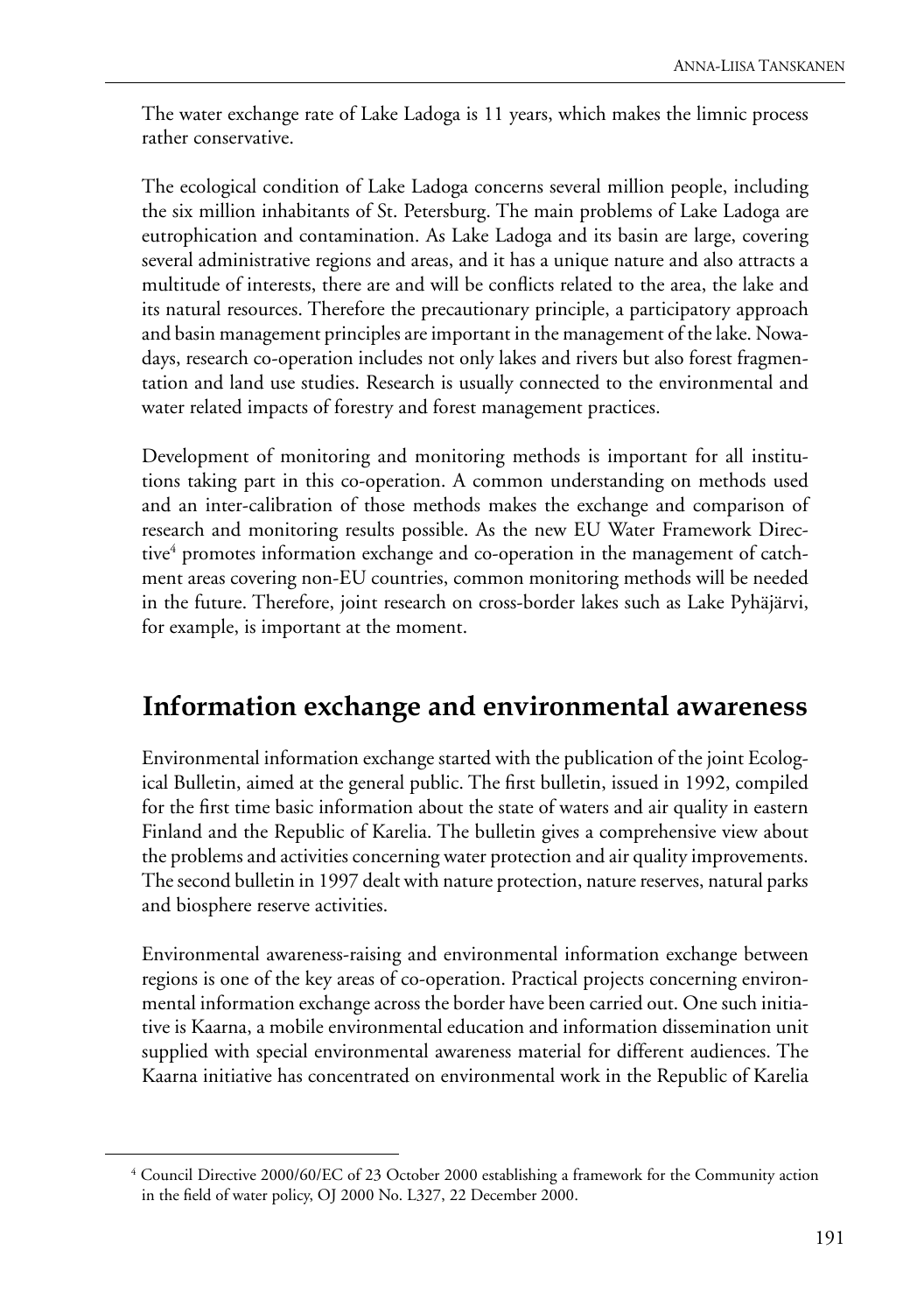around the following themes: hazardous wastes, waste composting, restoration and protection of wells and savings in water use. The aim has been to motivate people to think and discuss water issues. Kaarna has visited schools as these, and the education system in general, provide the widest existing channels for disseminating information and knowledge about such issues. Through children, information is passed onto their parents, friends and relatives. Furthermore, a positive attitude to water protection and conservation developed at an early age is often carried into adulthood. It is important to establish a mobile environmental unit like Kaarna for the Republic of Karelia for water and environmental awareness-raising purposes. The organization responsible for this future work should be clarified and agreed.

# **Development of municipal water services and waste water treatment**

Other aims of cross-border co-operation between Finnish Regional Environment Centres and the Republic of Karelia have been the promotion of the use of ground water as a supply of drinking water and the development of waste water facilities in the Republic of Karelia. The North Karelia Regional Environment Centre and the North Savo Regional Environment Centre have actively supported ground water investigations in the Republic of Karelia and in developing technology for the provision of drinking water for Karelian citizens from ground water sources. The improvement of water services is important for human health and welfare and also for the development of agriculture and the food industry.

The first investment project started in 1993 with the construction of the Lahdenpohja waste water treatment plant. Now, the work includes ensuring the co-ordinated operation of the waste water treatment plant together with the City of Joensuu Waterworks. The experiences gained in Lahdenpohja have influenced other local authorities in the Republic of Karelia to plan new investment projects which, with the exception of Sortavala, have not been realized due to lack of financing. The City of Joensuu, the City of Joensuu Waterworks, the the City of Sortavala authorities and the Sortavala water utility, together with the North Karelia Regional Environment Centre and the Ministry of the Environment of Finland have been active in planning investment projects and financial proposals and agreements. The activities have been fruitful as a new water supply facility in Helylä and a new waste water treatment plant in Sortavala have been built with the help of EU Tacis funding. At the moment, water and waste water networks are being inventoried and plans for improvement activities are under way.

The joint projects and investigations have shown that the obstacles to water service development are of an economic and institutional nature and do not result from technological deficiencies. Due to insufficient funding of maintenance works, inefficient operations and excessively high water and energy consumption, the need of renewing and repairing existing systems is immense. To target the improvement activities effi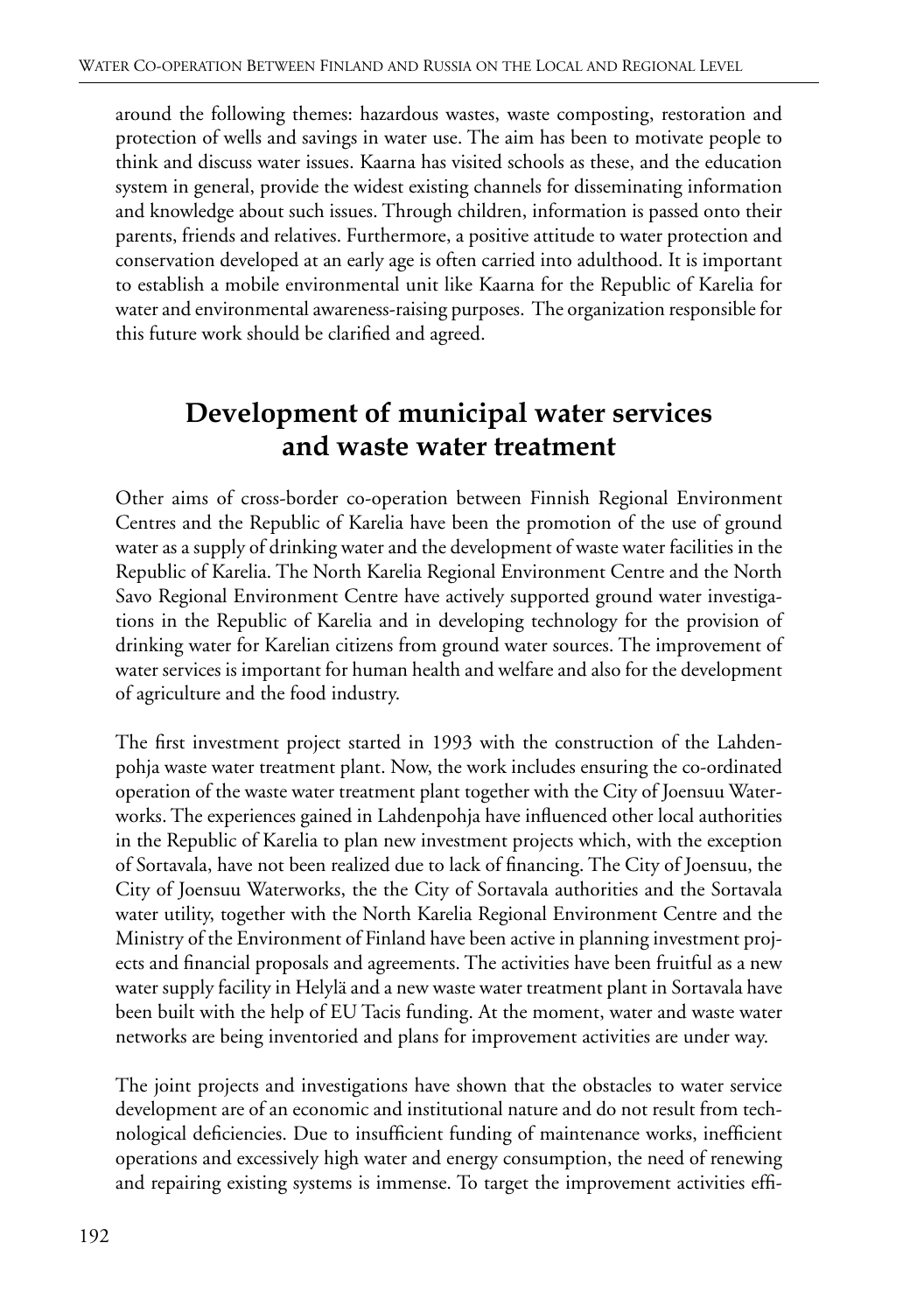ciently, more data is needed on the current situation relating to the environmental infrastructure, for example.

A pilot project to improve the operation and management of municipal water services was started in the Pryazhinsky District together with the City of Kitee. The goal of the project was to develop an institutional base and the management and finances of municipal water services in sparsely populated regions with large rural areas. This would facilitate future investment and renovation work to be effectively implemented after the project. The project included an assessment of the situation, capacity-building in water analysis, a technical development plan, a finance and management development plan, and raising public awareness of municipal services and of techniques to reduce water consumption. The work with customers and awareness-raising was included in the project as institutional development starts with customer-friendly service, based on demand, that consumers are willing and able to pay for. Often services are taken for granted and their value is understood only once they stop functioning. Moreover, customers should be aware of their habits and the consequences of non-payments, delayed payments and excess water and energy use. They should know how to conserve water and how to maintain in-house pipes and equipment. During the project, water services were reorganized in Pryazhinksy District. The financial situation of the water utility improved, facilitating future investment in improvements suggested in the water service development plan created during the project.

# **Partners and actors in water co-operation at the local and regional level**

Research organisations such as Joensuu University and the Russian Academy of Science's Karelian Research Centre and its institutes, especially the Northern Water Problems Institute and the Institute of Biology, have been active in water research co-operation. This is natural, due to the win-win situation of such co-operation. The co-operation makes new financial resources possible to both parties and specialists can learn from each other. For example, integrated research and monitoring development has been important to both countries.

The regional environmental authorities – the Finnish Regional Environmental Centres situated in border areas, the Agency for Natural Resources and Environmental Protection of the MNR of Russia, and the Republic of Karelia Regional Energetics Committee – are key partners in co-operation. The North Karelia Regional Environment Centre and the North Savo Regional Environment Centre have been active in water supply development and investment planning. Especially long term co-operation on ground water use and investigation of ground water resources has been vital.

Twin municipality activities between eastern Finland and the Republic of Karelia have long traditions. Most municipalities in eastern Finland have a twin municipality agree-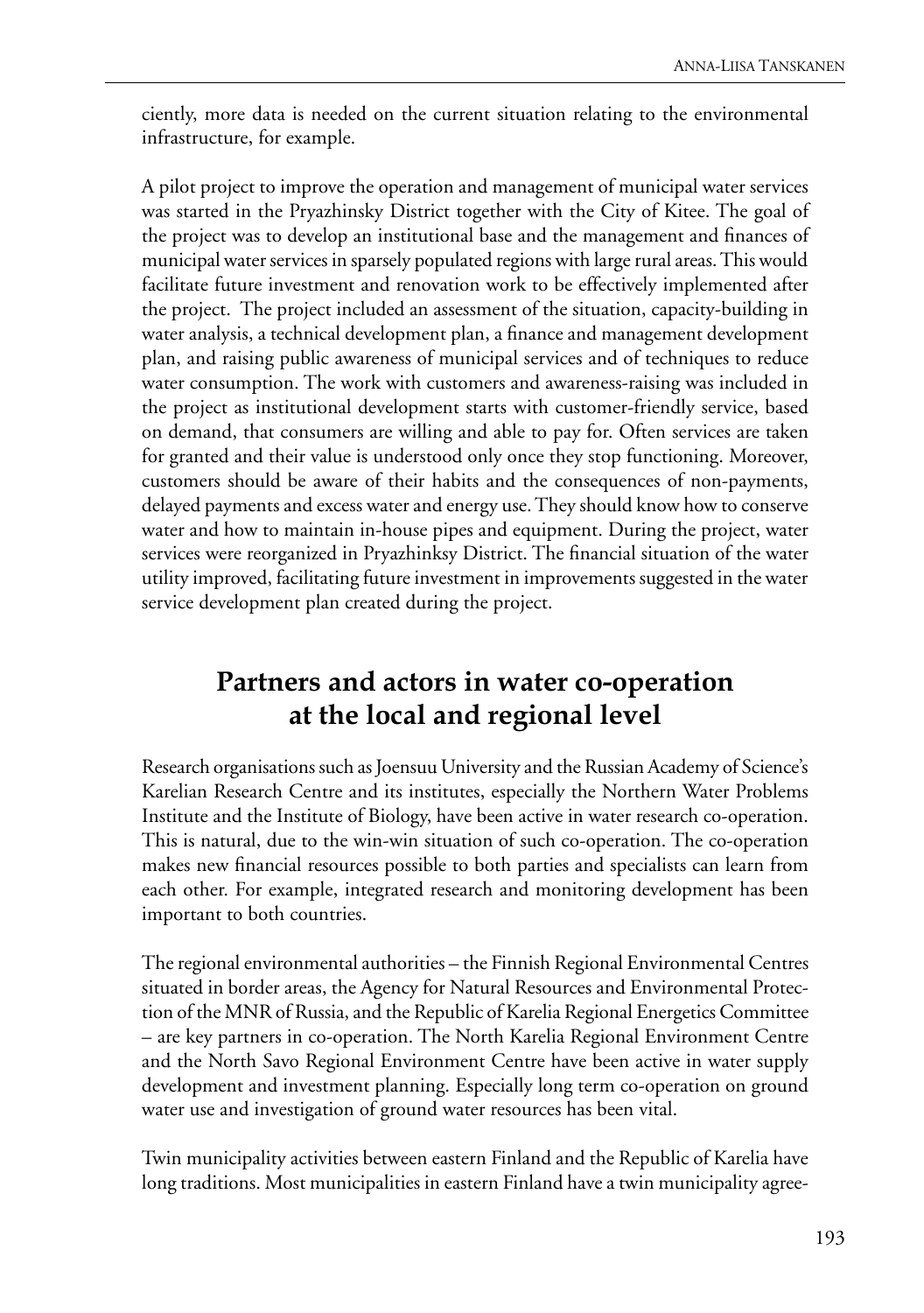ment with districts of the Republic of Karelia. Municipalities situated in the proximity of the border have been particularly active. In the early years, twin municipality activities were based on cultural activities, but now also social development activities and environmental co-operation take place between municipalities. Water supply and waste water utilities co-operation, for example, between the City of Joensuu Waterworks and water utilities in Sortavala and Lahdenpohja in the Republic of Karelia, has been important for renewing infrastructure and improving maintenance of water supply and waste water treatment plants. The Water Co-operative of Kitee has given input and experience in the restructuring of water services in Pryazhinksy District.

Surprisingly perhaps, non-governmental organisations (NGOs) have been passive in water co-operation issues between eastern Finland and the Republic of Karelia. One reason for this might be the relatively small amount of cross-border lakes and rivers affecting the state of waters on the other side of the border. Another reason may be that having concentrated on forest sector activities, especially on the ecological and economic impacts of woodharvesting and trade, NGOs might not have the resources to work with cross-border cooperation in the water sector. Only recently have NGOs emerged in regional water cooperation, through labour and trade union associations, voluntary associations of water sector experts and professionals, and local Finnish-Russian associations.

## **Lessons learned**

Usually the lack of financing is an obstacle cross-border co-operation at the local and regional level, especially in peripheral regions with low economic or social capacity for co-operation. Since Finland joined the EU, EU financing through Interreg and Tacis programmes have been used to finance environmental co-operation. The actors and main partners in water sector co-operation have together learned to apply and use these financial instruments for joint benefit and for the benefit of the environment. The participative and co-operative models for the planning of projects and financial applications have improved the implementation and final results of the projects.

With cross-border co-operation, language difficulties are the most referred to and encountered problems, but these are also the easiest to overcome. Partners need only to allocate resources to translation and interpretation or employ staff with the necessary language skills. Normally, language is not a problem in cross-border co-operation as far as only Finnish or Russian is needed. However, the more languages are needed, the more difficult it is to find a specialized workforce or interpreters, and the bigger the share of financing allocated to administration and translation services. Even though language is a minor problem, it should be noted that a common language and joint definitions of key terminology and actions are needed. As language only represents a part of cultural differences, a deeper understanding of terms and meanings can be gained by understanding cultural, organisational and institutional differences and inherited ways of negotiating, discussing, acting and working. This mutual understanding can be gained only through long-term co-operation. A sustainable and strong partnership is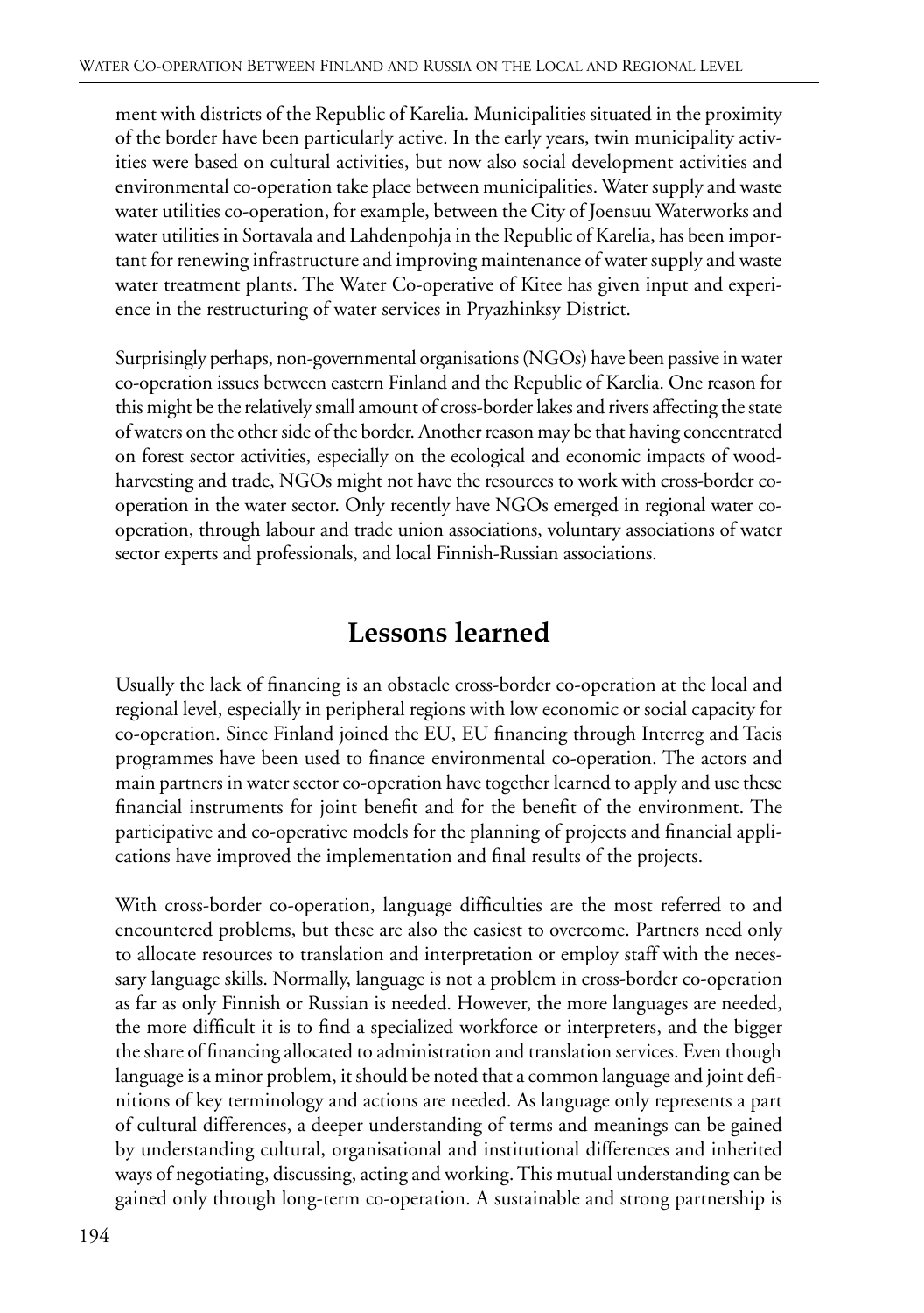based on personal contacts and long-term commitments to co-operation. Even though most of the cross-border co-operation on the local and regional level is at the moment project-based, long term co-operation strategies and structures for co-operation are essential to reinforce the environmental improvements achieved thus far.

At the moment there is no joint forum where regional environmental co-operation targets or activities could be discussed, prioritized and agreed. Building up this kind of a forum would increase networking opportunities and the transfer of experiences between organisations. It would also improve the efficiency and effectiveness of environmental co-operation as it would help to prioritize action and work at the local and regional level, decrease overlapping of activities and encourage a multi-stakeholder approach to joint environmental problems.

Investments and technology transfer are needed to improve deteriorated facilities and networks. In the beginning of cross-border co-operation, water supply and waste water treatment projects were technology and engineering oriented. Technology transfer and investment projects have only recently aimed at the development of viable water utilities, fostering not only technological upgrading of water supply and waste water treatment plants and networks, but also institutional development and capacity-building. Focus on institutional development and capacity-building instead of engineering and technological solutions would help in reaching sustainable results in a long run. Only when there is increased accountability for results and the required human and economic capacity to operate, maintain and develop new technologies, will technological co-operation reach sustainable results. Cross-border co-operation fosters environmental innovations and their diffusion. Innovations are not only connected to new technologies but also to organizational and management improvements. A hard economic environment in particular influences the need to find low-cost solutions. Networking between different actors and sectors also fosters innovation in research and development activities.

Fundamentally, it could be said that the most important result of these cross-border projects is co-operative learning: learning to work with experts from a different cultural, organisational or professional background. At its best, cross-border projects foster cooperation across the border, between institutions and between sector experts, resulting in a more holistic approach to environmental problems and projects. Still, there is much to be done to enhance cross-sector co-operation and to include economic, health, social and educational issues into water sector co-operation. Cross-border co-operation relies on the high level of enthusiasm of key persons to work together, build up partnerships and attain incremental improvements in the long run. During cross-border projects it is evitable that problems and obstacles concerning financing, local customs and bureaucracy will be encountered, but if partners are highly committed to co-operation, they can be solved together.

Regional and local level environmental co-operation complement government level cooperation. A bottom-up approach to joint environmental problems can be effective and